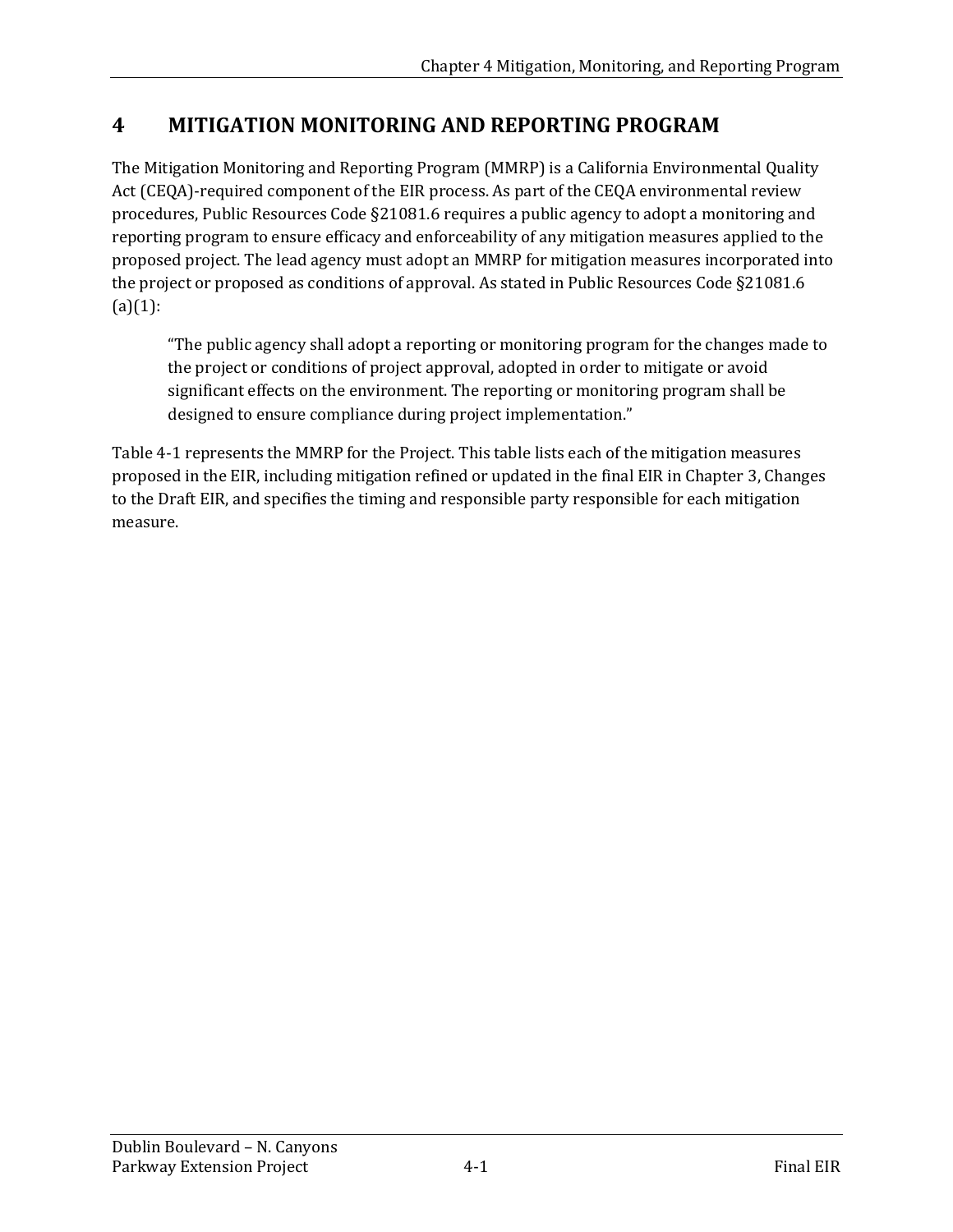*This Page Intentionally Left Blank*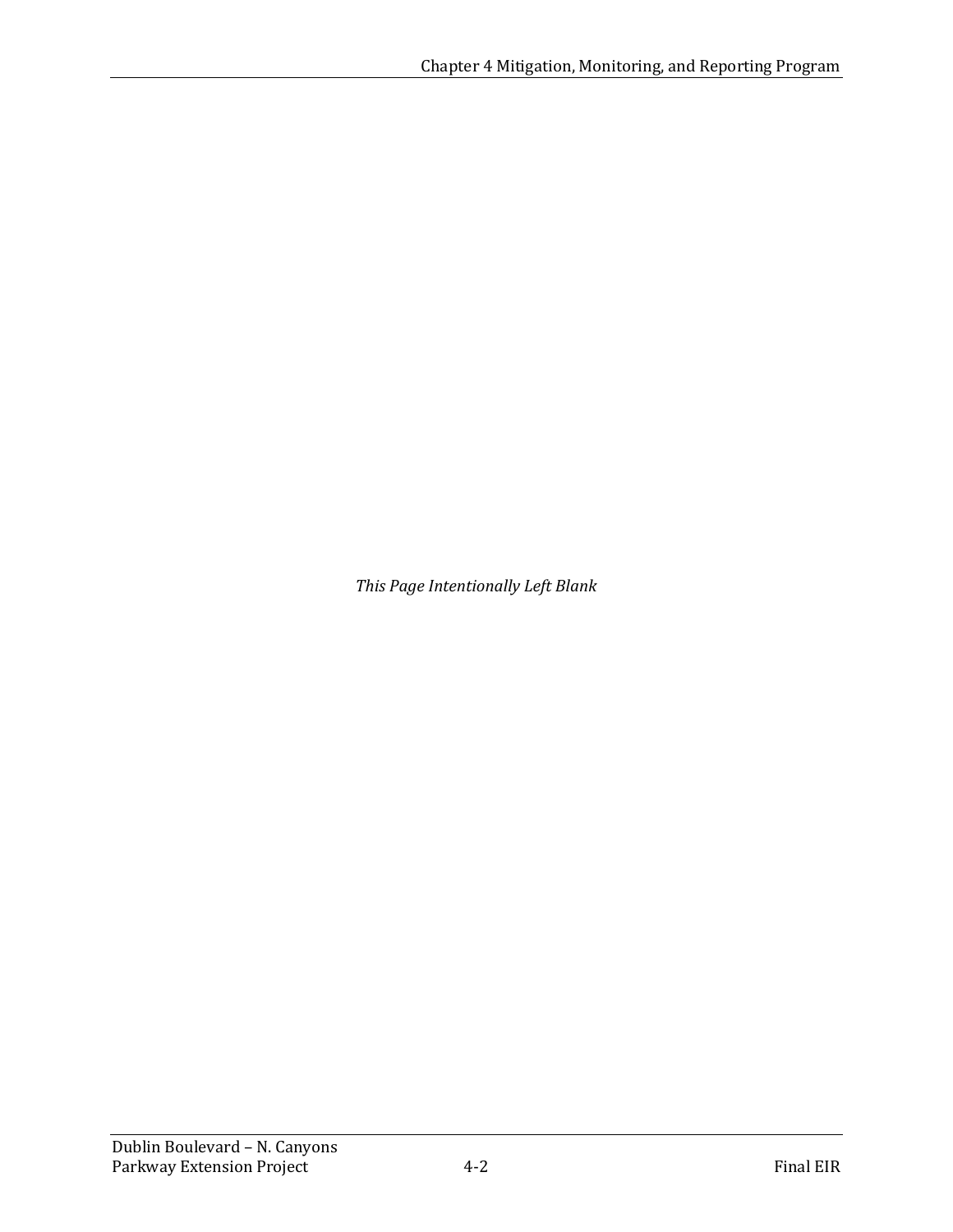| <b>Environmental</b>                                                                                                                                             | <b>Mitigation Measures</b>                                                                                                                                                                                                                                                                                                                                                                                                                                                                                                                                                                                                                                                                                                                                                                                                                                                                                                                                                                                                                                                | <b>Method of</b><br><b>Verification</b>           | <b>Timing of</b><br><b>Verification</b> | Responsible<br>for<br><b>Verification</b> | <b>Verification of</b><br>Completion |                |
|------------------------------------------------------------------------------------------------------------------------------------------------------------------|---------------------------------------------------------------------------------------------------------------------------------------------------------------------------------------------------------------------------------------------------------------------------------------------------------------------------------------------------------------------------------------------------------------------------------------------------------------------------------------------------------------------------------------------------------------------------------------------------------------------------------------------------------------------------------------------------------------------------------------------------------------------------------------------------------------------------------------------------------------------------------------------------------------------------------------------------------------------------------------------------------------------------------------------------------------------------|---------------------------------------------------|-----------------------------------------|-------------------------------------------|--------------------------------------|----------------|
| Impact                                                                                                                                                           |                                                                                                                                                                                                                                                                                                                                                                                                                                                                                                                                                                                                                                                                                                                                                                                                                                                                                                                                                                                                                                                                           |                                                   |                                         |                                           | <b>Date</b>                          | <b>Initial</b> |
| <b>Aesthetics</b>                                                                                                                                                |                                                                                                                                                                                                                                                                                                                                                                                                                                                                                                                                                                                                                                                                                                                                                                                                                                                                                                                                                                                                                                                                           |                                                   |                                         |                                           |                                      |                |
| <b>Impact AES-1:</b><br>Implementation of<br>the Project may<br>result in<br>degradation of the<br>visual quality of the<br>scenic hills to the<br>north.        | Mitigation Measure AES-1: Construction areas<br>disturbed for equipment access and staging will be<br>returned to their pre-Project condition. This may include<br>minor regrading or sweeping and revegetation. Graded<br>areas to the north of the Project site will be vegetated<br>with an erosion control seed mix to minimize the visual<br>change to the hillside and ensure that the graded areas<br>blend with the surrounding natural hillside environment<br>to the extent feasible.                                                                                                                                                                                                                                                                                                                                                                                                                                                                                                                                                                           | Submittal of<br>documentation,<br>site inspection | Prior to Project<br>completion          | City of<br>Dublin                         |                                      |                |
| <b>Impact AES-2:</b><br>Retaining walls<br>implemented as a<br>part of the Project<br>may disrupt the<br>visual setting,<br>thereby degrading<br>visual quality. | Mitigation Measure AES-2: In coordination with Dublin,<br>the County, and Livermore, retaining walls will be<br>designed to include the following components:<br>To reduce the visual impact of new retaining<br>walls, aesthetic treatments consisting of color,<br>texture and/or patterning will be applied to<br>reduce visual impacts. The aesthetic treatment<br>shall be context sensitive to the location. If<br>concrete drainage ditches are required along the<br>top of and behind the retaining walls, the ditch<br>shall be stained to match the overall color of the<br>wall. Aesthetic treatments will also reduce glare<br>and deter graffiti, and shall be developed during<br>the final design.<br>Where required, retaining wall cable safety<br>railing should have black or brown vinyl<br>cladding to make them less visually obtrusive<br>and help them blend with the setting.<br>Concrete safety-shaped barriers should be sand<br>п<br>blasted to a medium finish to minimize glare and<br>deter graffiti. Barriers at the bottom of retaining | Submittal of<br>documentation                     | Project Design                          | City of Dublin                            |                                      |                |

## **Table 4-1 Mitigation, Monitoring, and Reporting Program**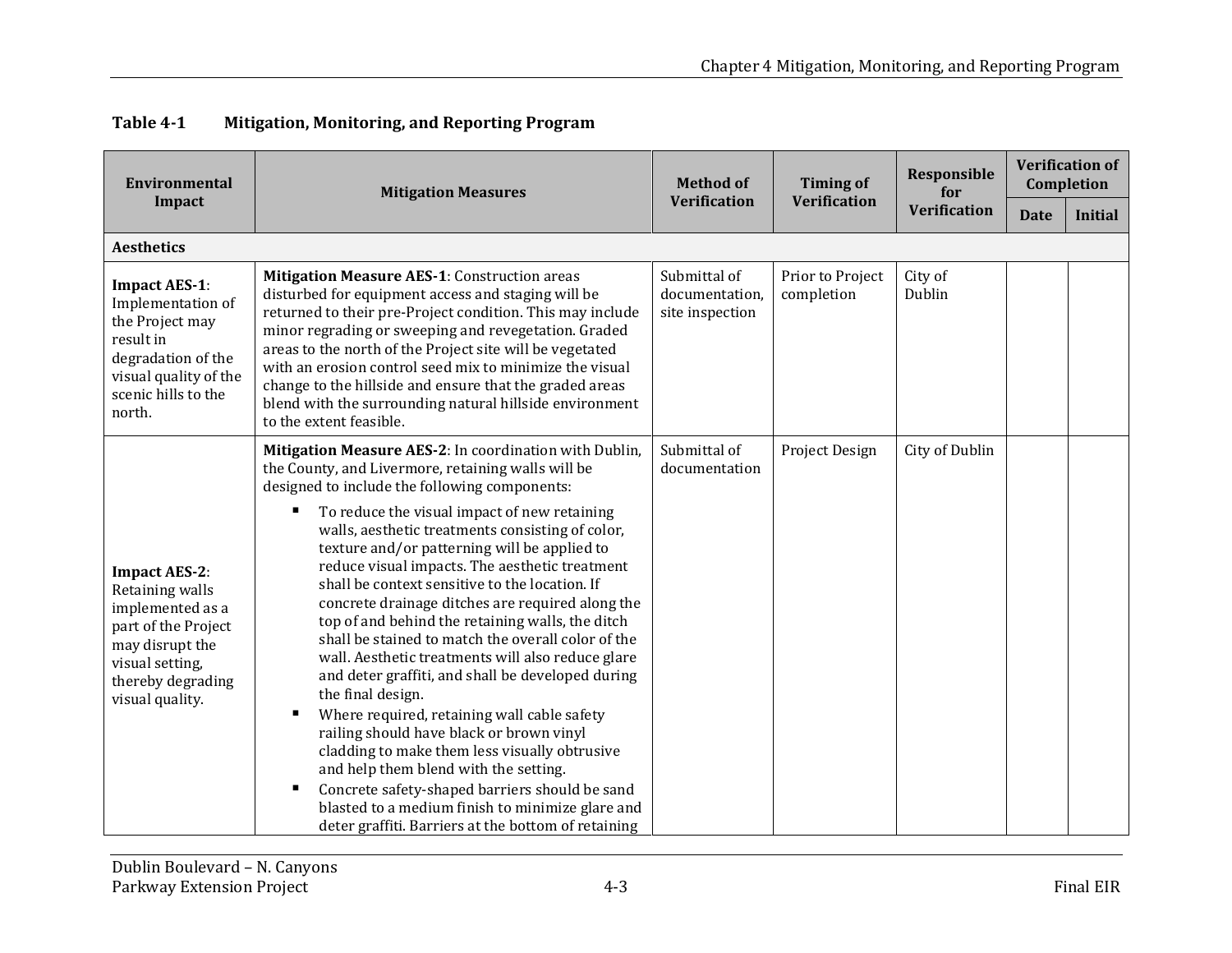| <b>Environmental</b><br>Impact                                                                                                                                                                                                   | <b>Mitigation Measures</b>                                                                                                                                                                                                                                                                                                                                                                                                 | <b>Method of</b><br><b>Verification</b>                   | <b>Timing of</b><br><b>Verification</b> | Responsible<br>for<br><b>Verification</b> | <b>Verification of</b><br>Completion |         |
|----------------------------------------------------------------------------------------------------------------------------------------------------------------------------------------------------------------------------------|----------------------------------------------------------------------------------------------------------------------------------------------------------------------------------------------------------------------------------------------------------------------------------------------------------------------------------------------------------------------------------------------------------------------------|-----------------------------------------------------------|-----------------------------------------|-------------------------------------------|--------------------------------------|---------|
|                                                                                                                                                                                                                                  |                                                                                                                                                                                                                                                                                                                                                                                                                            |                                                           |                                         |                                           | <b>Date</b>                          | Initial |
|                                                                                                                                                                                                                                  | walls are required to be stained or are required<br>to match the overall wall color through<br>techniques such as staining.                                                                                                                                                                                                                                                                                                |                                                           |                                         |                                           |                                      |         |
| Impact AES-3: The<br>Project would<br>include trees along<br>the roadway,<br>introducing new<br>vertical elements<br>that could<br>compromise the<br>eligibility of I-580<br>as a State Scenic<br>Highway.                       | Mitigation Measure AES-3: All landscaping and new<br>plantings along the Dublin Boulevard Extension must be<br>selected and implemented to maintain the eligibility of I-<br>580 as a State Scenic Highway. The final selection of<br>plantings must ensure that new planting would not<br>substantially impede views of the landscape.<br>Landscaping plans will be coordinated with Caltrans to<br>ensure compatibility. | Approval of<br>Landscape Plan                             | Prior to Project<br>construction        | City of Dublin<br>/Caltrans               |                                      |         |
| <b>Impact AES-4:</b><br>Project<br>construction would<br>include new<br>sources of<br>temporary night<br>time lighting and<br>glare, which could<br>affect drivers<br>traveling adjacent<br>to the Project<br>construction area. | Mitigation Measure AES-4: Appropriate light and glare<br>screening measures, including the use of downward cast<br>lighting, will be used in construction, staging, and<br>laydown areas.                                                                                                                                                                                                                                  | Submittal of<br>documentation,<br>on-site<br>verification | Construction                            | City of Dublin                            |                                      |         |
| <b>Air Quality</b>                                                                                                                                                                                                               |                                                                                                                                                                                                                                                                                                                                                                                                                            |                                                           |                                         |                                           |                                      |         |
| <b>Impact AIR-1:</b><br>Construction of the<br>Project would<br>result in temporary<br>air quality impacts<br>related to fugitive                                                                                                | Mitigation Measure AQ-1: Implement the most current<br>BAAQMD best management practices at the time of<br>construction to control dust and exhaust. Best<br>management practices issued by BAAQMD change over<br>time, and may include but are not limited to:<br>During any construction period ground disturbance,                                                                                                       | Notes on<br>construction<br>plans; field<br>inspection    | During<br>construction                  | City of Dublin                            |                                      |         |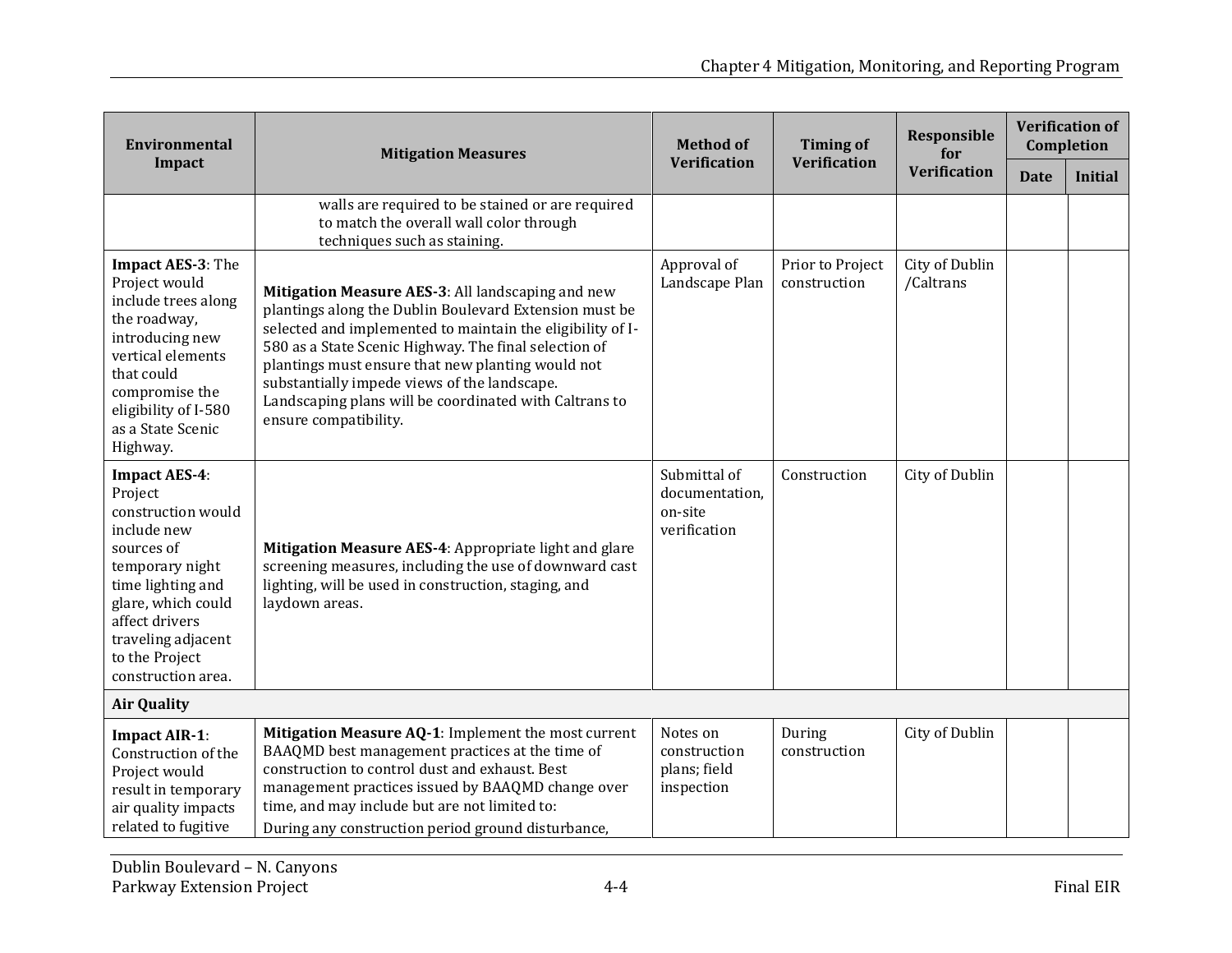| Environmental<br>Impact | <b>Mitigation Measures</b>                                                                                                                                                                                                                                                                                                                                                                                                                                                                                                                                                                                                                                                                                                                                                                                                                                                                                                                                                                                                                                                                                                                                                                                                                                                                                                                                                                                                                                                                                                                                                               | <b>Method of</b>    | <b>Timing of</b><br><b>Verification</b> | Responsible<br>for<br><b>Verification</b> | <b>Verification of</b><br>Completion |                |
|-------------------------|------------------------------------------------------------------------------------------------------------------------------------------------------------------------------------------------------------------------------------------------------------------------------------------------------------------------------------------------------------------------------------------------------------------------------------------------------------------------------------------------------------------------------------------------------------------------------------------------------------------------------------------------------------------------------------------------------------------------------------------------------------------------------------------------------------------------------------------------------------------------------------------------------------------------------------------------------------------------------------------------------------------------------------------------------------------------------------------------------------------------------------------------------------------------------------------------------------------------------------------------------------------------------------------------------------------------------------------------------------------------------------------------------------------------------------------------------------------------------------------------------------------------------------------------------------------------------------------|---------------------|-----------------------------------------|-------------------------------------------|--------------------------------------|----------------|
|                         |                                                                                                                                                                                                                                                                                                                                                                                                                                                                                                                                                                                                                                                                                                                                                                                                                                                                                                                                                                                                                                                                                                                                                                                                                                                                                                                                                                                                                                                                                                                                                                                          | <b>Verification</b> |                                         |                                           | <b>Date</b>                          | <b>Initial</b> |
| dust.                   | implement the following best management practices to<br>control dust and exhaust:<br>٠<br>All exposed surfaces (e.g., parking areas, staging<br>areas, soil piles, graded areas, and unpaved<br>access roads) shall be watered two times per<br>day.<br>All haul trucks transporting soil, sand, or other<br>٠<br>loose material off-site shall be covered.<br>All visible mud or dirt track-out onto adjacent<br>п<br>public roads shall be removed using wet power<br>vacuum street sweepers at least once per day.<br>The use of dry power sweeping is prohibited.<br>All vehicle speeds on unpaved roads shall be<br>limited to 15 miles per hour.<br>All roadways, driveways, and sidewalks to be<br>paved shall be completed as soon as possible.<br>Building pads shall be laid as soon as possible<br>after grading unless seeding or soil binders are<br>used.<br>Idling times shall be minimized either by<br>shutting equipment off when not in use or<br>reducing the maximum idling time to 5 minutes<br>(as required by the California airborne toxics<br>control measure Title 13, Section 2485 of<br>California Code of Regulations CCR). Clear<br>signage shall be provided for construction<br>workers at all access points.<br>All construction equipment shall be maintained<br>and properly tuned in accordance with<br>manufacturer's specifications. All equipment<br>shall be checked by a certified mechanic and<br>determined to be running in proper condition<br>prior to operation. Post a publicly visible sign<br>with the telephone number and person to |                     |                                         |                                           |                                      |                |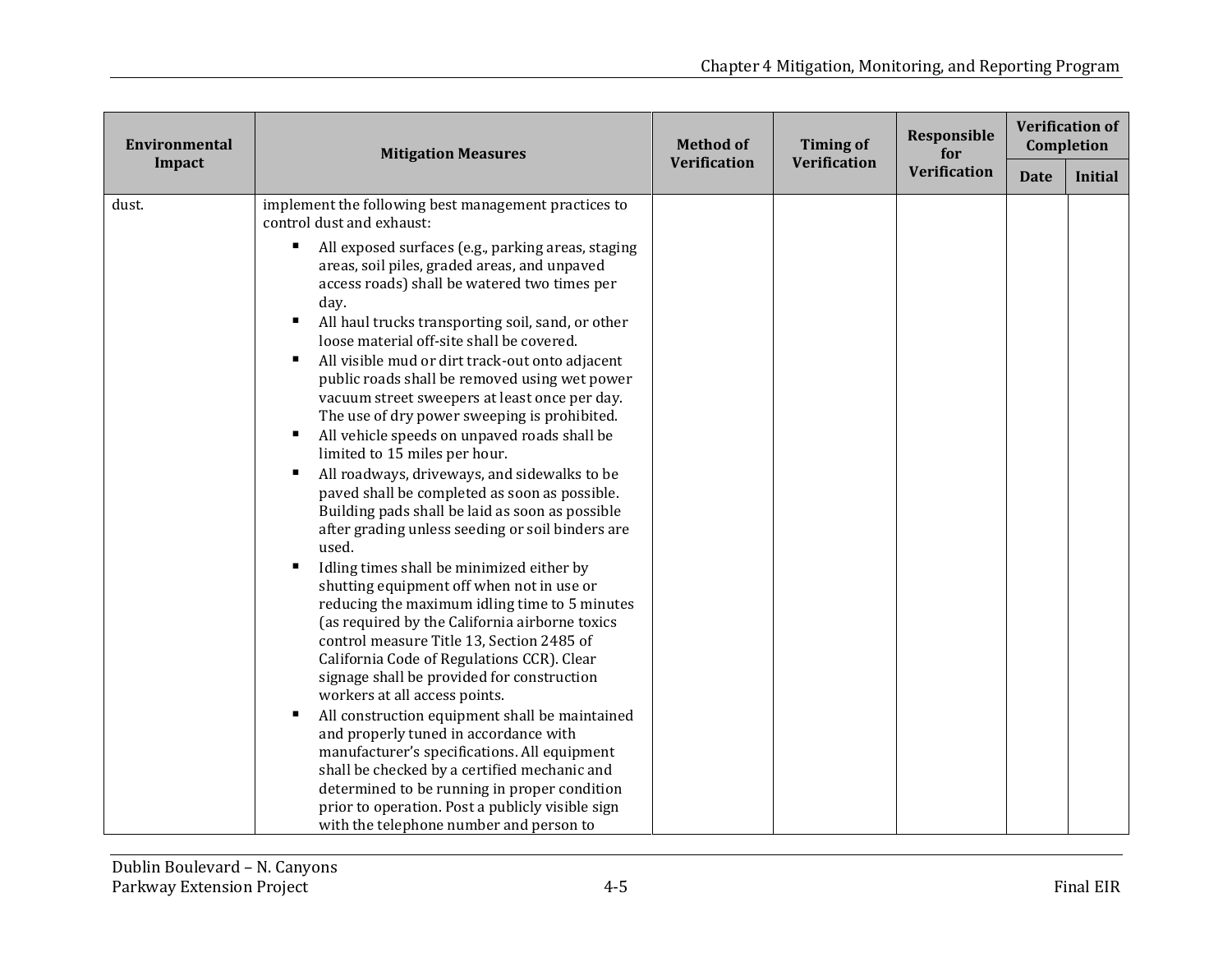| <b>Environmental</b>                                                                                                                                                                                                                                                                                                                       | <b>Mitigation Measures</b>                                                                                                                                                                                                                                                                                                                                                                                                                                                                                                                                                                                                                                                                                                                                                                                                                                                                                                                                                                                                                                                                                                    | <b>Method of</b><br><b>Verification</b>                                                      | <b>Timing of</b>                                                                                           | Responsible<br>for<br><b>Verification</b> | <b>Verification of</b><br>Completion |                |
|--------------------------------------------------------------------------------------------------------------------------------------------------------------------------------------------------------------------------------------------------------------------------------------------------------------------------------------------|-------------------------------------------------------------------------------------------------------------------------------------------------------------------------------------------------------------------------------------------------------------------------------------------------------------------------------------------------------------------------------------------------------------------------------------------------------------------------------------------------------------------------------------------------------------------------------------------------------------------------------------------------------------------------------------------------------------------------------------------------------------------------------------------------------------------------------------------------------------------------------------------------------------------------------------------------------------------------------------------------------------------------------------------------------------------------------------------------------------------------------|----------------------------------------------------------------------------------------------|------------------------------------------------------------------------------------------------------------|-------------------------------------------|--------------------------------------|----------------|
| Impact                                                                                                                                                                                                                                                                                                                                     |                                                                                                                                                                                                                                                                                                                                                                                                                                                                                                                                                                                                                                                                                                                                                                                                                                                                                                                                                                                                                                                                                                                               |                                                                                              | <b>Verification</b>                                                                                        |                                           | <b>Date</b>                          | <b>Initial</b> |
|                                                                                                                                                                                                                                                                                                                                            | contact at the Lead Agency regarding dust<br>complaints. This person shall respond and take<br>corrective action within 48 hours. BAAQMD's<br>phone number shall also be visible to ensure<br>compliance with applicable regulations.                                                                                                                                                                                                                                                                                                                                                                                                                                                                                                                                                                                                                                                                                                                                                                                                                                                                                         |                                                                                              |                                                                                                            |                                           |                                      |                |
| Less than<br><b>Significant Impact:</b><br>Construction<br>equipment<br>emissions                                                                                                                                                                                                                                                          | Mitigation Measure AQ-2: All off-road diesel-powered<br>construction equipment greater than 50 horsepower<br>shall meet United States Environmental Protection<br>Agency Tier 4 interim off-road emissions standards to<br>the extent feasible.                                                                                                                                                                                                                                                                                                                                                                                                                                                                                                                                                                                                                                                                                                                                                                                                                                                                               | Submittal of<br>documentation                                                                | Construction                                                                                               | City of Dublin                            |                                      |                |
| <b>Biological Resources</b>                                                                                                                                                                                                                                                                                                                |                                                                                                                                                                                                                                                                                                                                                                                                                                                                                                                                                                                                                                                                                                                                                                                                                                                                                                                                                                                                                                                                                                                               |                                                                                              |                                                                                                            |                                           |                                      |                |
| Impact BIO-1.1:<br>Project<br>construction would<br>result in 0.45 acres<br>of direct and<br>indirect temporary<br>impacts to<br>Congdon's tarplant<br>and its seedbanks,<br>and seed banks of<br>San Joaquin<br>spearscale or<br>prostrate vernal<br>pool navarretia, if<br>these are present<br>within the<br>construction<br>footprint. | Mitigation Measure BIO-1: The following measures<br>shall be implemented to avoid and minimize impacts to<br>special-status plant species and to the other special-<br>status plants that have seed banks that may overlap the<br>construction footprint:<br>To the extent feasible, Project construction will<br>ш<br>avoid all occupied habitat for Congdon's tarplant<br>(which is also potential seed bank area for San<br>Joaquin spearscale or prostrate vernal pool<br>navarretia) plus a 50-foot buffer.<br>The mapped areas of Congdon's tarplant will be<br>п<br>clearly shown on all construction plans.<br>To avoid special-status plants, a buffer of at least<br>п<br>50 feet will be clearly delineated from the active<br>work areas through installation of<br>environmental sensitive area fencing to prevent<br>inadvertent access. The work area for utility line<br>removal will be bound by environmental<br>sensitive area fencing. A qualified plant ecologist<br>shall oversee fencing placement.<br>Work to remove the existing utility line for<br>relocation within the Project site will proceed | Submittal of<br>documentation,<br>on-site<br>verification by<br>qualified plant<br>ecologist | Prior to any<br>vegetation<br>removal or<br>ground-<br>disturbing<br>activities;<br>during<br>construction | City of Dublin                            |                                      |                |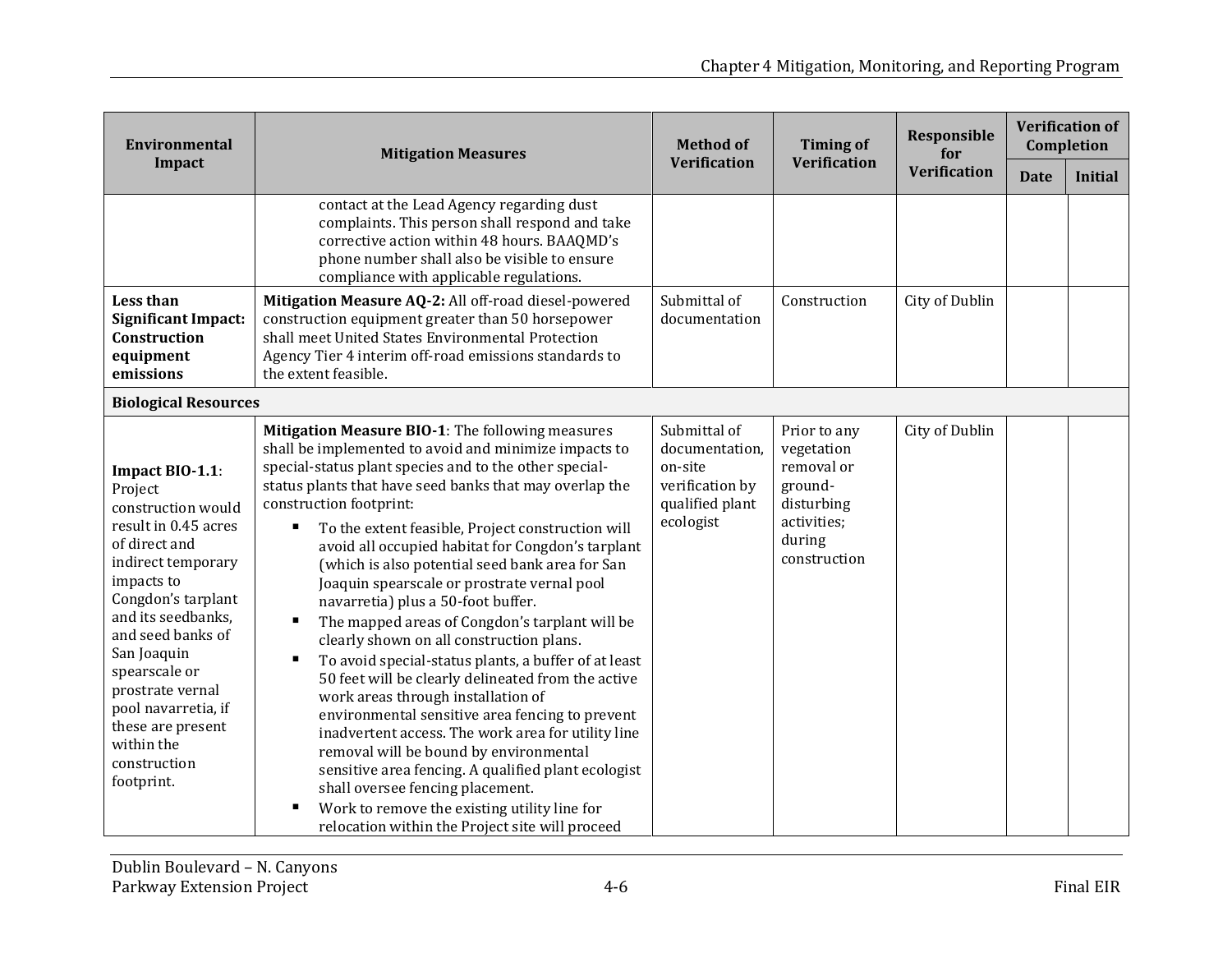| <b>Environmental</b> | <b>Mitigation Measures</b>                                                                                                                                                                                                                                                                                                                                                                                                                                                                                                                                                                                                                                                                                                                                                                                                                                                                                                                                      | <b>Method of</b><br><b>Verification</b> | <b>Timing of</b><br><b>Verification</b> | Responsible<br>for<br><b>Verification</b> | <b>Verification of</b><br>Completion |                |
|----------------------|-----------------------------------------------------------------------------------------------------------------------------------------------------------------------------------------------------------------------------------------------------------------------------------------------------------------------------------------------------------------------------------------------------------------------------------------------------------------------------------------------------------------------------------------------------------------------------------------------------------------------------------------------------------------------------------------------------------------------------------------------------------------------------------------------------------------------------------------------------------------------------------------------------------------------------------------------------------------|-----------------------------------------|-----------------------------------------|-------------------------------------------|--------------------------------------|----------------|
| Impact               |                                                                                                                                                                                                                                                                                                                                                                                                                                                                                                                                                                                                                                                                                                                                                                                                                                                                                                                                                                 |                                         |                                         |                                           | <b>Date</b>                          | <b>Initial</b> |
|                      | using the least impactful equipment necessary to<br>minimize crushing, soil compaction, and erosion.                                                                                                                                                                                                                                                                                                                                                                                                                                                                                                                                                                                                                                                                                                                                                                                                                                                            |                                         |                                         |                                           |                                      |                |
|                      | Mitigation Measure BIO-2: The general avoidance and<br>minimization measures detailed in the EACCS and the<br>associated Programmatic Biological Opinion (PBO) shall<br>be implemented. Implementation of the General<br>Minimization Measures listed in the PBO for the EACCS<br>will further avoid impacts and are required for all<br>EACCS-compliant projects. These avoidance and<br>minimization measures include general measures that<br>apply to all work, activity-specific measures designed to<br>address anticipated effects of certain work activities or<br>particular types of resources, and standard best<br>management practices. Specifically, the Project would<br>implement EACCS Measure GEN-1 through GEN-17, and<br>PBO General Minimization Measure 1 through 19. These<br>measures are listed in Table 5.3-3.                                                                                                                        |                                         |                                         |                                           |                                      |                |
|                      | Mitigation Measure BIO-3: To track recovery of<br>temporarily impacted special-status plant populations,<br>the actual area of impacts will be mapped and monitored<br>for at least three years by a qualified plant ecologist.<br>Prior to Project construction, an area to the south,<br>outside the construction footprint and of a similar size<br>and similar density of Congdon's tarplant to the area to<br>be impacted, will be identified and used as a reference<br>area. Objectives during the monitoring will include<br>removing any weed populations that may have become<br>introduced due to disturbance, and to encourage grazing<br>that benefits Congdon's tarplant. By year three, if the<br>Congdon's tarplant density within the impacted area is<br>not at least 50 percent of the reference area, or if there is<br>more than 5 percent cover of Cal-Invasive Plant Council<br>(IPC) high or moderate ecological impact invasive plants |                                         |                                         |                                           |                                      |                |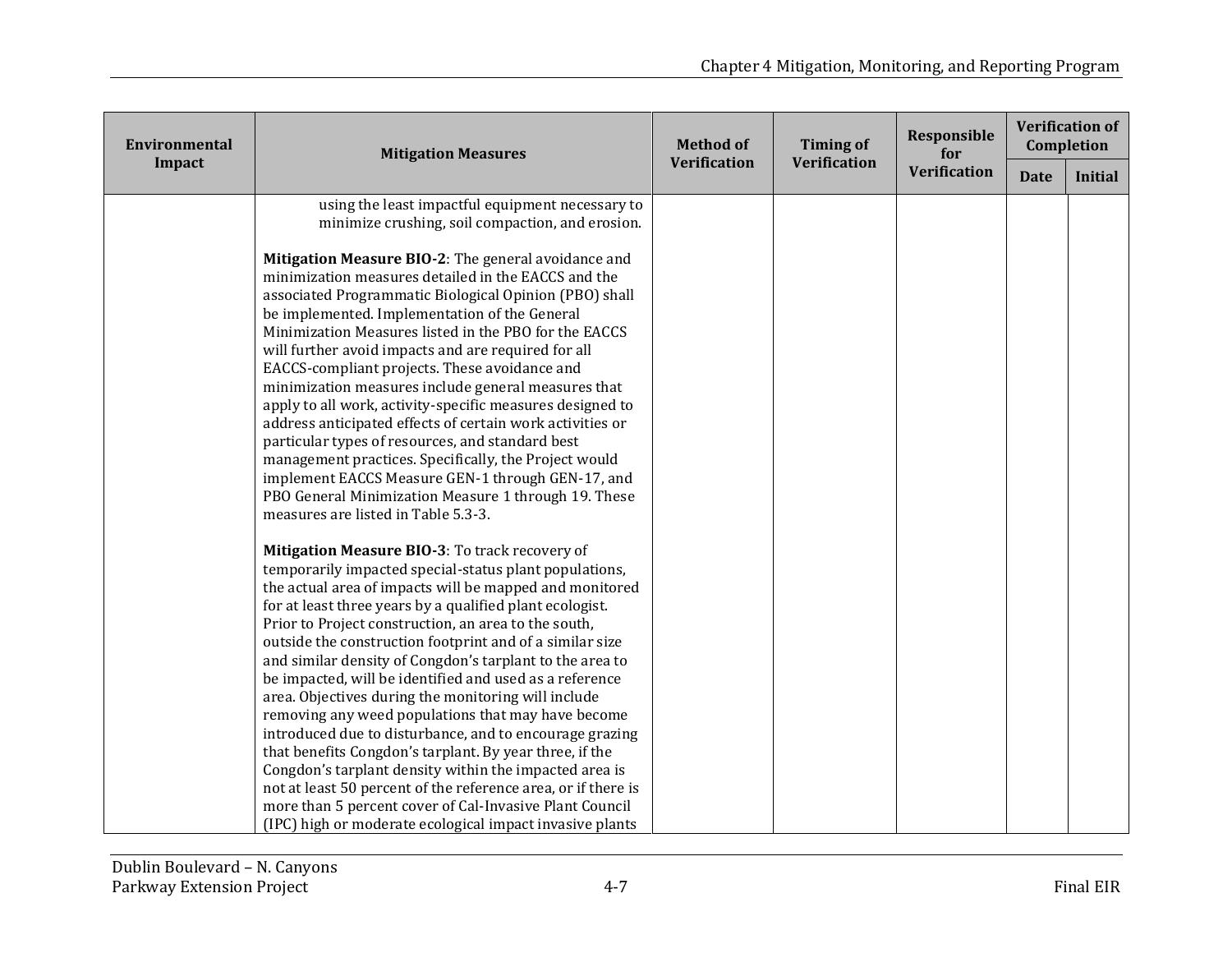| <b>Environmental</b>                                                                                                                                         | <b>Mitigation Measures</b>                                                                                                                                                                                                                                                                                                                                                                                                                                                                                                                                                                                                                                                                                                                                                                                                                                                                                                                                                                                                                                                                                                                                                                                                                                        | <b>Method of</b><br><b>Verification</b>                  | <b>Timing of</b><br><b>Verification</b>                                                                    | Responsible<br>for<br><b>Verification</b> | <b>Verification of</b><br>Completion |                |
|--------------------------------------------------------------------------------------------------------------------------------------------------------------|-------------------------------------------------------------------------------------------------------------------------------------------------------------------------------------------------------------------------------------------------------------------------------------------------------------------------------------------------------------------------------------------------------------------------------------------------------------------------------------------------------------------------------------------------------------------------------------------------------------------------------------------------------------------------------------------------------------------------------------------------------------------------------------------------------------------------------------------------------------------------------------------------------------------------------------------------------------------------------------------------------------------------------------------------------------------------------------------------------------------------------------------------------------------------------------------------------------------------------------------------------------------|----------------------------------------------------------|------------------------------------------------------------------------------------------------------------|-------------------------------------------|--------------------------------------|----------------|
| Impact                                                                                                                                                       |                                                                                                                                                                                                                                                                                                                                                                                                                                                                                                                                                                                                                                                                                                                                                                                                                                                                                                                                                                                                                                                                                                                                                                                                                                                                   |                                                          |                                                                                                            |                                           | <b>Date</b>                          | <b>Initial</b> |
|                                                                                                                                                              | within the recovery area (not including non-native<br>grasses), the portion of the population impacted by the<br>Project will be considered permanently impacted and the<br>Project will then be required to mitigate for the impacts<br>as per the EACCS, which would require preservation in<br>perpetuity and management per EACCS guidelines of a<br>similar-sized area and number of plants at a 5:1 ratio<br>(number of new plant individuals:number of impacted<br>plant individuals).                                                                                                                                                                                                                                                                                                                                                                                                                                                                                                                                                                                                                                                                                                                                                                     |                                                          |                                                                                                            |                                           |                                      |                |
| Impact BIO-1.2:<br>The Project could<br>result in the direct<br>loss and indirect<br>disturbance of<br>California red-<br>legged frogs and<br>their habitat. | Mitigation Measure BIO-4: The Project will incorporate<br>the following species-specific avoidance and<br>minimization prescribed by the EACCS Measure AMPH-2:<br>A qualified biologist will conduct pre-<br>construction surveys prior to activities. If<br>individuals are found, work will not begin until<br>they are moved out of the construction zone to a<br>USFWS/CDFW approved relocation site.<br>A USFWS/CDFW-approved biologist shall be<br>п.<br>present for initial ground disturbing activities.<br>If the work site is within the typical dispersal<br>distance of potential breeding habitat, barrier<br>fencing will be constructed around the worksite<br>to prevent amphibians from entering the work<br>area. Contact USFWS/CDFW for latest research<br>on this distance for species of interest. Barrier<br>fencing will be removed within 72 hours of<br>completion of work. The Project site is known to<br>be within dispersal distance of potential<br>breeding habitat for California red-legged frog<br>and California tiger salamander, and therefore<br>barrier fencing consisting of silt fence and<br>orange construction zone fencing will be<br>installed on the northern and southern<br>boundaries of the Project site where | Submittal of<br>documentation,<br>qualified<br>biologist | Prior to any<br>vegetation<br>removal or<br>ground-<br>disturbing<br>activities,<br>during<br>construction | City of Dublin                            |                                      |                |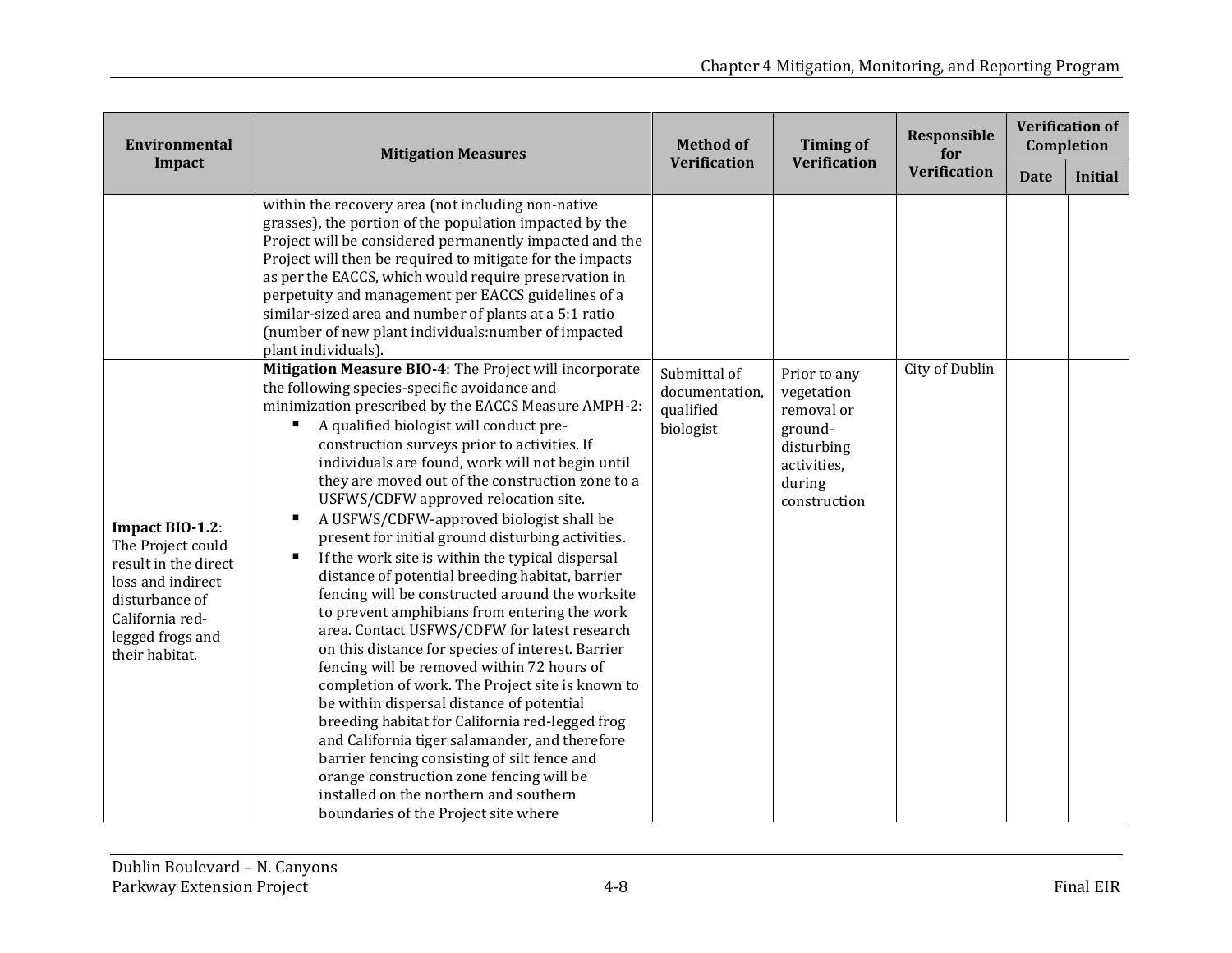| <b>Environmental</b> |                                                                                                                                                                                                                                                                                                                                                                                                                                                                                                                                                                                                                                                                                                                                                                                                                                                                                                                                                                                                                                                                                                                                                                                                                                                                                                                                                                                                                                                                                                               | <b>Method of</b><br><b>Verification</b> |  |                     | <b>Mitigation Measures</b> | <b>Timing of</b><br><b>Verification</b> | Responsible<br>for | <b>Verification of</b><br>Completion |  |
|----------------------|---------------------------------------------------------------------------------------------------------------------------------------------------------------------------------------------------------------------------------------------------------------------------------------------------------------------------------------------------------------------------------------------------------------------------------------------------------------------------------------------------------------------------------------------------------------------------------------------------------------------------------------------------------------------------------------------------------------------------------------------------------------------------------------------------------------------------------------------------------------------------------------------------------------------------------------------------------------------------------------------------------------------------------------------------------------------------------------------------------------------------------------------------------------------------------------------------------------------------------------------------------------------------------------------------------------------------------------------------------------------------------------------------------------------------------------------------------------------------------------------------------------|-----------------------------------------|--|---------------------|----------------------------|-----------------------------------------|--------------------|--------------------------------------|--|
| <b>Impact</b>        |                                                                                                                                                                                                                                                                                                                                                                                                                                                                                                                                                                                                                                                                                                                                                                                                                                                                                                                                                                                                                                                                                                                                                                                                                                                                                                                                                                                                                                                                                                               |                                         |  | <b>Verification</b> | <b>Date</b>                | <b>Initial</b>                          |                    |                                      |  |
|                      | construction activities border grassland habitat.<br>The barrier fencing will be at least 3 feet high<br>and the lower 6 inches of the fence will be<br>buried in the ground to prevent animals from<br>crawling under. The remaining 2.5 feet will be<br>left above ground to serve as a barrier for<br>animals moving on the ground surface.<br>No monofilament plastic will be used for erosion<br>control.<br>Construction personnel will inspect open<br>trenches in the morning and evening for trapped<br>amphibians.<br>A qualified biologist possessing a valid FESA<br>Section 10(a)(1)(A) permit or USFWS-approved<br>under an active biological opinion, will be<br>contracted to trap and to move amphibians to<br>nearby suitable habitat if amphibians are found<br>inside a fenced area. No trapping, such as the use<br>of upland traplines for California red-legged<br>frogs or California tiger salamanders, is<br>proposed for this Project. However, a biologist<br>approved by the USFWS under the Project's<br>Biological Opinion and by the CDFW under the<br>Project's Incidental Take Permit will survey for<br>and relocate any individuals found within the<br>impact area. The applicant will prepare a<br>relocation plan for the Project to be reviewed<br>and approved by the USFWS and CDFW prior to<br>the onset of construction.<br>Work within suitable habitat will be avoided<br>from 15 October (or the first measurable fall<br>rain of 1 inch or greater) to 1 May. |                                         |  |                     |                            |                                         |                    |                                      |  |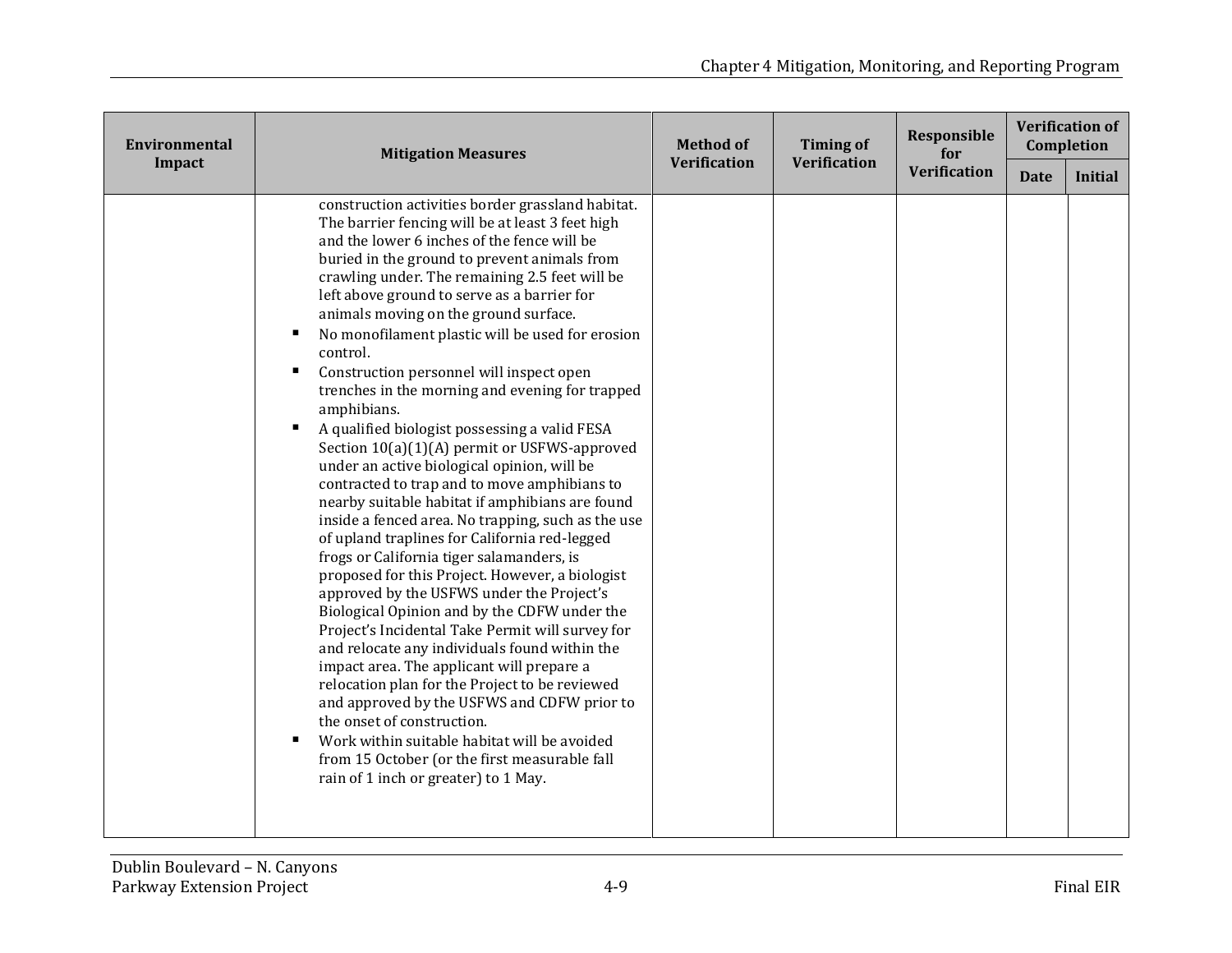| <b>Environmental</b>                                                                                                                                                     | <b>Mitigation Measures</b>                                                                                                                                                                                                                                                                                                                                                                                                                                                                                                                                                                                                                                                                                            | <b>Method of</b><br><b>Verification</b>                                              | <b>Timing of</b><br><b>Verification</b>                                                                                                                        | Responsible<br>for<br><b>Verification</b>                                          | <b>Verification of</b><br>Completion |         |
|--------------------------------------------------------------------------------------------------------------------------------------------------------------------------|-----------------------------------------------------------------------------------------------------------------------------------------------------------------------------------------------------------------------------------------------------------------------------------------------------------------------------------------------------------------------------------------------------------------------------------------------------------------------------------------------------------------------------------------------------------------------------------------------------------------------------------------------------------------------------------------------------------------------|--------------------------------------------------------------------------------------|----------------------------------------------------------------------------------------------------------------------------------------------------------------|------------------------------------------------------------------------------------|--------------------------------------|---------|
| Impact                                                                                                                                                                   |                                                                                                                                                                                                                                                                                                                                                                                                                                                                                                                                                                                                                                                                                                                       |                                                                                      |                                                                                                                                                                |                                                                                    | <b>Date</b>                          | Initial |
|                                                                                                                                                                          | Mitigation Measure BIO-5: Compensatory mitigation<br>for the permanent direct and indirect loss of California<br>red-legged frog and California tiger salamander habitat<br>would be required in accordance with the measures<br>outlined in Tables 3-7 and 3-8 of the EACCS. Mitigation<br>will take the form of purchase of mitigation credits from<br>a mitigation bank or Project-specific mitigation, or other<br>mitigation plan as approved by the USFWS and CDFW in<br>the Project's permits. The ratio of mitigation to impact<br>varies with the location of the proposed mitigation, and<br>would be 2.5:1 at minimum, but may be as high as 4:1<br>(acreage of new habitat: acreage of impacted habitat). |                                                                                      |                                                                                                                                                                |                                                                                    |                                      |         |
| Impact BIO-1.3:<br>Project<br>construction could<br>result in the direct<br>loss and indirect<br>disturbance of<br>California tiger<br>salamanders and<br>their habitat. | Mitigation Measures BIO-2, BIO-4, and BIO-5<br>(discussed above)                                                                                                                                                                                                                                                                                                                                                                                                                                                                                                                                                                                                                                                      | <b>See Mitigation</b><br><b>Measures BIO-</b><br>2, BIO-4, and<br><b>BIO-5</b> above | <b>See Mitigation</b><br><b>Measures BIO-</b><br>2, BIO-4, and<br>BIO-5 above                                                                                  | See<br><b>Mitigation</b><br><b>Measures</b><br>BIO-2, BIO-4,<br>and BIO-5<br>above |                                      |         |
| Impact BIO-1.4:<br>The Project would<br>result in permanent<br>and temporary<br>impacts to foraging<br>habitat for<br>tricolored<br>blackbird.                           | Mitigation Measure BIO-6: If dense stands of cattails<br>regenerate within the proposed construction footprint<br>prior to Project construction, the Project shall<br>implement the following measures to avoid impacts to<br>tricolored blackbird nesting colonies:<br>If work is initiated within the nesting season<br>п<br>(i.e., February 1 to August 31), then a<br>preconstruction survey for an active nesting<br>colony of tricolored blackbirds shall be<br>conducted within all perennial marsh and<br>seasonal wetland habitats on and within 250<br>feet of the construction footprint.                                                                                                                  | Submittal of<br>documentation,<br>qualified<br>biologist                             | No more than<br>14 days prior to<br>initial ground<br>disturbance<br>and vegetation<br>removal during<br>the nesting<br>season<br>(February 1 to<br>August 31) | City of Dublin                                                                     |                                      |         |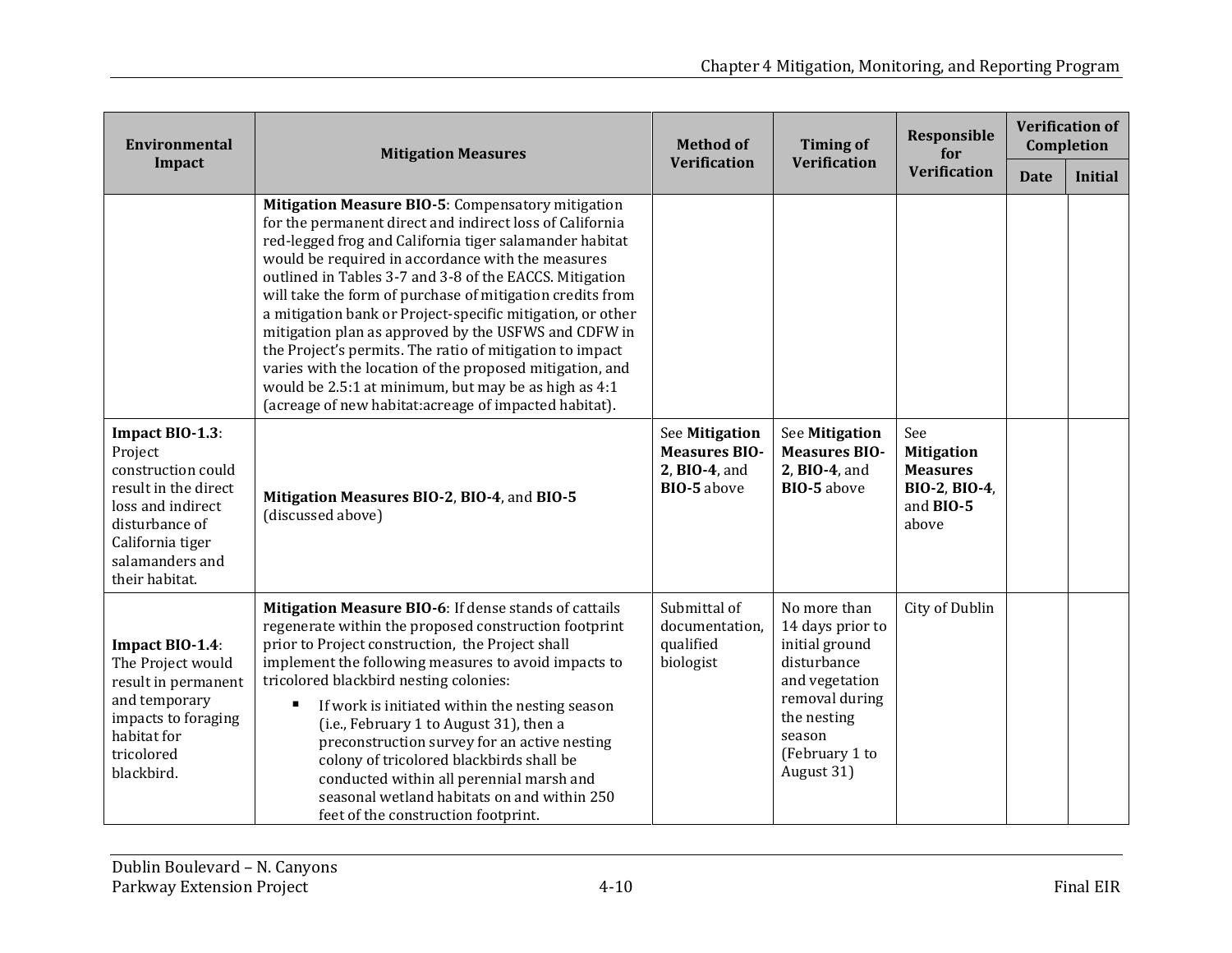| <b>Environmental</b>                                                                                                                                                                   | <b>Mitigation Measures</b>                                                                                                                                                                                                                                                                                                                                                                                                                                                                                                                                                                                                                                                                                                                                                                                                                                                                                                                                                                                           | <b>Method of</b><br><b>Verification</b>                  | <b>Timing of</b>                                          | Responsible<br>for<br><b>Verification</b> | <b>Verification of</b><br>Completion |                |
|----------------------------------------------------------------------------------------------------------------------------------------------------------------------------------------|----------------------------------------------------------------------------------------------------------------------------------------------------------------------------------------------------------------------------------------------------------------------------------------------------------------------------------------------------------------------------------------------------------------------------------------------------------------------------------------------------------------------------------------------------------------------------------------------------------------------------------------------------------------------------------------------------------------------------------------------------------------------------------------------------------------------------------------------------------------------------------------------------------------------------------------------------------------------------------------------------------------------|----------------------------------------------------------|-----------------------------------------------------------|-------------------------------------------|--------------------------------------|----------------|
| Impact                                                                                                                                                                                 |                                                                                                                                                                                                                                                                                                                                                                                                                                                                                                                                                                                                                                                                                                                                                                                                                                                                                                                                                                                                                      |                                                          | <b>Verification</b>                                       |                                           | <b>Date</b>                          | <b>Initial</b> |
|                                                                                                                                                                                        | $\blacksquare$<br>(EACCS Measure BIRD-3): If an active nest<br>colony is identified within 250 feet of the<br>construction footprint, work within 250 feet of<br>the colony will be conducted outside of the<br>nesting season (March 15 to September 1).                                                                                                                                                                                                                                                                                                                                                                                                                                                                                                                                                                                                                                                                                                                                                            |                                                          |                                                           |                                           |                                      |                |
| Impact BIO-1.5:<br>Project<br>construction may<br>result in mortality<br>to individual<br>western pond<br>turtles and their<br>eggs.                                                   | Mitigation Measures BIO-2 and BIO-4 (discussed<br>above)                                                                                                                                                                                                                                                                                                                                                                                                                                                                                                                                                                                                                                                                                                                                                                                                                                                                                                                                                             |                                                          |                                                           |                                           |                                      |                |
| Impact BIO-1.6:<br>Project<br>construction may<br>result in mortality<br>to individual San<br>Joaquin kit foxes,<br>should they be<br>present within the<br>construction<br>footprint. | Mitigation Measure BIO-7: A qualified biologist shall<br>conduct a preconstruction survey for San Joaquin kit fox<br>and their dens prior to the start of construction activities.<br>In the event that the species is detected during the<br>preconstruction survey, avoidance of impacts to<br>occupied kit fox dens will be implemented per the<br>Standardized Recommendations for Protection of The<br>San Joaquin Kit Fox Prior To Or During Ground<br>Disturbance (USFWS 1999) and EACCS Measure MAMM-<br>1 (outlined below):<br>If potential dens are present, their disturbance<br>and destruction will be avoided.<br>If potential dens are located within the<br>ш<br>construction footprint and cannot be avoided<br>during construction, a qualified biologist will<br>determine if the dens are occupied or were<br>recently occupied using methodology<br>coordinated with the USFWS and CDFW. If<br>unoccupied, the qualified biologist will collapse<br>these dens by hand in accordance with USFWS | Submittal of<br>documentation,<br>qualified<br>biologist | Prior to the<br>first ground-<br>disturbing<br>activities | City of Dublin                            |                                      |                |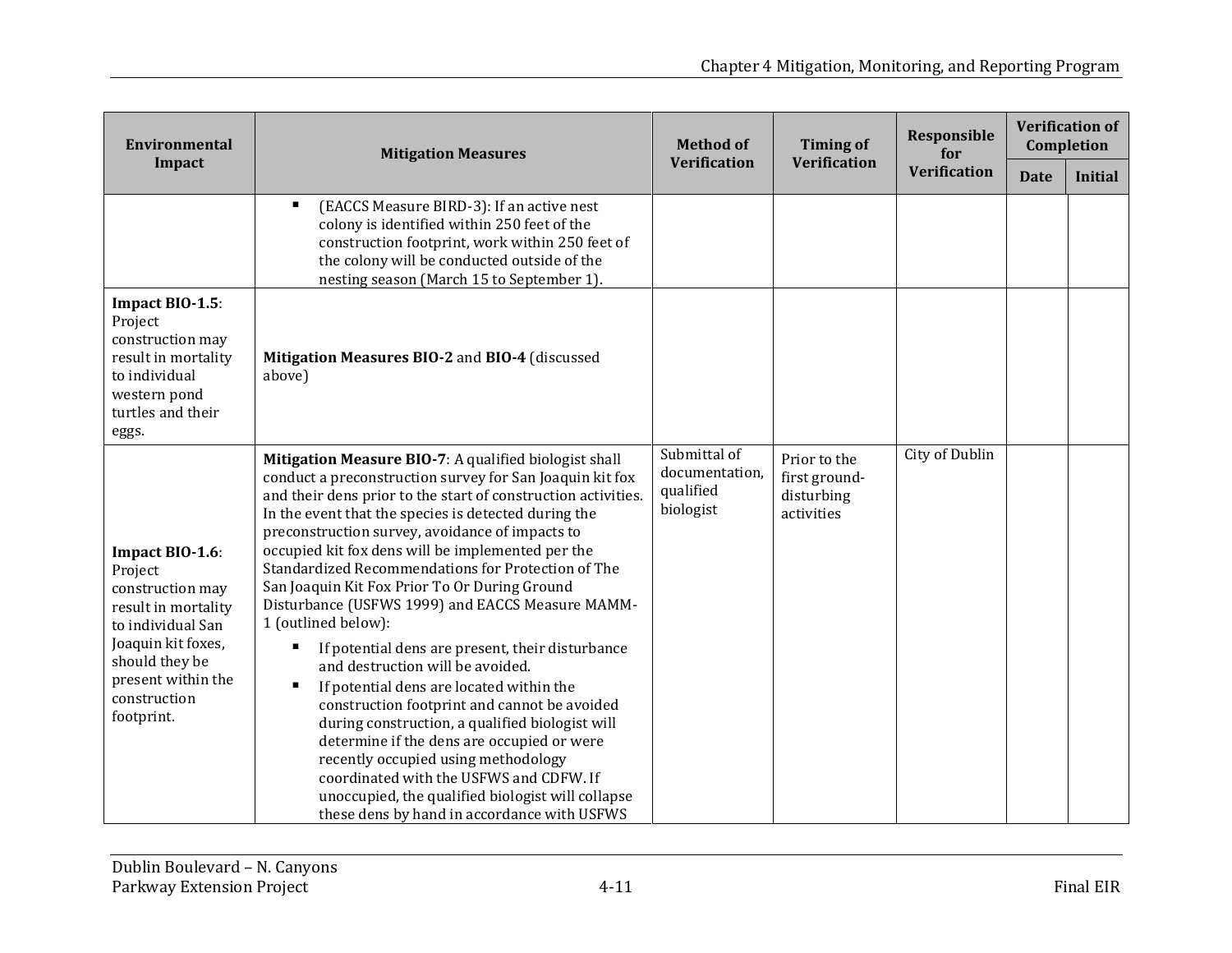| Environmental                                                                                                                                           | <b>Mitigation Measures</b>                                                                                                                                                                                                                                                                                                                                                                                                                                                                                                                                                                                                                                                                                                                                                                                                                                                                                                                                                                                                                                                                                                                                       | <b>Method of</b><br><b>Verification</b>                  | <b>Timing of</b><br><b>Verification</b>                                              | Responsible<br>for<br><b>Verification</b> | <b>Verification of</b><br><b>Completion</b> |                |
|---------------------------------------------------------------------------------------------------------------------------------------------------------|------------------------------------------------------------------------------------------------------------------------------------------------------------------------------------------------------------------------------------------------------------------------------------------------------------------------------------------------------------------------------------------------------------------------------------------------------------------------------------------------------------------------------------------------------------------------------------------------------------------------------------------------------------------------------------------------------------------------------------------------------------------------------------------------------------------------------------------------------------------------------------------------------------------------------------------------------------------------------------------------------------------------------------------------------------------------------------------------------------------------------------------------------------------|----------------------------------------------------------|--------------------------------------------------------------------------------------|-------------------------------------------|---------------------------------------------|----------------|
| Impact                                                                                                                                                  |                                                                                                                                                                                                                                                                                                                                                                                                                                                                                                                                                                                                                                                                                                                                                                                                                                                                                                                                                                                                                                                                                                                                                                  |                                                          |                                                                                      |                                           | <b>Date</b>                                 | <b>Initial</b> |
|                                                                                                                                                         | procedures (USFWS 1999).<br>Exclusion zones will be implemented following<br>USFWS procedures (USFWS 1999) or the latest<br>USFWS procedures available at the time. The<br>radius of these zones will follow current<br>standards or the following standards listed in<br>the PBO for the EACCS:<br>Potential Den - A total of 4-5 flagged stakes will<br>be placed 50 feet from the den entrance to<br>identify the den location;<br>Known Den - Orange construction barrier<br>fencing will be installed between the<br>construction work area and the known den site<br>at a minimum distance of 100 feet from the den.<br>The fencing will be maintained until all<br>construction-related disturbances have been<br>terminated. At that time, all fencing will be<br>removed to avoid attracting subsequent<br>attention to the den;<br>Natal or Pupping Den - The USFWS will be<br>contacted immediately if a natal or pupping den<br>is discovered at or within 200 feet from the<br>boundary of the construction area.<br>Pipes will be capped and trenches will contain<br>exit ramps to avoid direct mortality while<br>construction areas are active. |                                                          |                                                                                      |                                           |                                             |                |
| Impact BIO-1.7:<br>Project<br>construction could<br>result in the direct<br>loss and indirect<br>disturbance of<br>burrowing owls and<br>their habitat. | Mitigation Measures BIO-2 and BIO-5 (discussed<br>above)<br>Mitigation Measure BIO-8: A qualified biologist shall<br>conduct preconstruction surveys for nesting burrowing<br>owls prior to construction. As feasible, all suitable habitat<br>within 0.5 mile of the Project site shall be surveyed for                                                                                                                                                                                                                                                                                                                                                                                                                                                                                                                                                                                                                                                                                                                                                                                                                                                         | Submittal of<br>documentation,<br>qualified<br>biologist | Prior to the<br>first ground-<br>disturbing<br>activities,<br>during<br>construction | City of Dublin                            |                                             |                |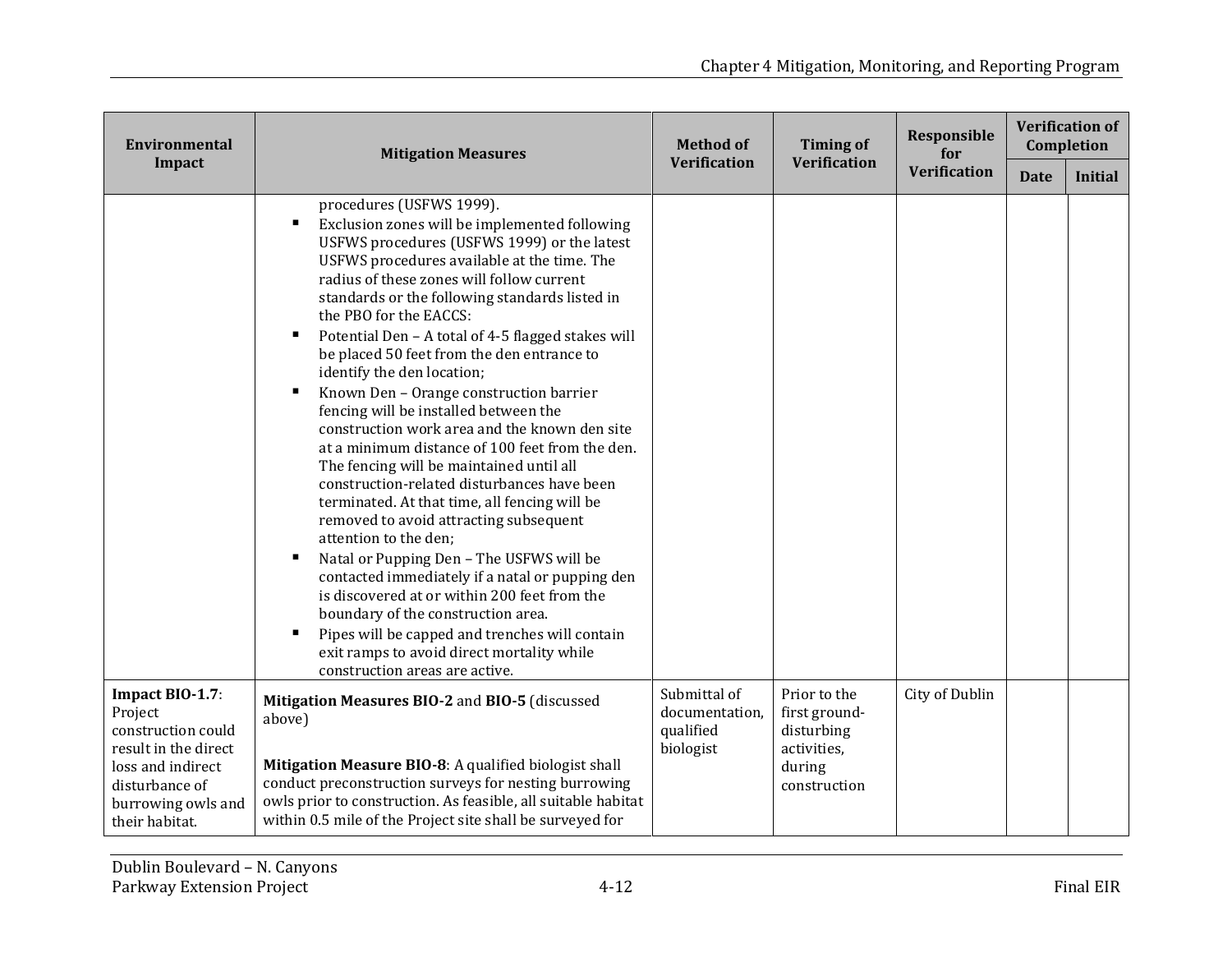| Environmental | <b>Mitigation Measures</b>                                                                                                                                                                                                                                                                                                                                                                                                                                                                                                                                                                                                                                                                                                                                                                                                                                                                                                                                                                                                                                                                                                                                     | <b>Method of</b><br><b>Verification</b> | <b>Timing of</b>    | Responsible<br>for<br><b>Verification</b> | <b>Verification of</b><br>Completion |                |
|---------------|----------------------------------------------------------------------------------------------------------------------------------------------------------------------------------------------------------------------------------------------------------------------------------------------------------------------------------------------------------------------------------------------------------------------------------------------------------------------------------------------------------------------------------------------------------------------------------------------------------------------------------------------------------------------------------------------------------------------------------------------------------------------------------------------------------------------------------------------------------------------------------------------------------------------------------------------------------------------------------------------------------------------------------------------------------------------------------------------------------------------------------------------------------------|-----------------------------------------|---------------------|-------------------------------------------|--------------------------------------|----------------|
| Impact        |                                                                                                                                                                                                                                                                                                                                                                                                                                                                                                                                                                                                                                                                                                                                                                                                                                                                                                                                                                                                                                                                                                                                                                |                                         | <b>Verification</b> |                                           | <b>Date</b>                          | <b>Initial</b> |
|               | nesting burrowing owls. The survey should be conducted<br>during the burrowing owl's nesting season, defined by<br>the EACCS as March 15 to September 1. This survey shall<br>consist of two or more site visits, with the biologist<br>examining all potential burrows within 0.5 mile, as<br>access permits, for signs of nesting burrowing owls (i.e.,<br>owls, pellets, feathers, and/or whitewash). Should these<br>surveys identify burrowing owls on or near the BSA,<br>avoidance of disturbance to the burrow will be<br>conducted per EACCS Measure BIRD-2, outlined below:                                                                                                                                                                                                                                                                                                                                                                                                                                                                                                                                                                          |                                         |                     |                                           |                                      |                |
|               | If an active burrowing owl nest is identified near<br>a proposed work area, work will be conducted<br>outside of the nesting season (March 15 to<br>September 1).<br>If an active nest is identified near a proposed<br>work area and work cannot be conducted<br>outside of the nesting season, a qualified<br>biologist will establish a no-activity zone. The no<br>activity zone will be large enough to avoid nest<br>abandonment and will at minimum be 250-foot<br>radius from the nest.<br>If burrowing owls are present within the<br>construction footprint during the non-breeding<br>period, a qualified biologist will establish a no-<br>activity zone of at least 150 feet.<br>If an effective no-activity zone cannot be<br>established in either case, an experienced<br>burrowing owl biologist will develop a site-<br>specific plan (i.e., a plan that considers the type<br>and extent of the proposed activity, the duration<br>and timing of the activity, and the sensitivity and<br>habituation of the owls, and the dissimilarity of<br>the proposed activity with background<br>activities) to minimize the potential to affect the |                                         |                     |                                           |                                      |                |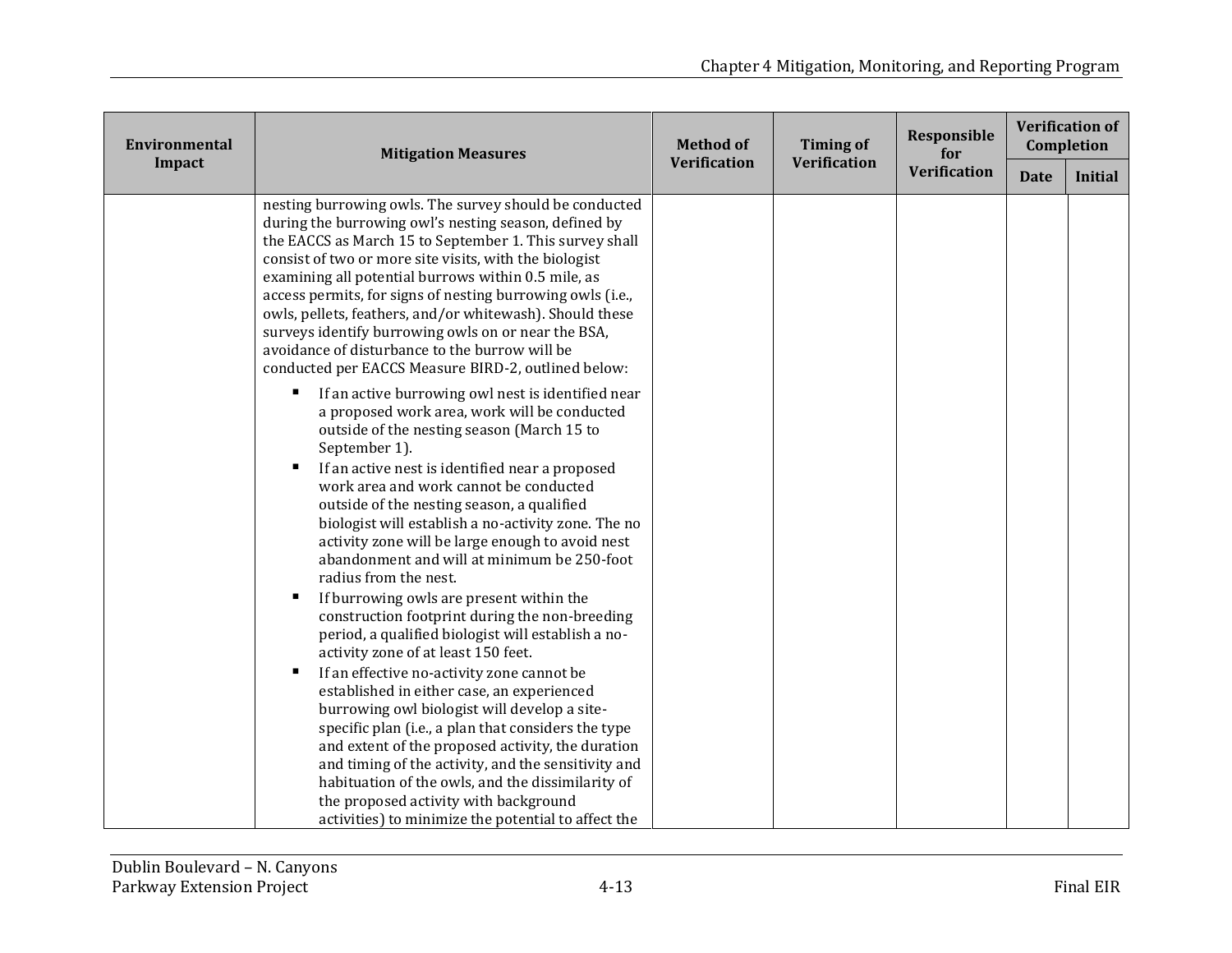| <b>Environmental</b>                                                                                                                                                                  | <b>Mitigation Measures</b>                                                                                                                                                                                                                                                                                                                                                                                                                                                                                                                                                                                                                                                                                                                                                                                                                                                                                                                                                                                                                                                                                                                                                                                                                                                                                                                        | <b>Method of</b><br><b>Verification</b>                  | <b>Timing of</b>                                          | Responsible<br>for  | <b>Verification of</b><br>Completion |         |
|---------------------------------------------------------------------------------------------------------------------------------------------------------------------------------------|---------------------------------------------------------------------------------------------------------------------------------------------------------------------------------------------------------------------------------------------------------------------------------------------------------------------------------------------------------------------------------------------------------------------------------------------------------------------------------------------------------------------------------------------------------------------------------------------------------------------------------------------------------------------------------------------------------------------------------------------------------------------------------------------------------------------------------------------------------------------------------------------------------------------------------------------------------------------------------------------------------------------------------------------------------------------------------------------------------------------------------------------------------------------------------------------------------------------------------------------------------------------------------------------------------------------------------------------------|----------------------------------------------------------|-----------------------------------------------------------|---------------------|--------------------------------------|---------|
| Impact                                                                                                                                                                                |                                                                                                                                                                                                                                                                                                                                                                                                                                                                                                                                                                                                                                                                                                                                                                                                                                                                                                                                                                                                                                                                                                                                                                                                                                                                                                                                                   |                                                          | <b>Verification</b>                                       | <b>Verification</b> | <b>Date</b>                          | Initial |
|                                                                                                                                                                                       | reproductive success of the owls.<br>Mitigation Measure BIO-9: The EACCS identifies<br>burrowing owl nesting habitat as suitable habitat within<br>0.5 mile of a documented nest occurrence during the<br>previous 3 years, and it recommends compensatory<br>mitigation in the event of any impacts to such habitat. In<br>the event that burrowing owls are found to be nesting on<br>or within 0.5 mile of the Project site during<br>preconstruction surveys, or if owls need to be evicted<br>from burrows (which can only occur when they are not<br>actively nesting) to implement the Project, compensatory<br>mitigation will be necessary to mitigate for impacts on<br>occupied burrowing owl habitat. If the California red-<br>legged frog/California tiger salamander habitat<br>mitigation provides suitable habitat for burrowing owls<br>as well, then no additional mitigation for impacts to<br>burrowing owls would be necessary. Otherwise,<br>additional habitat mitigation will be necessary, in the<br>form of purchase of mitigation credits from a mitigation<br>bank or Project-specific mitigation in an area that<br>supports such habitat. The EACCS prescribes mitigation<br>ratios of 3:1 to 3.5:1 (acreage of new habitat: acreage of<br>impacted habitat), depending on the location of the<br>mitigation site. |                                                          |                                                           |                     |                                      |         |
| Impact BIO-1.8:<br>The Project could<br>result in the direct<br>loss and indirect<br>disturbance of<br>American badgers<br>and their habitat,<br>should they be<br>present within the | Mitigation Measure BIO-2 (discussed above)<br>Mitigation Measure BIO-10: A qualified biologist shall<br>conduct preconstruction surveys for denning American<br>badgers prior to construction. As feasible, all suitable<br>habitat within 0.5 mile of the Project site shall be<br>surveyed for American badgers. The survey will be<br>conducted for the area in which the qualified biologist                                                                                                                                                                                                                                                                                                                                                                                                                                                                                                                                                                                                                                                                                                                                                                                                                                                                                                                                                  | Submittal of<br>documentation,<br>qualified<br>biologist | Prior to the<br>first ground-<br>disturbing<br>activities | City of Dublin      |                                      |         |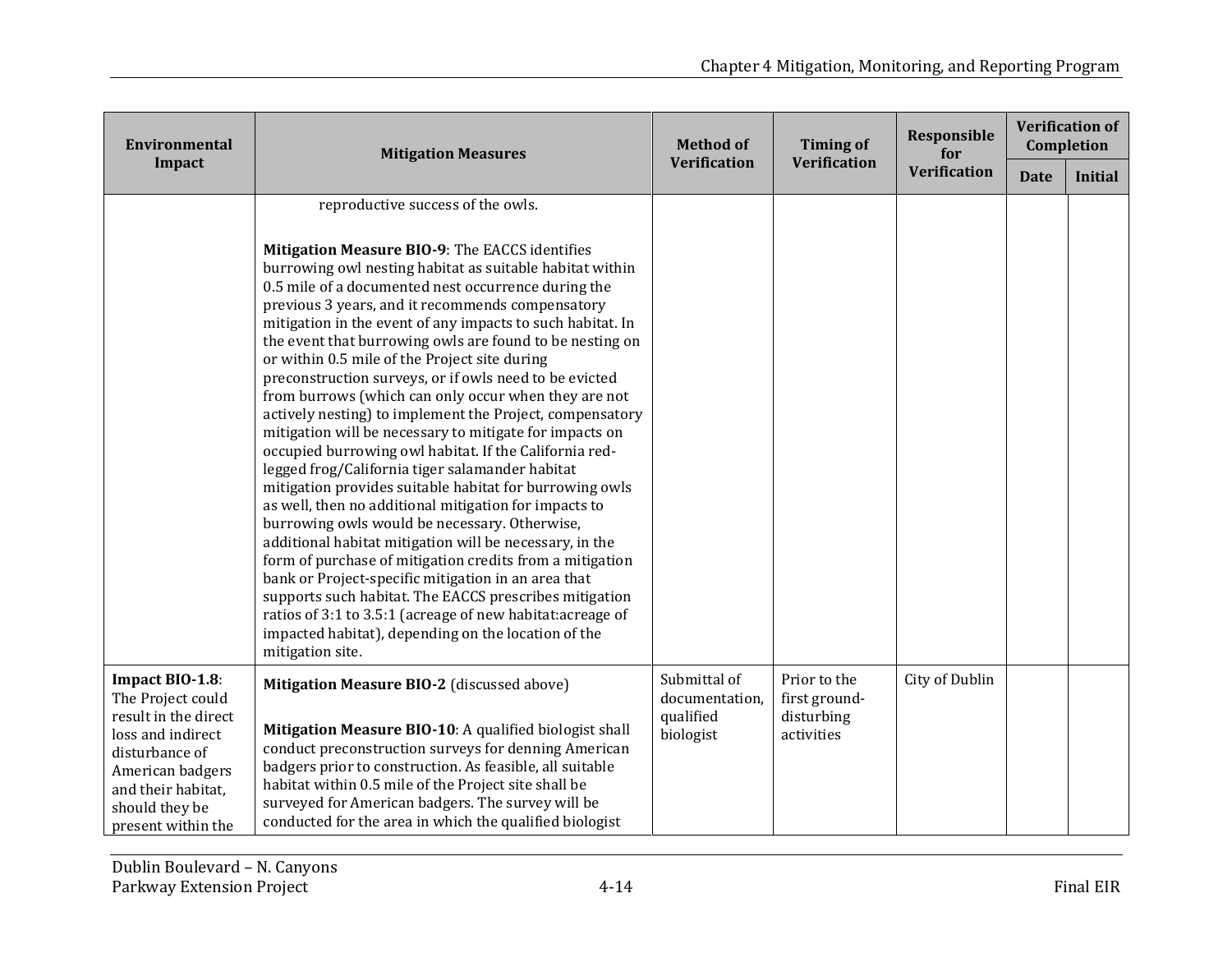| <b>Environmental</b>                                                                                                                                                                                                                                                                                                                                                                          | <b>Mitigation Measures</b>                                                                                                                                                                                                                                                                                                                                                                                                                                                                                                                                                                                                                                                                                                                                                                                                                                                                                                                                                                                                                                                                                                                                                                                                                                                                                                                                                                             | <b>Method of</b><br><b>Verification</b>                  | <b>Timing of</b><br><b>Verification</b>                                                                      | Responsible<br>for<br><b>Verification</b> |             | <b>Verification of</b><br>Completion |  |
|-----------------------------------------------------------------------------------------------------------------------------------------------------------------------------------------------------------------------------------------------------------------------------------------------------------------------------------------------------------------------------------------------|--------------------------------------------------------------------------------------------------------------------------------------------------------------------------------------------------------------------------------------------------------------------------------------------------------------------------------------------------------------------------------------------------------------------------------------------------------------------------------------------------------------------------------------------------------------------------------------------------------------------------------------------------------------------------------------------------------------------------------------------------------------------------------------------------------------------------------------------------------------------------------------------------------------------------------------------------------------------------------------------------------------------------------------------------------------------------------------------------------------------------------------------------------------------------------------------------------------------------------------------------------------------------------------------------------------------------------------------------------------------------------------------------------|----------------------------------------------------------|--------------------------------------------------------------------------------------------------------------|-------------------------------------------|-------------|--------------------------------------|--|
| Impact                                                                                                                                                                                                                                                                                                                                                                                        |                                                                                                                                                                                                                                                                                                                                                                                                                                                                                                                                                                                                                                                                                                                                                                                                                                                                                                                                                                                                                                                                                                                                                                                                                                                                                                                                                                                                        |                                                          |                                                                                                              |                                           | <b>Date</b> | Initial                              |  |
| construction<br>footprint.                                                                                                                                                                                                                                                                                                                                                                    | can access. This survey can be conducted concurrently<br>with the burrowing owl survey outlined in Mitigation<br>Measure BIO-8. This survey shall consist of two or more<br>site visits, with the biologist examining all potential<br>burrows within 0.5 mile, as access permits, for American<br>badger dens. Should these surveys identify American<br>badgers on or near the BSA, avoidance of disturbance to<br>the den will be conducted per EACCS Measure MAMM-1<br>outlined in Mitigation Measure BIO-7.                                                                                                                                                                                                                                                                                                                                                                                                                                                                                                                                                                                                                                                                                                                                                                                                                                                                                       |                                                          |                                                                                                              |                                           |             |                                      |  |
| Impact BIO-1.9:<br>Project<br>construction would<br>result in the loss of<br>foraging habitat and<br>prey habitat for<br>bats, and could<br>temporarily alter<br>foraging patterns in<br>the immediate<br>vicinity.<br>Additionally,<br>Project<br>construction could<br>indirectly result in<br>mortality of bats<br>and their young, if<br>present within the<br>construction<br>footprint. | Mitigation Measure BIO-2 (discussed above)<br>Mitigation Measure BIO-11: A qualified bat biologist<br>will conduct a pre-construction/pre-demolition survey<br>for roosting bats within 15 days prior to the<br>commencement of construction activities within 400 feet<br>of trees or buildings providing potential roosting habitat.<br>The survey will focus on detecting bats that may be day-<br>roosting in trees within or immediately adjacent to (i.e.,<br>within 100 feet of) the impact areas. If suitable roost<br>sites are found and a visual survey is not adequate to<br>determine presence or absence of bats, acoustical<br>equipment will be used to determine occupancy. If no<br>evidence of bat roosts is found, any buildings or trees<br>that contain potential roosting sites and are proposed for<br>removal will be removed within 15 days following<br>completion of the survey.<br>If a day roost is found during the maternity season (1<br>April until the young are flying, typically by 31 August)<br>within 400 feet of the impact areas, a qualified bat<br>biologist (in consultation with the CDFW) will determine<br>the width of a buffer that will be established around the<br>roost. No construction-related activity shall occur within<br>the buffer during the maternity season. Typical buffers<br>recommended between intense construction activity and | Submittal of<br>documentation,<br>qualified<br>biologist | No more than<br>15 days prior to<br>commencement<br>of construction<br>activities,<br>during<br>construction | City of Dublin                            |             |                                      |  |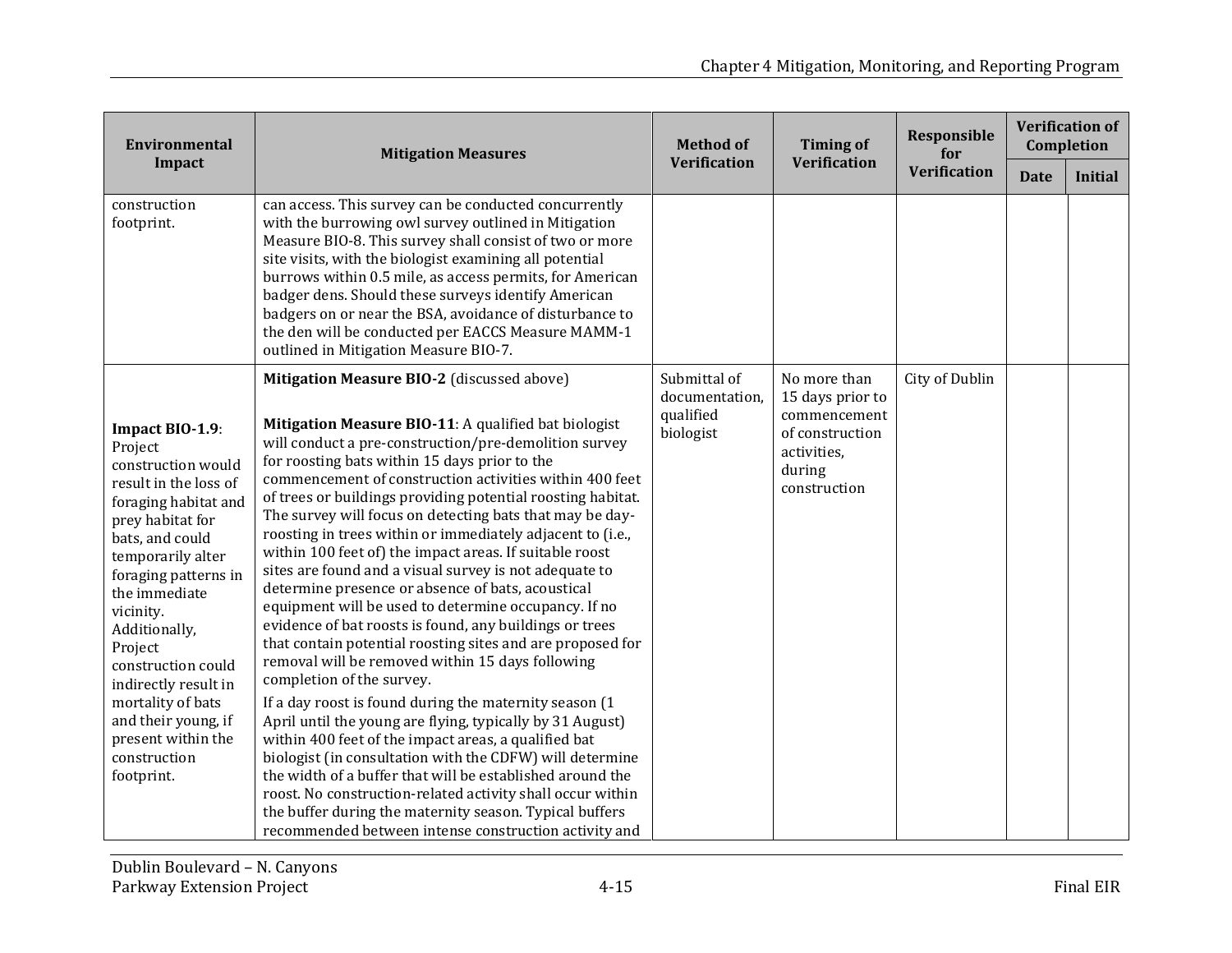| <b>Environmental</b><br>Impact | <b>Mitigation Measures</b>                                                                                                                                                                                                                                                                                                                                                                                                                                                                                                                                                                                                                                                                                                                                                                                                                                                                                                                                                                                                                                                                                                                                                                                                                                                                                   | <b>Method of</b><br><b>Verification</b> | <b>Timing of</b><br><b>Verification</b> | Responsible<br>for<br><b>Verification</b> |             | <b>Verification of</b><br>Completion |  |
|--------------------------------|--------------------------------------------------------------------------------------------------------------------------------------------------------------------------------------------------------------------------------------------------------------------------------------------------------------------------------------------------------------------------------------------------------------------------------------------------------------------------------------------------------------------------------------------------------------------------------------------------------------------------------------------------------------------------------------------------------------------------------------------------------------------------------------------------------------------------------------------------------------------------------------------------------------------------------------------------------------------------------------------------------------------------------------------------------------------------------------------------------------------------------------------------------------------------------------------------------------------------------------------------------------------------------------------------------------|-----------------------------------------|-----------------------------------------|-------------------------------------------|-------------|--------------------------------------|--|
|                                |                                                                                                                                                                                                                                                                                                                                                                                                                                                                                                                                                                                                                                                                                                                                                                                                                                                                                                                                                                                                                                                                                                                                                                                                                                                                                                              |                                         |                                         |                                           | <b>Date</b> | <b>Initial</b>                       |  |
|                                | pallid bat roosts are: 90 feet for motor vehicles and foot<br>traffic, 120 feet for heavy equipment, 150 feet for<br>trenching, 250 feet for idling equipment or generators,<br>250 feet for shielded lighting, and 400 feet for unshielded<br>lighting. No tree or structure containing a maternity<br>roost will be removed or otherwise physically disturbed<br>during the maternity season.<br>Outside the maternity season, a day roost may be<br>removed after individual bats are safely evicted under<br>the direction of a qualified bat biologist. Eviction will<br>occur between 1 September and 31 March, but will not<br>occur during long periods of inclement or cold weather<br>(as determined by the bat biologist) when prey are not<br>available or bats are in torpor. If feasible, one-way doors<br>will be used to evict bats. If use of a one-way door is not<br>feasible, or the exact location of the roost entrance is not<br>known, the roosts that need to be removed shall first be<br>disturbed by the bat biologist. Such disturbance will<br>occur at dusk to allow bats to escape during the darker<br>hours. These buildings or trees shall then be removed<br>the following day. All of these activities will be<br>performed under the supervision of the bat biologist. |                                         |                                         |                                           |             |                                      |  |
|                                | Mitigation Measure BIO-12: Compensatory mitigation<br>for impacts on active bat roosts would not be warranted<br>unless a maternity roost of pallid bats or Townsend's<br>big-eared bats will be lost. In this instance, the provision<br>of one or more alternate roost structures would be<br>appropriate to reduce impacts on special-status bat<br>species. If a pallid bat or Townsend's big-eared bat day<br>roost is located within a tree or building to be removed,<br>an alternative bat roost structure will be provided by the<br>City of Dublin and its partners. The design and placement<br>of this structure will be determined by a bat biologist, in                                                                                                                                                                                                                                                                                                                                                                                                                                                                                                                                                                                                                                       |                                         |                                         |                                           |             |                                      |  |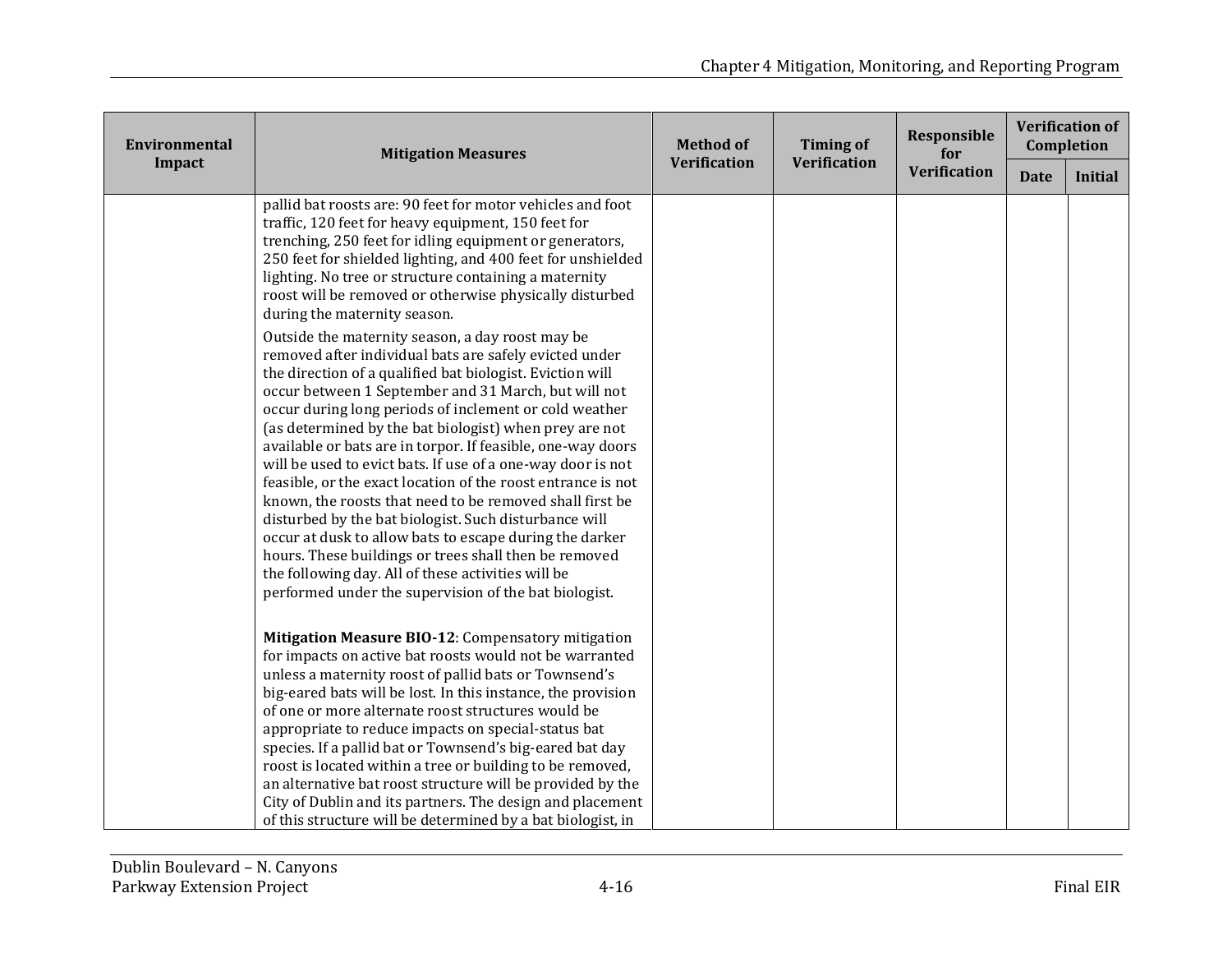| <b>Environmental</b><br>Impact                                                                                                                                                                                                                              | <b>Mitigation Measures</b>                                                                                                                                                                                                                                                                                                                                                                                                                                                                                                                                                                                                                                                                                                                                                                                                                                | <b>Method of</b><br><b>Verification</b>                  | <b>Timing of</b><br><b>Verification</b>                                                                                                                                                   | Responsible<br>for<br><b>Verification</b> | <b>Verification of</b><br>Completion |                |
|-------------------------------------------------------------------------------------------------------------------------------------------------------------------------------------------------------------------------------------------------------------|-----------------------------------------------------------------------------------------------------------------------------------------------------------------------------------------------------------------------------------------------------------------------------------------------------------------------------------------------------------------------------------------------------------------------------------------------------------------------------------------------------------------------------------------------------------------------------------------------------------------------------------------------------------------------------------------------------------------------------------------------------------------------------------------------------------------------------------------------------------|----------------------------------------------------------|-------------------------------------------------------------------------------------------------------------------------------------------------------------------------------------------|-------------------------------------------|--------------------------------------|----------------|
|                                                                                                                                                                                                                                                             |                                                                                                                                                                                                                                                                                                                                                                                                                                                                                                                                                                                                                                                                                                                                                                                                                                                           |                                                          |                                                                                                                                                                                           |                                           | <b>Date</b>                          | <b>Initial</b> |
|                                                                                                                                                                                                                                                             | consultation with the CDFW, based on the location of the<br>original roost and the habitat conditions in the vicinity.<br>The roost structure will be built to specifications as<br>determined by a bat biologist and CDFW, or it may be<br>purchased from an appropriate vendor. The structure<br>will be placed as close to the impacted roost site as<br>feasible. This bat structure will be erected at least one<br>month prior to removal of the original roost structure. A<br>bat biologist will monitor this structure during the<br>breeding season for up to two years following<br>completion of the Project, or until it is found to be<br>occupied by bats (whichever occurs first), to provide<br>information for future projects regarding the<br>effectiveness of such structures in minimizing impacts to<br>bats.                      |                                                          |                                                                                                                                                                                           |                                           |                                      |                |
| <b>Impact BIO-1.10:</b><br>Project<br>construction could<br>result in take of a<br>special-status<br>individual bird, egg,<br>or nest, should an<br>individual be<br>foraging or nesting<br>within the<br>construction<br>footprint during<br>construction. | Mitigation Measure BIO-2 (discussed above)<br>Mitigation Measure BIO-13: Project implementation<br>shall include the following measures to comply with the<br>MBTA and California Fish and Game Code and avoid<br>death or injury of special-status birds or their active<br>nests, eggs, or young.<br>п<br>Avoidance of the Nesting Bird Season. If feasible,<br>Project activities will be scheduled to avoid the<br>avian nesting season. If such activities are<br>scheduled to take place outside the nesting<br>season, all impacts on nesting birds, including<br>raptors, protected under the MBTA and<br>California Fish and Game Code, would be<br>avoided. The nesting season for most birds in<br>Alameda County typically extends from<br>February 1 through August 31, although in most<br>years, a majority of birds have finished nesting | Submittal of<br>documentation,<br>qualified<br>biologist | No more than<br>14 days prior to<br>initial ground<br>disturbance<br>and vegetation<br>removal during<br>the nesting<br>season<br>(February 1 to<br>August 31),<br>during<br>construction | City of Dublin                            |                                      |                |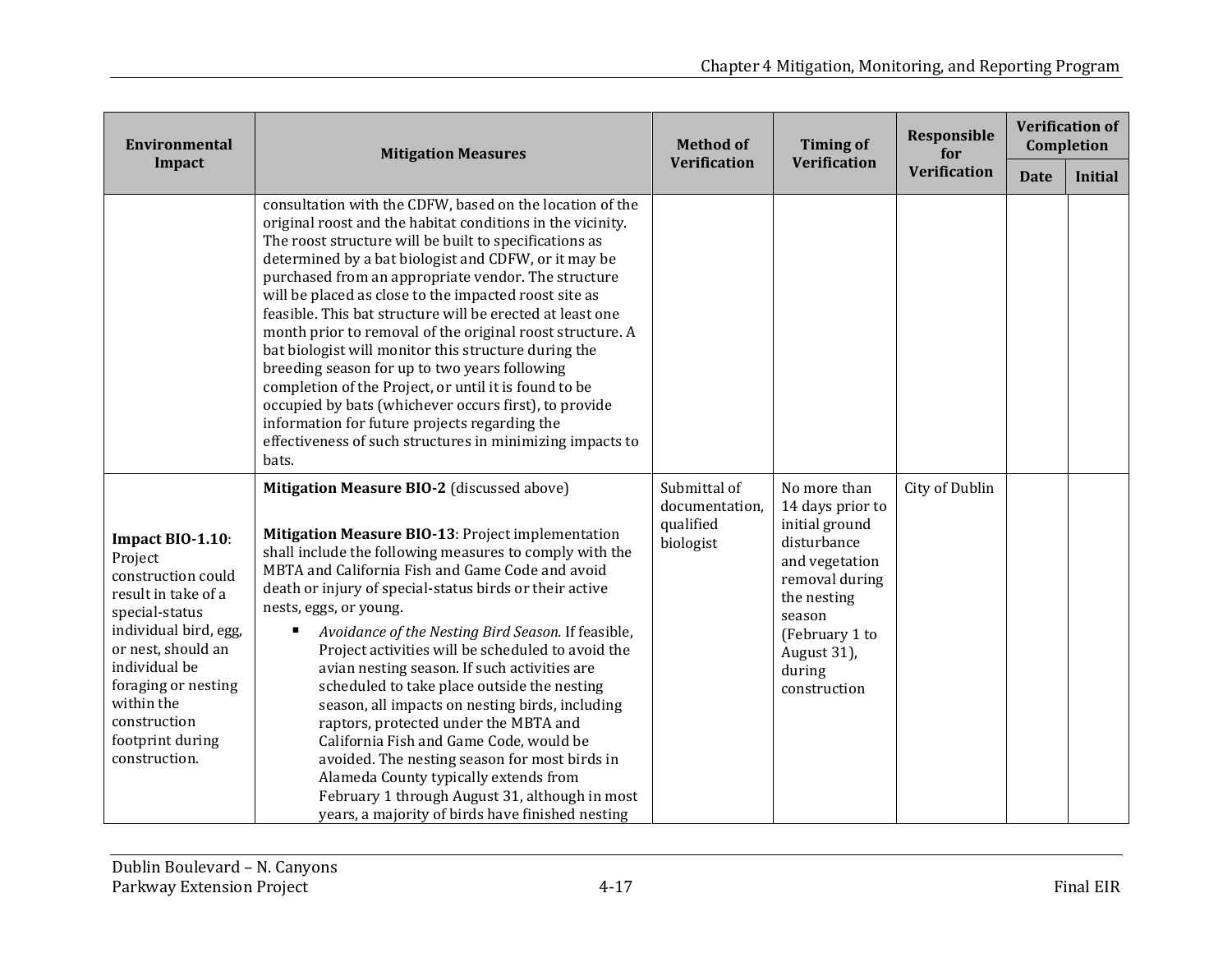| <b>Environmental</b><br>Impact | <b>Mitigation Measures</b>                                                                                                                                                                                                                                                                                                                                                                                                                                                                                                                                                                                                                                                                                                                                                                                                                                                                                                                                                                                                                                                                                                                                                                                                                                                                                                                                                                                                                                                                                                                                                                                                                                                                                                        | <b>Method of</b><br><b>Verification</b> | <b>Timing of</b><br><b>Verification</b> | Responsible<br>for<br><b>Verification</b> | <b>Verification of</b><br>Completion |                |
|--------------------------------|-----------------------------------------------------------------------------------------------------------------------------------------------------------------------------------------------------------------------------------------------------------------------------------------------------------------------------------------------------------------------------------------------------------------------------------------------------------------------------------------------------------------------------------------------------------------------------------------------------------------------------------------------------------------------------------------------------------------------------------------------------------------------------------------------------------------------------------------------------------------------------------------------------------------------------------------------------------------------------------------------------------------------------------------------------------------------------------------------------------------------------------------------------------------------------------------------------------------------------------------------------------------------------------------------------------------------------------------------------------------------------------------------------------------------------------------------------------------------------------------------------------------------------------------------------------------------------------------------------------------------------------------------------------------------------------------------------------------------------------|-----------------------------------------|-----------------------------------------|-------------------------------------------|--------------------------------------|----------------|
|                                |                                                                                                                                                                                                                                                                                                                                                                                                                                                                                                                                                                                                                                                                                                                                                                                                                                                                                                                                                                                                                                                                                                                                                                                                                                                                                                                                                                                                                                                                                                                                                                                                                                                                                                                                   |                                         |                                         |                                           | <b>Date</b>                          | <b>Initial</b> |
|                                | by August 1.<br>Vegetation Removal during the Non-Nesting<br>Season. If Project activities will not be initiated<br>until after the start of the nesting season,<br>potential nesting substrate (e.g., bushes, trees,<br>grasses, and other vegetation) that is scheduled<br>to be removed may be removed prior to the start<br>of the nesting season (e.g., prior to 1 February)<br>to reduce the potential for initiation of nests. If it<br>is not feasible to schedule vegetation removal<br>during the nonbreeding season, or where<br>vegetation cannot be removed (e.g., in areas<br>immediately adjacent to the site), then pre-<br>construction surveys for nesting birds will be<br>conducted as described below. Sensitive and/or<br>regulated wetland vegetation would not be<br>removed prior to construction, if feasible.<br>Pre-construction/Pre-disturbance Surveys for<br>Nesting Birds. If it is not possible to schedule<br>Project activities between September 1 and<br>February 1, then a qualified biologist will<br>conduct pre-construction surveys for nesting<br>birds to ensure that no nests will be disturbed<br>during Project implementation. These surveys<br>will be conducted no more than one week prior<br>to the initiation of Project activities. During this<br>survey, a qualified biologist will inspect all<br>potential nesting habitats (e.g., trees, shrubs,<br>grasslands, and structures) within 300 feet of<br>impact areas for raptor nests and within 100<br>feet of impact areas for nests of non-raptors.<br>Surveys for burrowing owls and nesting golden<br>eagles will extend out to 0.5 mile from the<br>Project site (to the extent that such areas are<br>accessible) |                                         |                                         |                                           |                                      |                |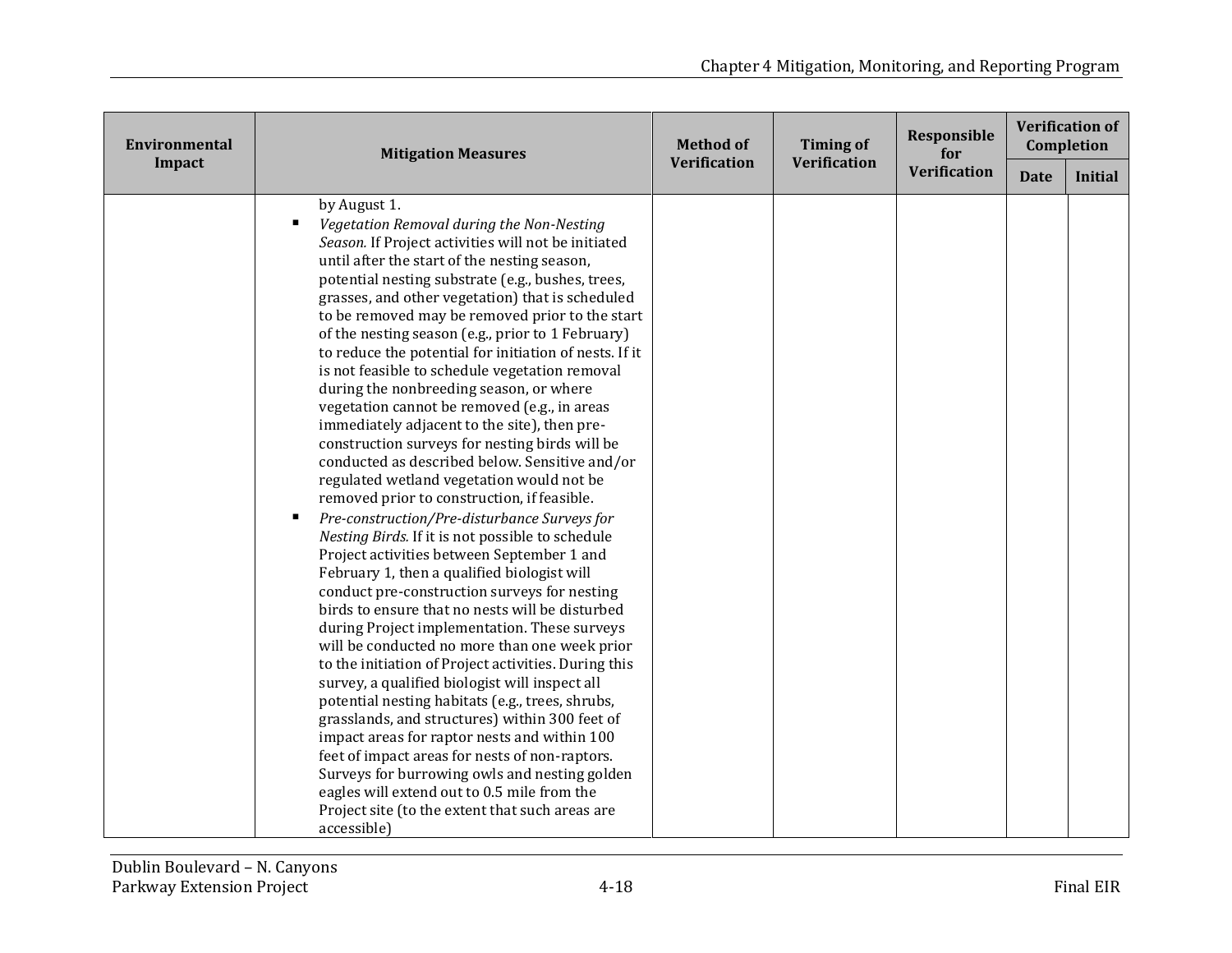| <b>Environmental</b><br>Impact     | <b>Mitigation Measures</b>                                                                                                                                                                                                                                                                                                                                                                                                                                                                                                                                                                                                                                                                                                                                                                                                                                                                                                                                                                                                                                                                                                                                                                                                                                                                                                                                                                                                                                                                                                                                                                                                         | <b>Method of</b><br><b>Verification</b> | <b>Timing of</b>                     | Responsible<br>for<br><b>Verification</b> |             | <b>Verification of</b><br>Completion |  |
|------------------------------------|------------------------------------------------------------------------------------------------------------------------------------------------------------------------------------------------------------------------------------------------------------------------------------------------------------------------------------------------------------------------------------------------------------------------------------------------------------------------------------------------------------------------------------------------------------------------------------------------------------------------------------------------------------------------------------------------------------------------------------------------------------------------------------------------------------------------------------------------------------------------------------------------------------------------------------------------------------------------------------------------------------------------------------------------------------------------------------------------------------------------------------------------------------------------------------------------------------------------------------------------------------------------------------------------------------------------------------------------------------------------------------------------------------------------------------------------------------------------------------------------------------------------------------------------------------------------------------------------------------------------------------|-----------------------------------------|--------------------------------------|-------------------------------------------|-------------|--------------------------------------|--|
|                                    |                                                                                                                                                                                                                                                                                                                                                                                                                                                                                                                                                                                                                                                                                                                                                                                                                                                                                                                                                                                                                                                                                                                                                                                                                                                                                                                                                                                                                                                                                                                                                                                                                                    |                                         | <b>Verification</b>                  |                                           | <b>Date</b> | <b>Initial</b>                       |  |
|                                    | Buffers around Active Nests. If an active nest (i.e.,<br>a nest with eggs or young, or any completed<br>raptor nest attended by adults) is found<br>sufficiently close to the construction footprint to<br>be disturbed by these activities, the biologist, in<br>consultation with CDFW, will determine the<br>extent of a disturbance-free buffer zone to be<br>established around the nest to ensure that no<br>nests of species protected by the MBTA and<br>California Fish and Game Code will be disturbed<br>during Project implementation. Typical buffers<br>are 0.25 mile (or 0.5-mile line-of-sight) for<br>golden eagles, 250 feet for burrowing owls, 300<br>feet for other raptors, and 50-100 feet for non-<br>raptors. Because the majority of the site is<br>already subject to disturbance by vehicles and<br>pedestrians, activities that will be prohibited<br>from occurring within the buffer zone around a<br>nest will be determined on a case-by-case basis<br>by a qualified biologist. In general, activities<br>prohibited within such a buffer while a nest is<br>active will be limited to new construction-<br>related activities (i.e., activities that were not<br>ongoing when the nest was constructed)<br>involving significantly greater noise, human<br>presence, or vibrations than were present prior<br>to nest initiation.<br>Nest Deterrence. If necessary to avoid impacts to<br>active nests, nest starts may be removed on a<br>regular basis (e.g., every second or third day),<br>starting in late January or early February to<br>prevent active nests from becoming established. | <b>See Mitigation</b>                   | <b>See Mitigation</b>                | See                                       |             |                                      |  |
| <b>Impact BIO-1.11:</b><br>Project | Mitigation Measures BIO-2 and BIO-13 (discussed<br>above)                                                                                                                                                                                                                                                                                                                                                                                                                                                                                                                                                                                                                                                                                                                                                                                                                                                                                                                                                                                                                                                                                                                                                                                                                                                                                                                                                                                                                                                                                                                                                                          | <b>Measures BIO-</b><br>2 and BIO-13    | <b>Measures BIO-</b><br>2 and BIO-13 | <b>Mitigation</b><br><b>Measures</b>      |             |                                      |  |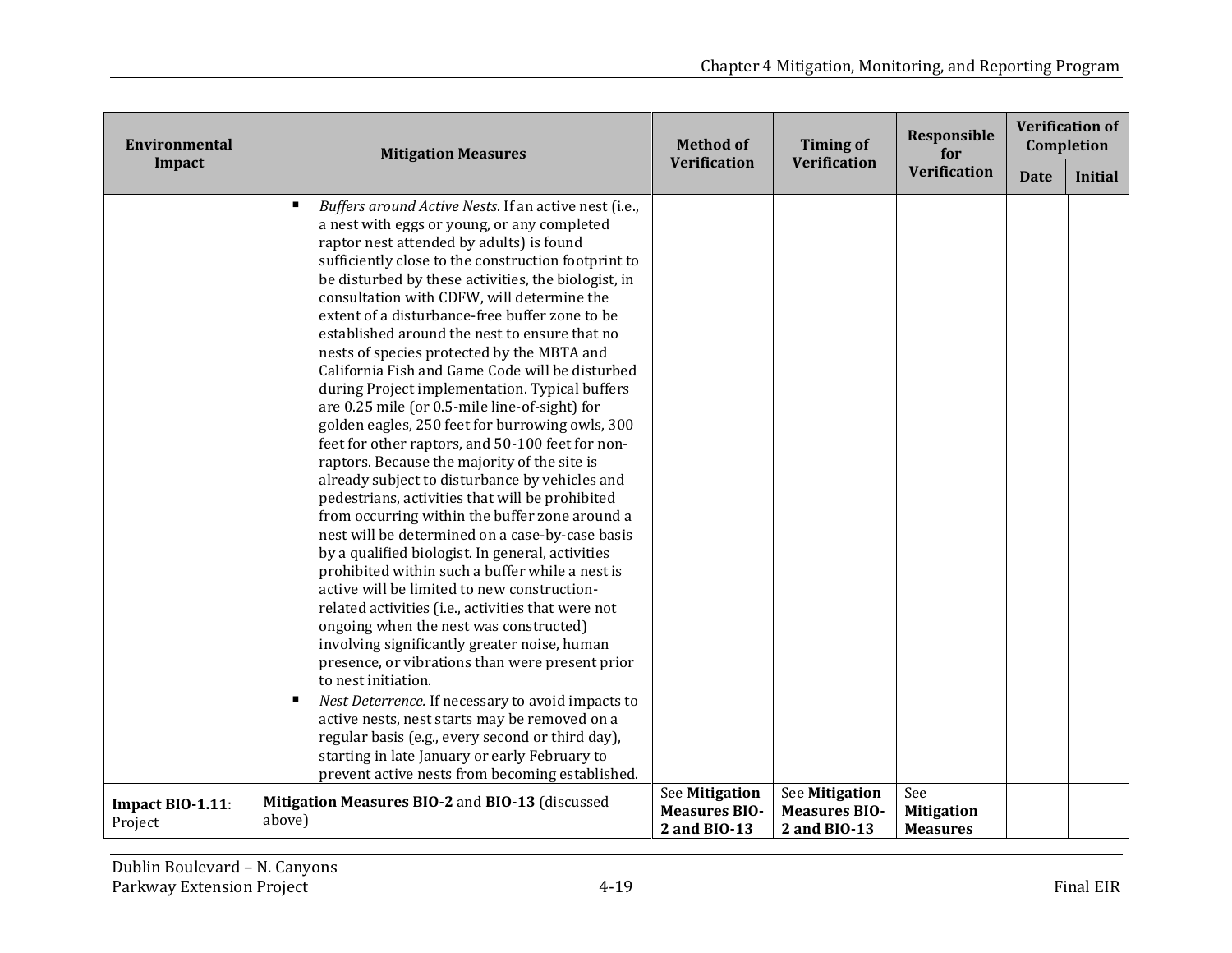| Environmental                                                                                                                                                                                                                                                                                                | <b>Mitigation Measures</b>                                                                                                                                                                                                                                                                                                                                                                                                                                                                                                                                                                                                                                                                 | <b>Method of</b><br><b>Verification</b>                 | <b>Timing of</b><br><b>Verification</b>                                                  | Responsible<br>for<br><b>Verification</b> |             | <b>Verification of</b><br>Completion |  |
|--------------------------------------------------------------------------------------------------------------------------------------------------------------------------------------------------------------------------------------------------------------------------------------------------------------|--------------------------------------------------------------------------------------------------------------------------------------------------------------------------------------------------------------------------------------------------------------------------------------------------------------------------------------------------------------------------------------------------------------------------------------------------------------------------------------------------------------------------------------------------------------------------------------------------------------------------------------------------------------------------------------------|---------------------------------------------------------|------------------------------------------------------------------------------------------|-------------------------------------------|-------------|--------------------------------------|--|
| Impact                                                                                                                                                                                                                                                                                                       |                                                                                                                                                                                                                                                                                                                                                                                                                                                                                                                                                                                                                                                                                            |                                                         |                                                                                          |                                           | <b>Date</b> | <b>Initial</b>                       |  |
| construction could<br>result in impacts to<br>migratory bird<br>species, their eggs,<br>or nests, should an<br>individual be<br>foraging or nesting<br>within the<br>construction<br>footprint during<br>construction.                                                                                       |                                                                                                                                                                                                                                                                                                                                                                                                                                                                                                                                                                                                                                                                                            | above                                                   | above                                                                                    | BIO-2 and<br>BIO-13 above                 |             |                                      |  |
| Impact BIO-2: The<br>Project may<br>adversely affect<br>riparian habitat and<br>other sensitive<br>natural<br>communities at the<br>Project site,<br>through temporary<br>disturbance during<br>construction and<br>permanent loss of<br>natural areas<br>through conversion<br>to a multi-modal<br>roadway. | Mitigation Measures BIO-5 (discussed above)<br>Mitigation Measure BIO-14: Project implementation<br>shall include the following measures to reduce riparian<br>habitat impacts:<br>All riparian areas and riparian trees to be<br>п<br>preserved will be clearly depicted on final<br>Project plans. Areas to be avoided shall be<br>indicated and protected at the site using orange<br>sensitive area fencing to ensure inadvertent<br>impacts do not occur.<br>No equipment will be staged or refueled in the<br>riparian areas along Cottonwood Creek.<br>All appropriate AMMs listed in the EACCS that<br>٠<br>would apply to and protect these riparian<br>habitats will be enacted. | Submittal of<br>documentation.<br>qualified<br>arborist | Prior to any<br>ground-<br>disturbing<br>activity on the<br>site, during<br>construction | City of Dublin                            |             |                                      |  |
|                                                                                                                                                                                                                                                                                                              | Mitigation Measure BIO-15: The valley oak tree to be<br>avoided during implementation of the Project will be                                                                                                                                                                                                                                                                                                                                                                                                                                                                                                                                                                               |                                                         |                                                                                          |                                           |             |                                      |  |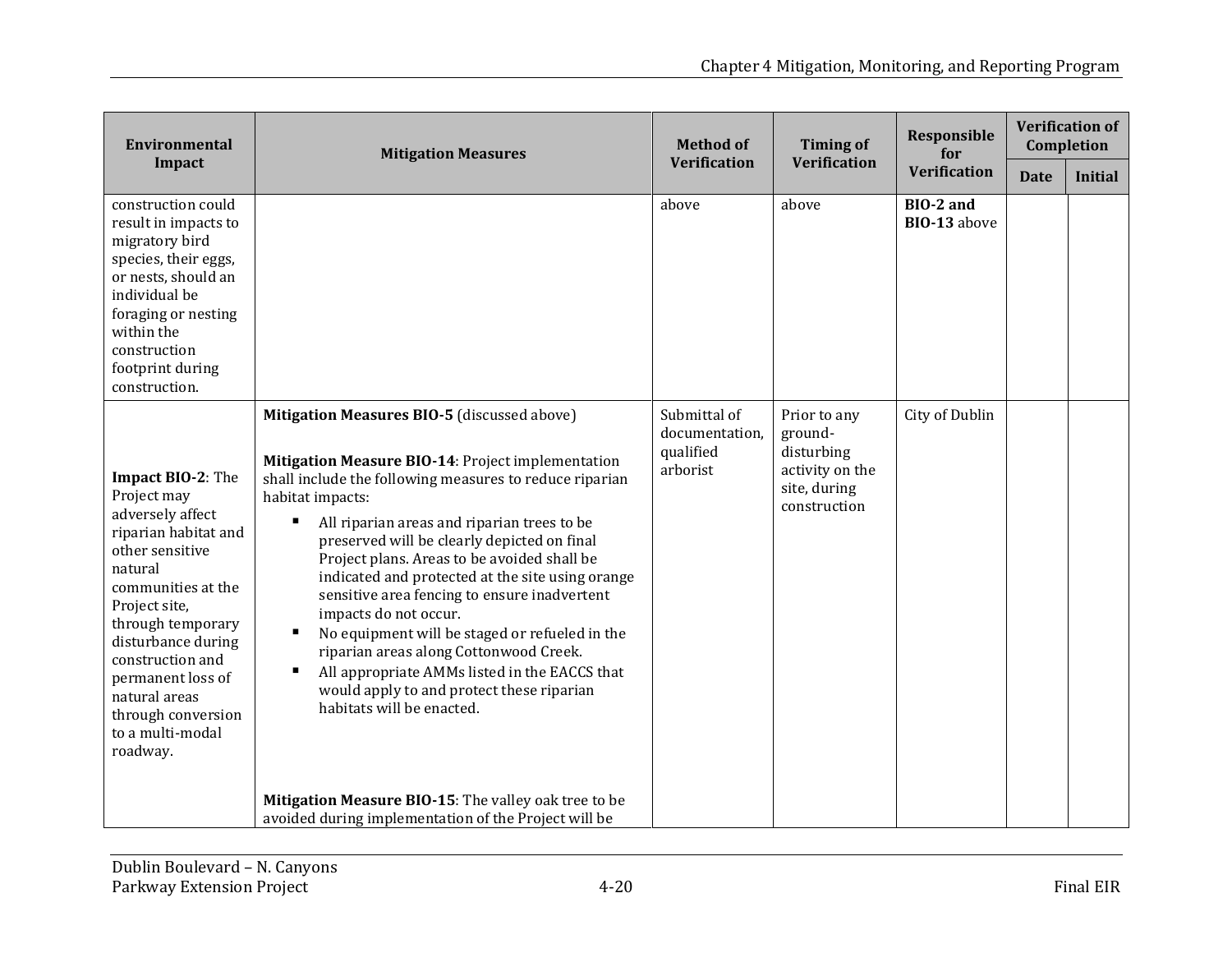| <b>Mitigation Measures</b>                                                                                                                                                                                                                                                                                                                                                                                                                                                                                                                                                                                                                                                                                                                                                                                                                                                                                                                                                                                                                                                                                                                                                                                                                       | <b>Method of</b>                                                                                | <b>Timing of</b><br><b>Verification</b> | Responsible<br>for<br><b>Verification</b> | <b>Verification of</b><br>Completion |                |
|--------------------------------------------------------------------------------------------------------------------------------------------------------------------------------------------------------------------------------------------------------------------------------------------------------------------------------------------------------------------------------------------------------------------------------------------------------------------------------------------------------------------------------------------------------------------------------------------------------------------------------------------------------------------------------------------------------------------------------------------------------------------------------------------------------------------------------------------------------------------------------------------------------------------------------------------------------------------------------------------------------------------------------------------------------------------------------------------------------------------------------------------------------------------------------------------------------------------------------------------------|-------------------------------------------------------------------------------------------------|-----------------------------------------|-------------------------------------------|--------------------------------------|----------------|
|                                                                                                                                                                                                                                                                                                                                                                                                                                                                                                                                                                                                                                                                                                                                                                                                                                                                                                                                                                                                                                                                                                                                                                                                                                                  |                                                                                                 |                                         |                                           | <b>Date</b>                          | <b>Initial</b> |
| protected with a tree protection zone, developed under<br>the consultation of a qualified, International Society of<br>Arborists-certified arborist. This tree protection zone<br>may be larger than the drip line of the tree, as<br>determined by the qualified arborist, and will be<br>delineated with orange construction fencing. No fill<br>placement, equipment access, or materials stockpiling<br>may occur within the tree protection zone, unless<br>approved by the qualified arborist (for example for<br>crown trimming, if needed).                                                                                                                                                                                                                                                                                                                                                                                                                                                                                                                                                                                                                                                                                              |                                                                                                 |                                         |                                           |                                      |                |
| Mitigation Measure BIO-16: The permanent loss of<br>riparian habitat types shall be mitigated consistent with<br>requirements for species mitigation set by the EACCS.<br>Mitigation will be provided via permanent preservation,<br>enhancement or creation, and management as per EACCS<br>guidelines, or through purchase of credits in an approved<br>riparian mitigation bank. Because all riparian habitats in<br>the construction footprint provide habitat for focal<br>species, the mitigation ratio for the impacts will be at<br>least 2.5:1 (acreage of new or enhanced habitat: acreage<br>of impacted habitat). Because the wetland and stream<br>habitats all provide dispersal and foraging habitat for<br>California red-legged frog and California tiger<br>salamander, the final mitigation ratio must be as high as<br>the determined EACCS requirements for focal species.<br>Mitigation ratios will vary based on the location and<br>quality of the mitigation lands, which have not been<br>selected yet. Mitigation must be in-kind for mixed<br>riparian woodland impacts, but riparian grassland<br>impacts may be mitigated with either grassy or wooded<br>riparian habitat. Prior to impacting these habitats, the |                                                                                                 |                                         |                                           |                                      |                |
|                                                                                                                                                                                                                                                                                                                                                                                                                                                                                                                                                                                                                                                                                                                                                                                                                                                                                                                                                                                                                                                                                                                                                                                                                                                  | Project will prepare a Riparian Mitigation and<br>Monitoring Plan (RMMP) that will describe the | <b>Verification</b>                     |                                           |                                      |                |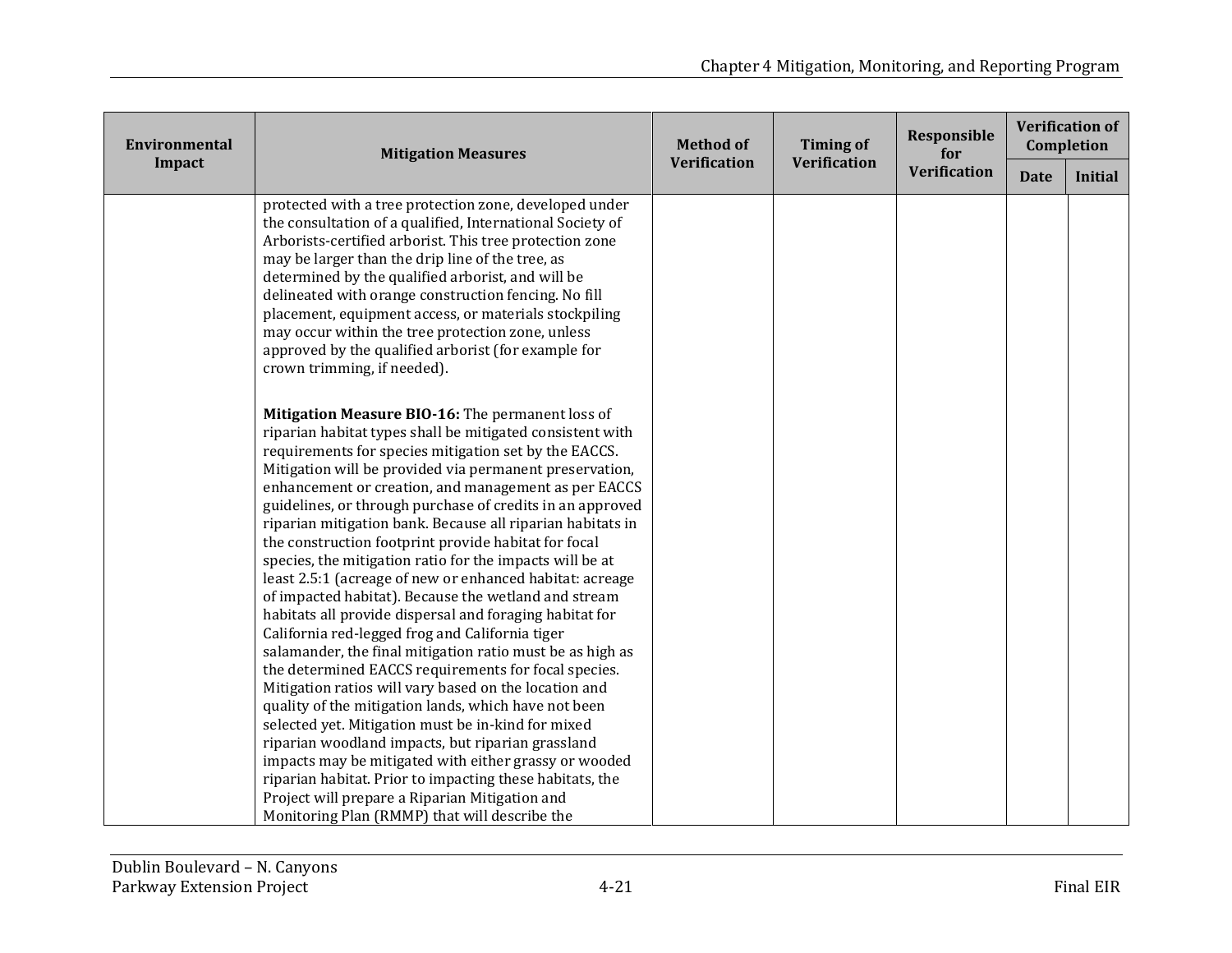| Environmental<br>Impact                                                                                                                                               | <b>Mitigation Measures</b>                                                                                                                                                                                                                                                                                                                                                                                                                                                                                                                                                                                                                                                                                                                                                                                                                                                                                                                                                                                                                                                                                                                                                                                                                                                                                                                                                                                                  | <b>Method of</b><br><b>Verification</b> | <b>Timing of</b><br><b>Verification</b>                          | Responsible<br>for<br><b>Verification</b> | <b>Verification of</b><br>Completion |                |
|-----------------------------------------------------------------------------------------------------------------------------------------------------------------------|-----------------------------------------------------------------------------------------------------------------------------------------------------------------------------------------------------------------------------------------------------------------------------------------------------------------------------------------------------------------------------------------------------------------------------------------------------------------------------------------------------------------------------------------------------------------------------------------------------------------------------------------------------------------------------------------------------------------------------------------------------------------------------------------------------------------------------------------------------------------------------------------------------------------------------------------------------------------------------------------------------------------------------------------------------------------------------------------------------------------------------------------------------------------------------------------------------------------------------------------------------------------------------------------------------------------------------------------------------------------------------------------------------------------------------|-----------------------------------------|------------------------------------------------------------------|-------------------------------------------|--------------------------------------|----------------|
|                                                                                                                                                                       |                                                                                                                                                                                                                                                                                                                                                                                                                                                                                                                                                                                                                                                                                                                                                                                                                                                                                                                                                                                                                                                                                                                                                                                                                                                                                                                                                                                                                             |                                         |                                                                  |                                           | <b>Date</b>                          | <b>Initial</b> |
|                                                                                                                                                                       | mitigation site, enhancement or creation actions that will<br>be enacted, prescribe planting palettes using native<br>species, and provide a monitoring and reporting<br>program and schedule for implementation. The RMMP<br>must also identify success criteria, including less than 5<br>percent cover of California Invasive Plant Council (Cal-<br>IPC)-rated high impact weeds by year 5, and at least 50<br>percent canopy cover of native woody riparian species in<br>areas providing compensation for mixed riparian<br>woodland impacts by year 10.<br>Temporary impacts to riparian habitat shall be restored<br>in place at a 1:1 ratio through re-establishment of<br>original contours along banks, decompaction of<br>compacted soils where necessary, and seeding with a<br>native seed mix developed by a qualified restoration<br>ecologist and containing species such as alkali barley<br>(Hordeum depressum), meadow barley (Hordeum<br>brachyantherum), purple needlegrass (Stipa purpurea),<br>and/or other native grass and forb species that occur in<br>the Project vicinity. Temporary impact areas will be<br>monitored for 2 years and the criteria for success will be<br>75 percent vegetation cover or more compared to pre-<br>Project conditions and no more than 5 percent cover of<br>Cal-IPC-rated moderate and high impact weed species<br>(excluding Cal-IPC-rated annual grasses). |                                         |                                                                  |                                           |                                      |                |
| Impact BIO-3: The<br>Project may<br>adversely affect<br>protected wetlands<br>through temporary<br>placement of<br>construction<br>equipment,<br>construction access. | Mitigation Measure BIO-18: The permanent loss of<br>waters and wetlands shall be mitigated consistent with<br>requirements for species mitigation from the EACCS.<br>Mitigation will be provided via preservation,<br>enhancement, and management as per EACCS guidelines.<br>This may be purchased as bank credits or managed as a<br>Project-specific mitigation site. Because all wetland and<br>stream habitats in the Project site provide habitat for<br>focal species, the mitigation ratio for the impacts will be                                                                                                                                                                                                                                                                                                                                                                                                                                                                                                                                                                                                                                                                                                                                                                                                                                                                                                  | Submittal of<br>documentation           | Prior to any<br>ground-<br>disturbing<br>activity on the<br>site | City of Dublin                            |                                      |                |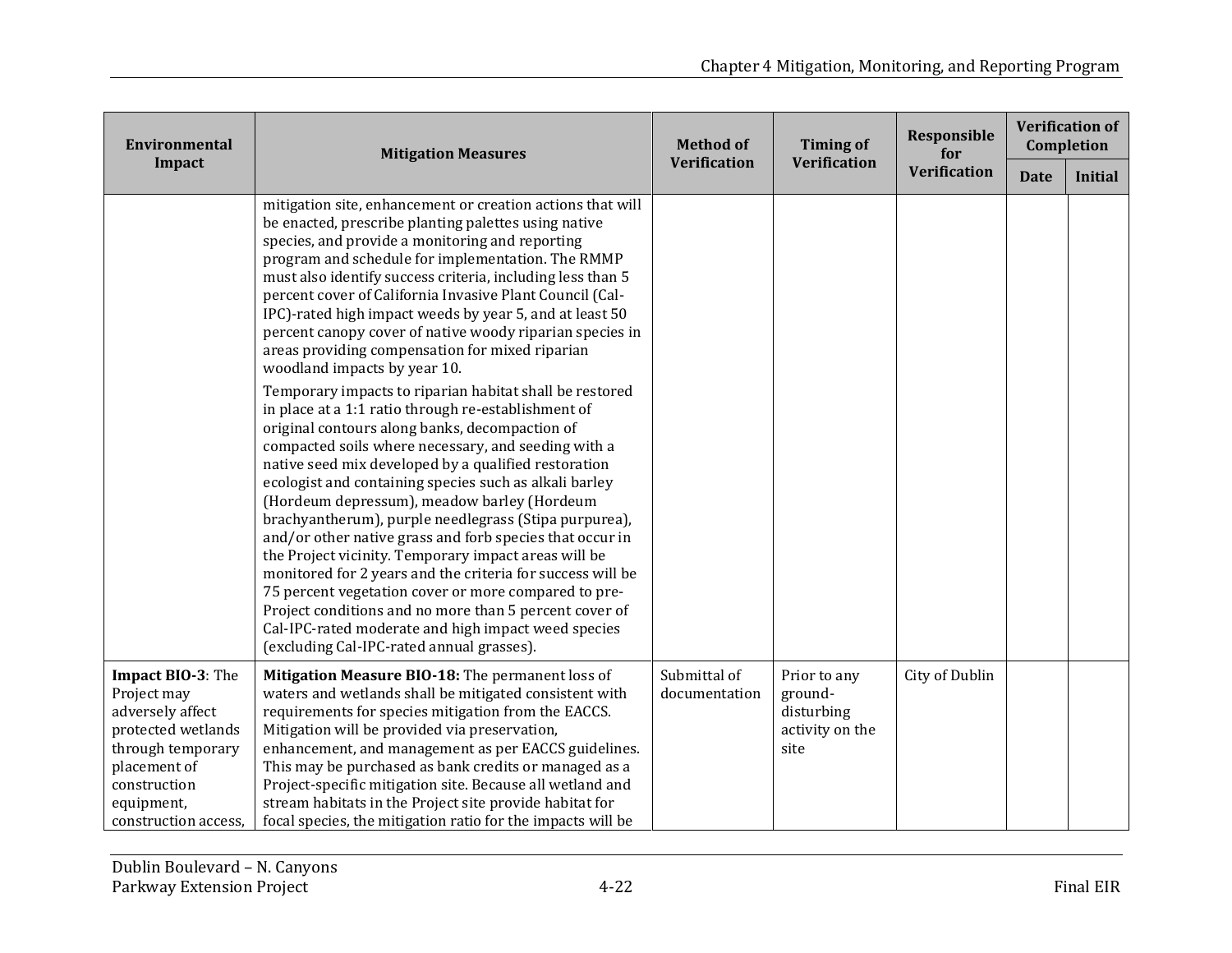| <b>Environmental</b><br>Impact                                                                  | <b>Mitigation Measures</b>                                                                                                                                                                                                                                                                                                                                                                                                                                                                                                                                                                                                                                                                                                                                                                                                                                                                                                                                                                                                                                                                                                                                                                                                                                                                                                                                                                                                                                                                                                                                                                                                                                                                                                                                                                                                                                                                                                                                                                                                                                                                    | <b>Method of</b><br><b>Verification</b> | <b>Timing of</b><br><b>Verification</b> | <b>Responsible</b><br>for<br><b>Verification</b> |             | <b>Verification of</b><br>Completion |  |
|-------------------------------------------------------------------------------------------------|-----------------------------------------------------------------------------------------------------------------------------------------------------------------------------------------------------------------------------------------------------------------------------------------------------------------------------------------------------------------------------------------------------------------------------------------------------------------------------------------------------------------------------------------------------------------------------------------------------------------------------------------------------------------------------------------------------------------------------------------------------------------------------------------------------------------------------------------------------------------------------------------------------------------------------------------------------------------------------------------------------------------------------------------------------------------------------------------------------------------------------------------------------------------------------------------------------------------------------------------------------------------------------------------------------------------------------------------------------------------------------------------------------------------------------------------------------------------------------------------------------------------------------------------------------------------------------------------------------------------------------------------------------------------------------------------------------------------------------------------------------------------------------------------------------------------------------------------------------------------------------------------------------------------------------------------------------------------------------------------------------------------------------------------------------------------------------------------------|-----------------------------------------|-----------------------------------------|--------------------------------------------------|-------------|--------------------------------------|--|
|                                                                                                 |                                                                                                                                                                                                                                                                                                                                                                                                                                                                                                                                                                                                                                                                                                                                                                                                                                                                                                                                                                                                                                                                                                                                                                                                                                                                                                                                                                                                                                                                                                                                                                                                                                                                                                                                                                                                                                                                                                                                                                                                                                                                                               |                                         |                                         |                                                  | <b>Date</b> | Initial                              |  |
| grading, placement<br>of Project fill<br>material, and<br>permanent<br>roadway<br>improvements. | at least 2.5:1 (acreage of new or enhanced habitat:<br>acreage of impacted habitat). Because the wetland and<br>stream habitats all provide dispersal and foraging habitat<br>for California red-legged frog and California tiger<br>salamander, the final mitigation ratio must be as high as<br>the determined EACCS requirements for focal species.<br>The required mitigation ratio will vary based on the<br>location and quality of the mitigation lands, which have<br>not been selected yet. Additionally, compensatory<br>mitigation for wetlands and waters must be provided in-<br>kind (wetlands for wetlands and streams for streams).<br>Prior to impacting these habitats, if bank credits will not<br>be used to compensate for wetland impacts, the Project<br>will prepare a Wetland Mitigation and Monitoring Plan<br>(WMMP, which may be a combined document with the<br>RMMP referenced in Mitigation Measure BIO-16) that<br>will describe the mitigation site, enhancement or<br>creation actions that will be enacted, prescribe planting<br>palettes using native species, and provide a monitoring<br>and reporting program and schedule for implementation.<br>The WMMP must also identify success criteria, including<br>less than 5 percent cover of Cal-IPC-rated high impact<br>weeds in created or enhanced wetlands by year 5, and<br>indicators of hydrophytic vegetation, and indicators<br>and/or direct observation of hydric soil development<br>and wetland hydrology in created wetlands by year 5.<br>Temporary impacts to these waters and wetlands will be<br>restored in place at a 1:1 ratio through re-establishment<br>of original contours in stream channels and wetlands,<br>decompaction of compacted soils where necessary, and<br>seeding with a native wetland seed mix developed by a<br>qualified restoration ecologist containing species such as<br>alkali barley and Mexican rush. Temporary impact areas<br>will be monitored for 2 years and the criteria for success<br>will be 75 percent vegetation cover or more compared to |                                         |                                         |                                                  |             |                                      |  |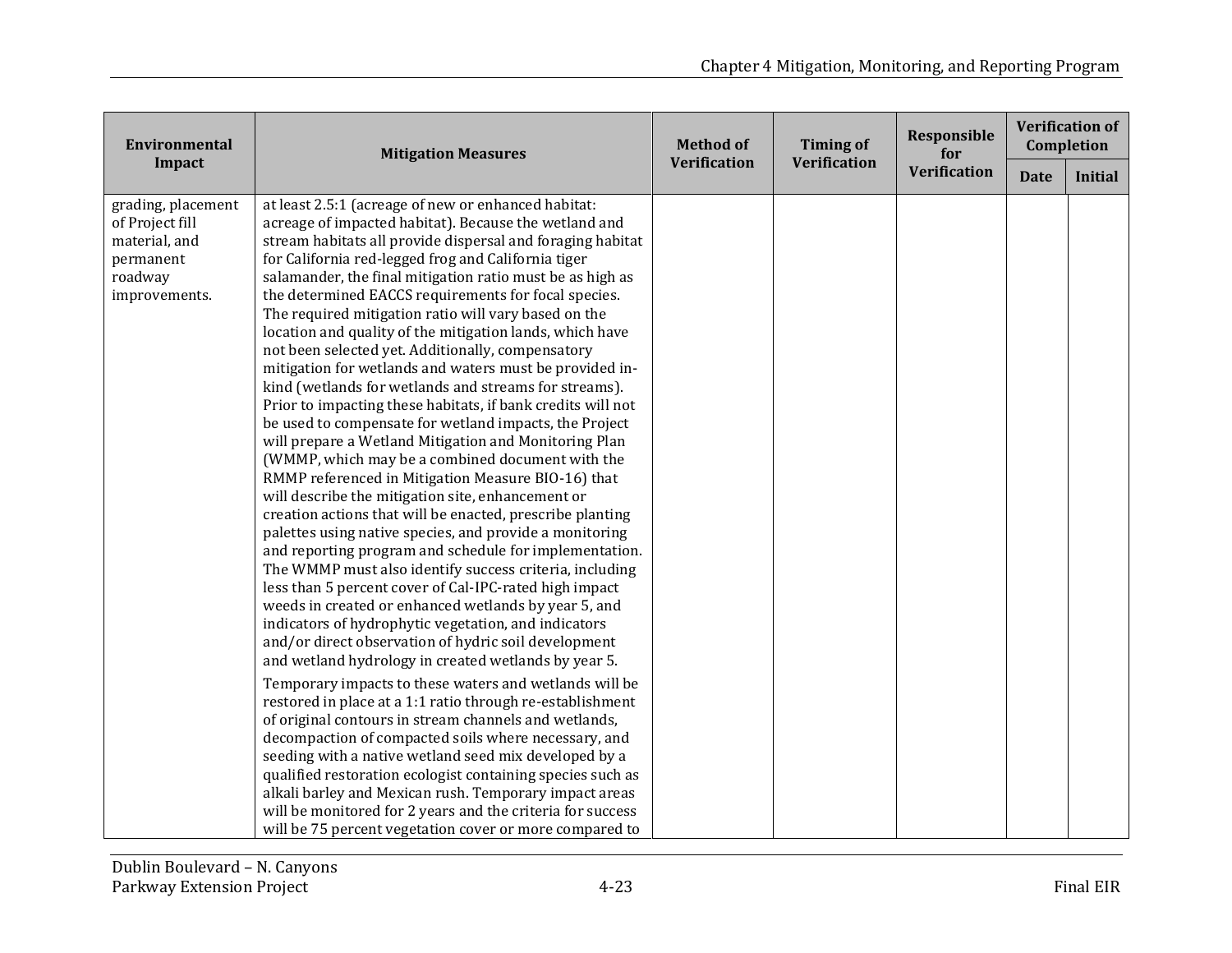| <b>Environmental</b><br>Impact                                                                                                                                                                                                                        | <b>Mitigation Measures</b>                                                                                                                                     | <b>Method of</b><br><b>Verification</b>                                                                                                            | <b>Timing of</b><br><b>Verification</b>                                                                                                     | Responsible<br>for<br><b>Verification</b>                                                                                                               | <b>Verification of</b><br>Completion |                |  |
|-------------------------------------------------------------------------------------------------------------------------------------------------------------------------------------------------------------------------------------------------------|----------------------------------------------------------------------------------------------------------------------------------------------------------------|----------------------------------------------------------------------------------------------------------------------------------------------------|---------------------------------------------------------------------------------------------------------------------------------------------|---------------------------------------------------------------------------------------------------------------------------------------------------------|--------------------------------------|----------------|--|
|                                                                                                                                                                                                                                                       |                                                                                                                                                                |                                                                                                                                                    |                                                                                                                                             |                                                                                                                                                         | <b>Date</b>                          | <b>Initial</b> |  |
|                                                                                                                                                                                                                                                       | pre-Project conditions and no more than 5 percent cover<br>of Cal-IPC-rated moderate and high impact weed species<br>(excluding Cal-IPC-rated annual grasses). |                                                                                                                                                    |                                                                                                                                             |                                                                                                                                                         |                                      |                |  |
| Impact BIO-4: The<br>Project may<br>interfere with<br>species migration<br>through<br>segmentation of<br>habitat within the<br><b>BSA</b> and disruption<br>of nesting birds<br>during Project<br>construction.                                       | Mitigation Measures BIO-5 and BIO-13 (described<br>above)                                                                                                      | <b>Mitigation</b><br><b>Measures BIO-</b><br>5 and <b>BIO-13</b><br>(described<br>above)                                                           | <b>Mitigation</b><br><b>Measures BIO-</b><br>5 and <b>BIO-13</b><br>(described<br>above)                                                    | <b>Mitigation</b><br><b>Measures</b><br>BIO-5 and<br><b>BIO-13</b><br>(described<br>above)                                                              |                                      |                |  |
| Impact BIO-5:<br>Without proper<br>mitigation<br>implementing the<br>East Alameda<br>County<br>Conservation<br>Strategy, the Project<br>could conflict with<br>the goals,<br>objectives, and<br>mitigation criteria<br>contained in that<br>strategy. | Mitigation Measures BIO-2 through BIO-10, BIO-14,<br>BIO-16, BIO-17, and BIO-18 (described above)                                                              | <b>Mitigation</b><br><b>Measures BIO-</b><br>2 through BIO-<br>10, BIO-14,<br><b>BIO-16, BIO-</b><br>17, and <b>BIO-18</b><br>(described<br>above) | <b>Mitigation</b><br><b>Measures BIO-</b><br>2 through BIO-<br>10, BIO-14,<br>BIO-16, BIO-<br>17, and <b>BIO-18</b><br>(described<br>above) | <b>Mitigation</b><br><b>Measures</b><br>$BIO-2$<br>through BIO-<br>10, BIO-14,<br><b>BIO-16, BIO-</b><br>17, and <b>BIO-</b><br>18 (described<br>above) |                                      |                |  |
| <b>Cultural and Tribal Cultural Resources</b>                                                                                                                                                                                                         |                                                                                                                                                                |                                                                                                                                                    |                                                                                                                                             |                                                                                                                                                         |                                      |                |  |
| Impact CUL-1: The                                                                                                                                                                                                                                     | Mitigation Measure CUL-1: The following measures                                                                                                               | Submittal of                                                                                                                                       | Prior to                                                                                                                                    | City of Dublin                                                                                                                                          |                                      |                |  |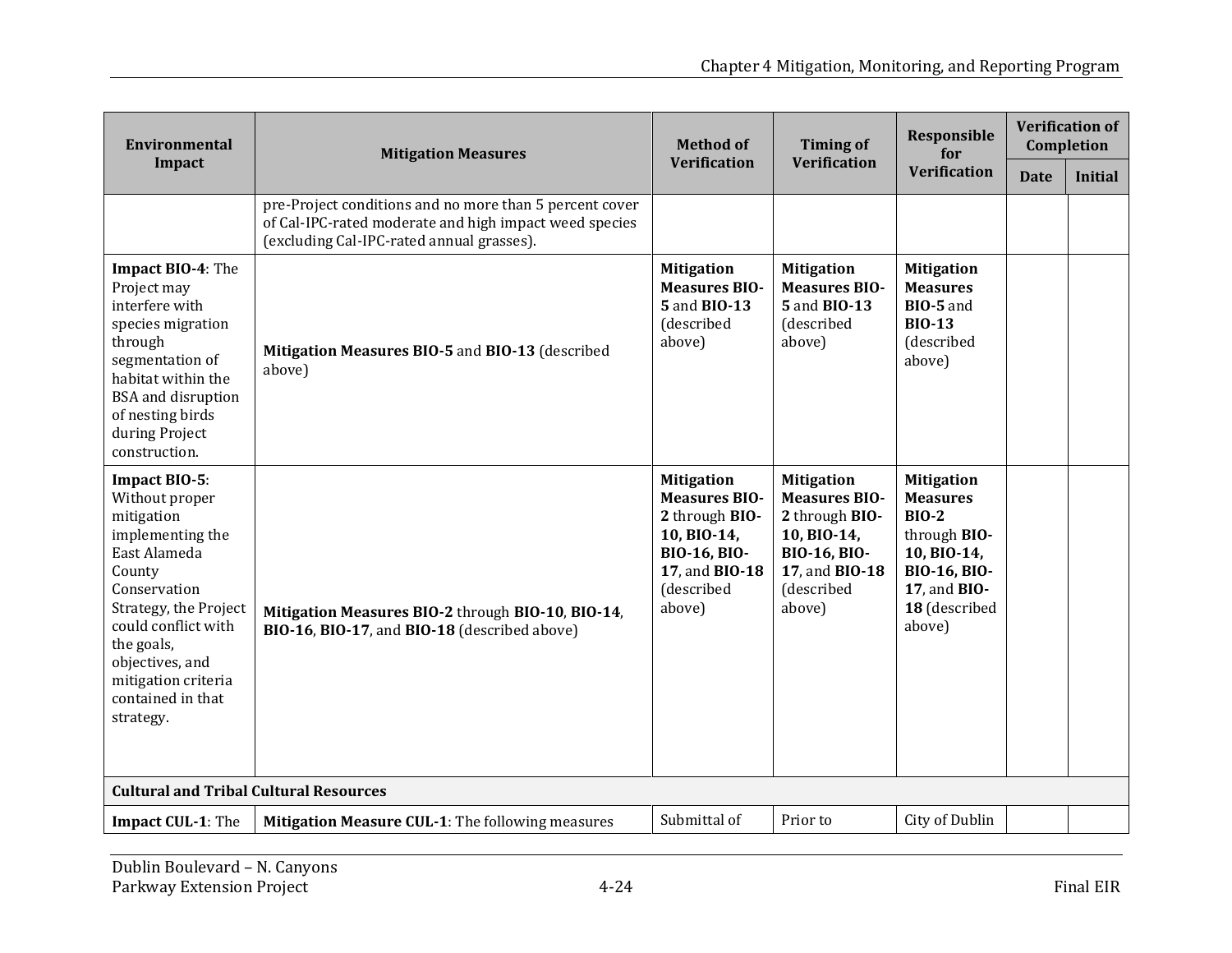| Environmental                                                                                                                                                                                                                                             | <b>Mitigation Measures</b>                                                                                                                                                                                                                                                                                                                                                                                                                                                                                                                                                                                                                                                                                                                                                                                                                                                                                                                                                                                                                                                                                                                                                                                                                                                                                                                                                                                                                                                                                                                                                                                                                           | <b>Method of</b><br><b>Verification</b>     | <b>Timing of</b><br><b>Verification</b> | Responsible<br>for<br><b>Verification</b> | <b>Verification of</b><br>Completion |                |
|-----------------------------------------------------------------------------------------------------------------------------------------------------------------------------------------------------------------------------------------------------------|------------------------------------------------------------------------------------------------------------------------------------------------------------------------------------------------------------------------------------------------------------------------------------------------------------------------------------------------------------------------------------------------------------------------------------------------------------------------------------------------------------------------------------------------------------------------------------------------------------------------------------------------------------------------------------------------------------------------------------------------------------------------------------------------------------------------------------------------------------------------------------------------------------------------------------------------------------------------------------------------------------------------------------------------------------------------------------------------------------------------------------------------------------------------------------------------------------------------------------------------------------------------------------------------------------------------------------------------------------------------------------------------------------------------------------------------------------------------------------------------------------------------------------------------------------------------------------------------------------------------------------------------------|---------------------------------------------|-----------------------------------------|-------------------------------------------|--------------------------------------|----------------|
| Impact                                                                                                                                                                                                                                                    |                                                                                                                                                                                                                                                                                                                                                                                                                                                                                                                                                                                                                                                                                                                                                                                                                                                                                                                                                                                                                                                                                                                                                                                                                                                                                                                                                                                                                                                                                                                                                                                                                                                      |                                             |                                         |                                           | <b>Date</b>                          | <b>Initial</b> |
| Project could result<br>in damage to or<br>destruction of the<br>historic-period<br>archeological<br>resource identified<br>within the<br>construction<br>footprint (Corral<br>Site), as a result of<br>grading and<br>excavation during<br>construction. | shall be implemented prior to construction of the Project,<br>and during construction of the Project, to ensure known<br>and potential historic-period archeological resources at<br>the Corral Site are properly documented and/or<br>collected:<br>Prior to construction, surface remnants will be<br>п<br>documented by a professionally qualified<br>archaeologist with appropriate qualifications in<br>historic-period archaeology. Surface remnants<br>may be collected for further study, at the<br>discretion of the archaeologist.<br>Prior to construction, recommendations for<br>subsurface investigation outlined in the<br>Archeological Survey Report prepared for the<br>Project shall be implemented. A subsurface<br>testing plan shall be prepared and executed by a<br>professionally qualified archeologist with<br>appropriate qualifications in historic-period<br>archeology. The plan shall allow for, and outline<br>requirements for, the documentation, collection,<br>analysis, and curation of historic artifacts<br>encountered during subsurface testing.<br>The report shall outline any further<br>٠<br>recommendations for the site, which may<br>include additional site testing, construction<br>protocols to avoid the destruction of resources<br>on-site through documentation and collection,<br>or other measures. The City of Dublin shall<br>evaluate recommendations of this report and<br>implement measures as feasible to further aid in<br>resource documentation and collection at the<br>site.<br>In addition to measures provided in the written<br>report, a professionally qualified historic | documentation,<br>qualified<br>archeologist | construction                            |                                           |                                      |                |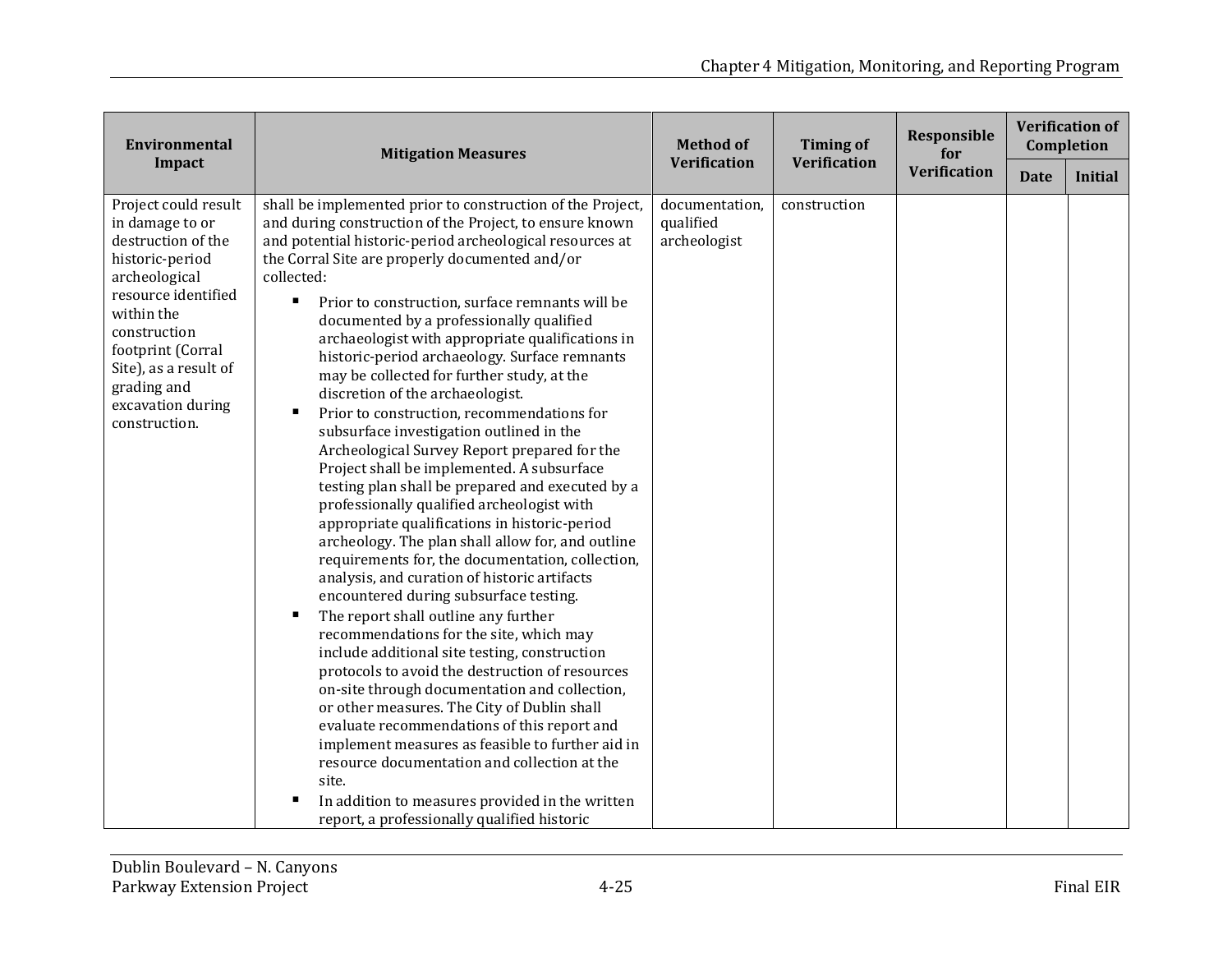| <b>Environmental</b><br>Impact                                                 | <b>Mitigation Measures</b>                                                                                                                                                                                                                                                                                                                                                                                                                                                                                                                                                                                                                                                                                                                                                                                                                                                                                                                                                                                                                                                                                                                                                                                                                                                                                                                                                                               | <b>Method of</b><br><b>Verification</b>                     | <b>Timing of</b><br><b>Verification</b>                      | Responsible<br>for<br><b>Verification</b> | <b>Verification of</b><br>Completion |                |
|--------------------------------------------------------------------------------|----------------------------------------------------------------------------------------------------------------------------------------------------------------------------------------------------------------------------------------------------------------------------------------------------------------------------------------------------------------------------------------------------------------------------------------------------------------------------------------------------------------------------------------------------------------------------------------------------------------------------------------------------------------------------------------------------------------------------------------------------------------------------------------------------------------------------------------------------------------------------------------------------------------------------------------------------------------------------------------------------------------------------------------------------------------------------------------------------------------------------------------------------------------------------------------------------------------------------------------------------------------------------------------------------------------------------------------------------------------------------------------------------------|-------------------------------------------------------------|--------------------------------------------------------------|-------------------------------------------|--------------------------------------|----------------|
|                                                                                |                                                                                                                                                                                                                                                                                                                                                                                                                                                                                                                                                                                                                                                                                                                                                                                                                                                                                                                                                                                                                                                                                                                                                                                                                                                                                                                                                                                                          |                                                             |                                                              |                                           | <b>Date</b>                          | <b>Initial</b> |
|                                                                                | archeologist shall be present on-site when<br>construction activities take place within the<br>resource area. The need for on-site monitoring<br>on a day-to-day basis shall be at the discretion of<br>the historic archeologist. If artifacts or other<br>historic archeological resources associated with<br>the site are encountered during construction,<br>work shall be halted within 25 feet of the<br>discovery until the historic archeologist has<br>evaluated the discovery. The historic<br>archeologist shall determine whether the<br>artifacts and/or resources are significant and<br>warrant documentation and/or recovery, or<br>whether they are not significant and no further<br>action is warranted.<br>Any significant artifacts or other historic<br>archeological resources encountered during<br>construction shall be documented, collected,<br>analyzed, and/or curated as appropriate so that<br>their informational, research, and/or scientific<br>value may be preserved. The appropriate<br>treatment of artifacts and historic archeological<br>resources encountered shall be determined by<br>the professionally qualified historic archeologist.<br>The results of surface resource documentation<br>and subsurface testing shall be documented in a<br>written report prepared by the qualified historic<br>archaeologist and submitted to the City of<br>Dublin. |                                                             |                                                              |                                           |                                      |                |
| Impact CUL-2: The<br>Project could result<br>in damage to or<br>destruction of | Mitigation Measure CUL-2: If buried archaeological<br>resources are discovered during construction, operations<br>shall stop within 50 feet of the find and a qualified<br>archaeologist shall be consulted to evaluate the resource                                                                                                                                                                                                                                                                                                                                                                                                                                                                                                                                                                                                                                                                                                                                                                                                                                                                                                                                                                                                                                                                                                                                                                     | Submittal of<br>documentation,<br>qualified<br>archeologist | Prior to<br>construction,<br>continuation<br>after discovery | City of Dublin                            |                                      |                |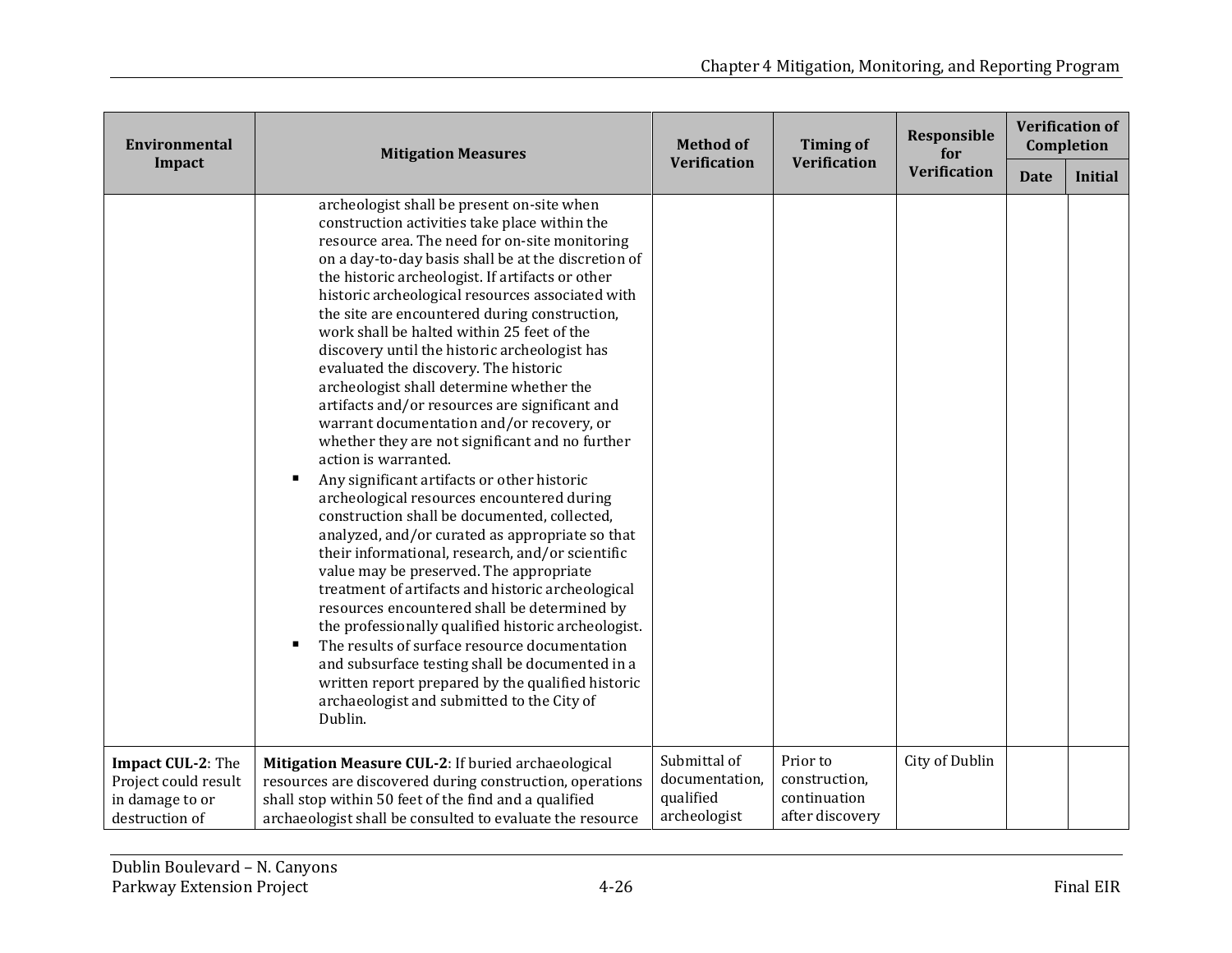| Environmental                                                                                                                                                                                              | <b>Mitigation Measures</b>                                                                                                                                                                                                                                                                                                                                                                                                                                                                                                                                                                                                                                                                                                                                                                                                                                                                                                            | <b>Method of</b><br><b>Verification</b>                       | <b>Timing of</b><br><b>Verification</b>                                                            | Responsible<br>for<br><b>Verification</b> | <b>Verification of</b><br>Completion |                |
|------------------------------------------------------------------------------------------------------------------------------------------------------------------------------------------------------------|---------------------------------------------------------------------------------------------------------------------------------------------------------------------------------------------------------------------------------------------------------------------------------------------------------------------------------------------------------------------------------------------------------------------------------------------------------------------------------------------------------------------------------------------------------------------------------------------------------------------------------------------------------------------------------------------------------------------------------------------------------------------------------------------------------------------------------------------------------------------------------------------------------------------------------------|---------------------------------------------------------------|----------------------------------------------------------------------------------------------------|-------------------------------------------|--------------------------------------|----------------|
| Impact                                                                                                                                                                                                     |                                                                                                                                                                                                                                                                                                                                                                                                                                                                                                                                                                                                                                                                                                                                                                                                                                                                                                                                       |                                                               |                                                                                                    |                                           | <b>Date</b>                          | <b>Initial</b> |
| unidentified buried<br>archeological<br>resources as a<br>result of grading<br>and excavation<br>during<br>construction.                                                                                   | in accordance with CEQA Guidelines 15064.5.<br>Archeological resources may include, but are not limited<br>to, glass, metal, ceramics, wood, privies, trash deposits or<br>similar debris. A standard inadvertent discovery clause<br>shall be included in the construction contract to inform<br>contractors of this requirement. If after evaluation it is<br>determined the resource does not qualify as a significant<br>resource, then no further protection or study is<br>necessary. If the resource does qualify as a significant<br>resource then the archaeologist shall make<br>recommendations concerning appropriate mitigation<br>measures that shall be implemented to protect the<br>resources, including but not limited to monitoring,<br>excavation, and evaluation of the finds in accordance<br>with Section 15064.5 of the CEQA Guidelines.                                                                     |                                                               | of<br>archaeological<br>resources                                                                  |                                           |                                      |                |
| Impact CUL-3: The<br>Project could result<br>in damage to or<br>destruction of<br>unidentified buried<br>archeological<br>resources as a<br>result of grading<br>and excavation<br>during<br>construction. | Mitigation Measure CUL-3: The following measures will<br>ensure that any paleontological resources encountered<br>during Project construction would be properly handled,<br>evaluated, and curated to ensure their value to<br>paleontological research is preserved.<br>A principal paleontologist shall be retained and<br>shall determine when and where monitoring<br>will be required, and who will conduct it.<br>Monitoring shall be required where excavation<br>at depths greater than 2 to 3 feet is being<br>undertaken. The principal paleontologist shall<br>have the authority to halt work in the event that<br>paleontological specimens are discovered, until<br>assessment and appropriate salvage (if needed)<br>is completed.<br>The principal paleontologist or another<br>п<br>mitigation program staff member shall<br>coordinate with appropriate construction<br>contractor personnel to provide information | Submittal of<br>documentation,<br>qualified<br>paleontologist | Prior to<br>construction,<br>continuation<br>after discovery<br>of<br>paleontological<br>resources | City of Dublin                            |                                      |                |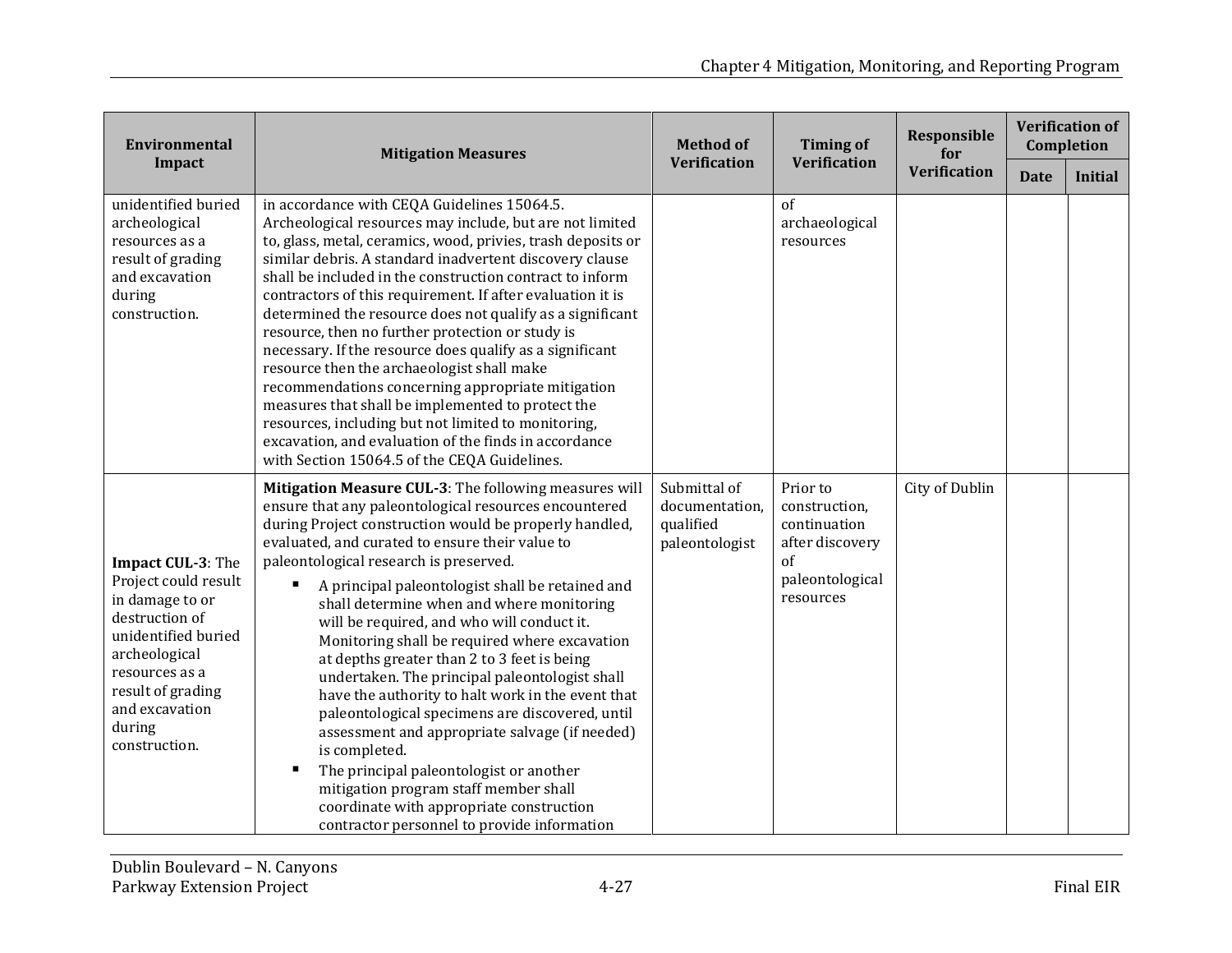| <b>Environmental</b> | <b>Method of</b><br><b>Mitigation Measures</b><br><b>Verification</b><br>Impact                                                                                                                                                                                                                                                                                                                                                                                                                                                                                                                                                                                                                                                                                                                                                                                                                                                                                                                                                                                                                                                                                                                                                                                                                                                                                                                                                                                                                                                                                                                                                                                                                                   | <b>Timing of</b> | Responsible<br>for  | <b>Verification of</b><br>Completion |             |                |
|----------------------|-------------------------------------------------------------------------------------------------------------------------------------------------------------------------------------------------------------------------------------------------------------------------------------------------------------------------------------------------------------------------------------------------------------------------------------------------------------------------------------------------------------------------------------------------------------------------------------------------------------------------------------------------------------------------------------------------------------------------------------------------------------------------------------------------------------------------------------------------------------------------------------------------------------------------------------------------------------------------------------------------------------------------------------------------------------------------------------------------------------------------------------------------------------------------------------------------------------------------------------------------------------------------------------------------------------------------------------------------------------------------------------------------------------------------------------------------------------------------------------------------------------------------------------------------------------------------------------------------------------------------------------------------------------------------------------------------------------------|------------------|---------------------|--------------------------------------|-------------|----------------|
|                      |                                                                                                                                                                                                                                                                                                                                                                                                                                                                                                                                                                                                                                                                                                                                                                                                                                                                                                                                                                                                                                                                                                                                                                                                                                                                                                                                                                                                                                                                                                                                                                                                                                                                                                                   |                  | <b>Verification</b> | <b>Verification</b>                  | <b>Date</b> | <b>Initial</b> |
|                      | regarding applicable requirements concerning<br>protecting paleontological resources. Contractor<br>personnel, particularly heavy equipment<br>operators, shall also be briefed on procedures to<br>be followed in the event that fossil remains<br>and/or a currently unrecorded fossil site is<br>encountered by earthmoving activities,<br>particularly if a paleontological construction<br>monitor is not present on the site at the time of<br>the discovery. Additional briefing shall be<br>presented to new contractor personnel as<br>necessary. Names and telephone numbers of the<br>monitor and other appropriate mitigation<br>program personnel shall be provided to<br>appropriate contractor personnel.<br>When required, monitoring shall consist of<br>п<br>visually inspecting freshly exposed cuts and<br>spoil piles for the discovery and recovery of<br>larger fossil remains, and periodically dry test<br>screening to allow for the discovery and<br>recovery of smaller fossil remains. If larger<br>vertebrate fossils are noted by construction<br>workers or monitors, excavation there will<br>cease, and the monitor will be notified.<br>The monitor and recovery staff will salvage all<br>larger vertebrate fossil remains, as soon as<br>practicable and as quickly as possible, following<br>Society of Vertebrate Paleontology protocols.<br>The monitor shall document the location and<br>proper geologic context of any recovered fossil<br>occurrence or rock or sediment samples. Any<br>recovered rock or sediment sample shall be<br>processed to allow for the recovery of smaller<br>fossil remains that normally are too small to be<br>observed by the monitor. |                  |                     |                                      |             |                |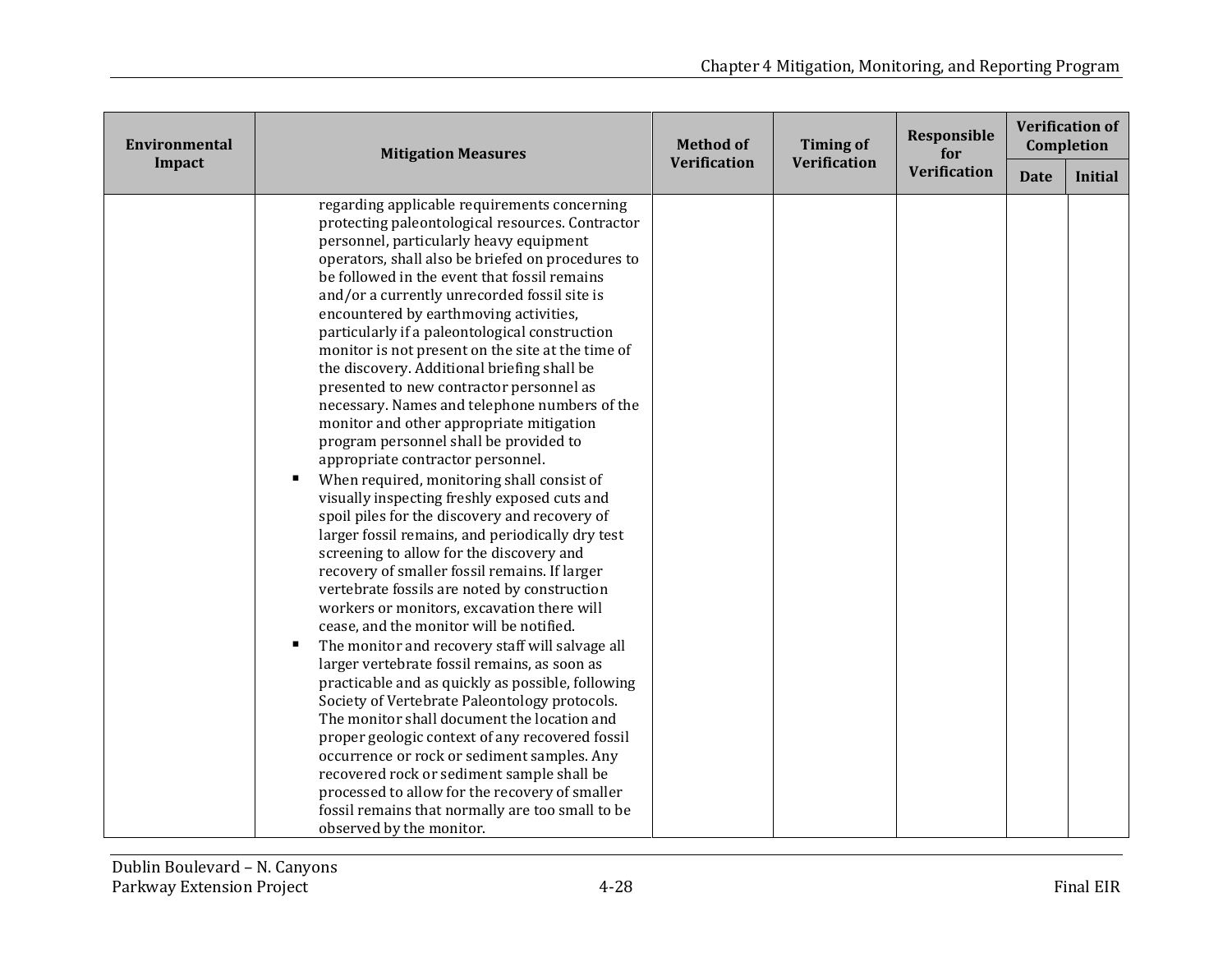| <b>Environmental</b><br><b>Mitigation Measures</b> |                                                                                                                                                                                                                                                                                                                                                                                                                                                                                                                                                                                                                                                                                                                                                                                                                                                                                                                                                                                                                                                                                                                                                                                                                                                                                                                                                                                                                                                                                                                                                                                                                                                    | <b>Method of</b>    | <b>Timing of</b><br><b>Verification</b> | Responsible<br>for<br><b>Verification</b> | <b>Verification of</b><br>Completion |                |
|----------------------------------------------------|----------------------------------------------------------------------------------------------------------------------------------------------------------------------------------------------------------------------------------------------------------------------------------------------------------------------------------------------------------------------------------------------------------------------------------------------------------------------------------------------------------------------------------------------------------------------------------------------------------------------------------------------------------------------------------------------------------------------------------------------------------------------------------------------------------------------------------------------------------------------------------------------------------------------------------------------------------------------------------------------------------------------------------------------------------------------------------------------------------------------------------------------------------------------------------------------------------------------------------------------------------------------------------------------------------------------------------------------------------------------------------------------------------------------------------------------------------------------------------------------------------------------------------------------------------------------------------------------------------------------------------------------------|---------------------|-----------------------------------------|-------------------------------------------|--------------------------------------|----------------|
| Impact                                             |                                                                                                                                                                                                                                                                                                                                                                                                                                                                                                                                                                                                                                                                                                                                                                                                                                                                                                                                                                                                                                                                                                                                                                                                                                                                                                                                                                                                                                                                                                                                                                                                                                                    | <b>Verification</b> |                                         |                                           | <b>Date</b>                          | <b>Initial</b> |
|                                                    | If the principal paleontologist or monitor<br>determines that the fossil site is too<br>unproductive or the fossil remains not worthy of<br>recovery by the monitor, no further action will<br>be taken to preserve the fossil site or remains,<br>and earthmoving activities shall be allowed to<br>proceed through the site immediately.<br>The monitor shall maintain daily monitoring<br>logs that include the particular tasks<br>accomplished, the earthmoving activity<br>monitored, the location where monitoring was<br>conducted, the rock unit(s) encountered, the<br>fossil specimens recovered, and associated<br>specimen data and corresponding geologic and<br>geographic site data. A final technical report of<br>results and findings shall be prepared by the<br>principal paleontologist in accordance with any<br>local jurisdictional requirements (including<br>those of the City of Dublin, Alameda County, and<br>City of Livermore as appropriate) and archived<br>at a repository mutually approved by the<br>jurisdiction and principal paleontologist.<br>Consistent with Federal and State law, if fossils<br>are discovered during grading, the principal<br>paleontologist must be called to the site to<br>develop a mitigation plan to protect those<br>resources.<br>All fossil specimens recovered as a result of<br>mitigation, including those recovered as the<br>result of processing rock or sediment samples,<br>will be treated (i.e., prepared, identified, curated,<br>catalogued) in accordance with designated<br>museum repository requirements. Rock or<br>sediment samples will be submitted to |                     |                                         |                                           |                                      |                |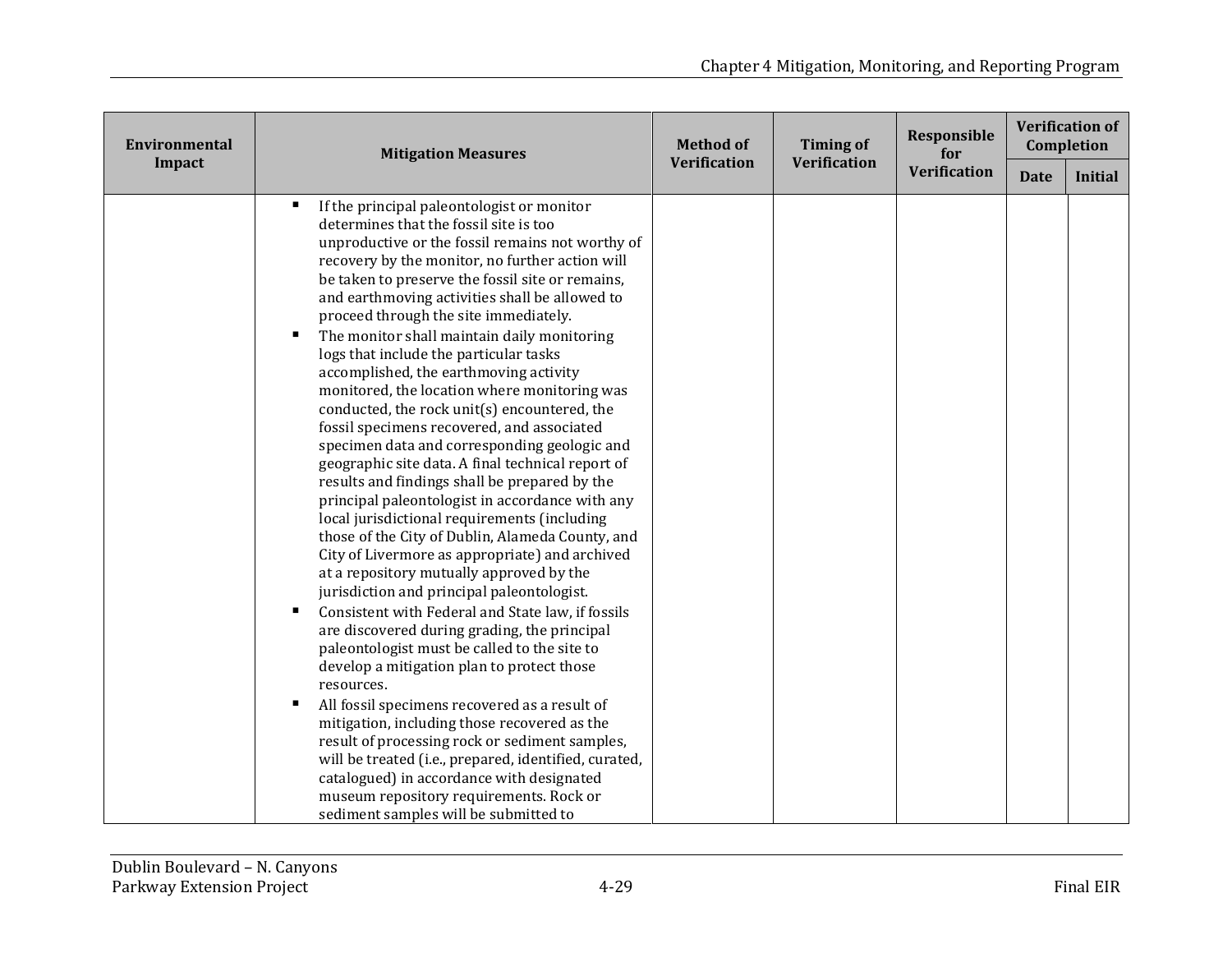| <b>Environmental</b><br>Impact                                                                                                                                                                               | <b>Mitigation Measures</b>                                                                                                                                                                                                                                                                                                                                                                                                                                                                                                                                                                                                                                                                                                                                                                                                                                                                                                                                                                                                                                                               | <b>Method of</b>                                                                                                                | <b>Timing of</b><br><b>Verification</b>                                                            | Responsible<br>for<br><b>Verification</b> | <b>Verification of</b><br>Completion |                |
|--------------------------------------------------------------------------------------------------------------------------------------------------------------------------------------------------------------|------------------------------------------------------------------------------------------------------------------------------------------------------------------------------------------------------------------------------------------------------------------------------------------------------------------------------------------------------------------------------------------------------------------------------------------------------------------------------------------------------------------------------------------------------------------------------------------------------------------------------------------------------------------------------------------------------------------------------------------------------------------------------------------------------------------------------------------------------------------------------------------------------------------------------------------------------------------------------------------------------------------------------------------------------------------------------------------|---------------------------------------------------------------------------------------------------------------------------------|----------------------------------------------------------------------------------------------------|-------------------------------------------|--------------------------------------|----------------|
|                                                                                                                                                                                                              |                                                                                                                                                                                                                                                                                                                                                                                                                                                                                                                                                                                                                                                                                                                                                                                                                                                                                                                                                                                                                                                                                          | <b>Verification</b>                                                                                                             |                                                                                                    |                                           | <b>Date</b>                          | <b>Initial</b> |
|                                                                                                                                                                                                              | commercial laboratories for microfossil, pollen,<br>radiometric dating, or other analysis, as<br>appropriate. The Project site lies in Alameda<br>County. If paleontological specimens are<br>encountered and collected at the site during<br>mitigation, they become property of the County<br>and should be properly curated at an approved<br>facility (local to the Project location or a<br>museum) and preserved for future research.                                                                                                                                                                                                                                                                                                                                                                                                                                                                                                                                                                                                                                              |                                                                                                                                 |                                                                                                    |                                           |                                      |                |
| Impact CUL-4: The<br>Project could result<br>in damage to or<br>destruction of<br>unidentified buried<br>tribal cultural<br>resources as a<br>result of grading<br>and excavation<br>during<br>construction. | Mitigation Measure CUL-4: The following measures<br>shall be implemented to ensure that any tribal cultural<br>objects or items encountered during Project construction<br>are properly identified and evaluated, and avoided or<br>preserved.<br>A culturally-affiliated Native American with<br>knowledge of cultural resources shall be<br>identified and agreed upon by the City of Dublin<br>and local tribes listed by the NAHC and shall be<br>present to monitor all ground-disturbing<br>activities.<br>If tribal cultural objects or items are<br>encountered, the treatment of those objects or<br>items shall be considered in coordination with<br>culturally-affiliated Native Americans. If<br>avoidance or preservation in place is preferred,<br>avoidance or preservation in place will be<br>completed where feasible and agreed upon by<br>culturally-affiliated Native Americans and the<br>local jurisdiction.<br>Tribal cultural objects or items encountered<br>during Project construction shall be treated with<br>culturally appropriate dignity, taking into | Submittal of<br>documentation,<br>culturally-<br>affiliated<br>Native<br>American with<br>knowledge of<br>cultural<br>resources | Prior to<br>construction,<br>continuation<br>after discovery<br>of tribal<br>cultural<br>resources | City of Dublin                            |                                      |                |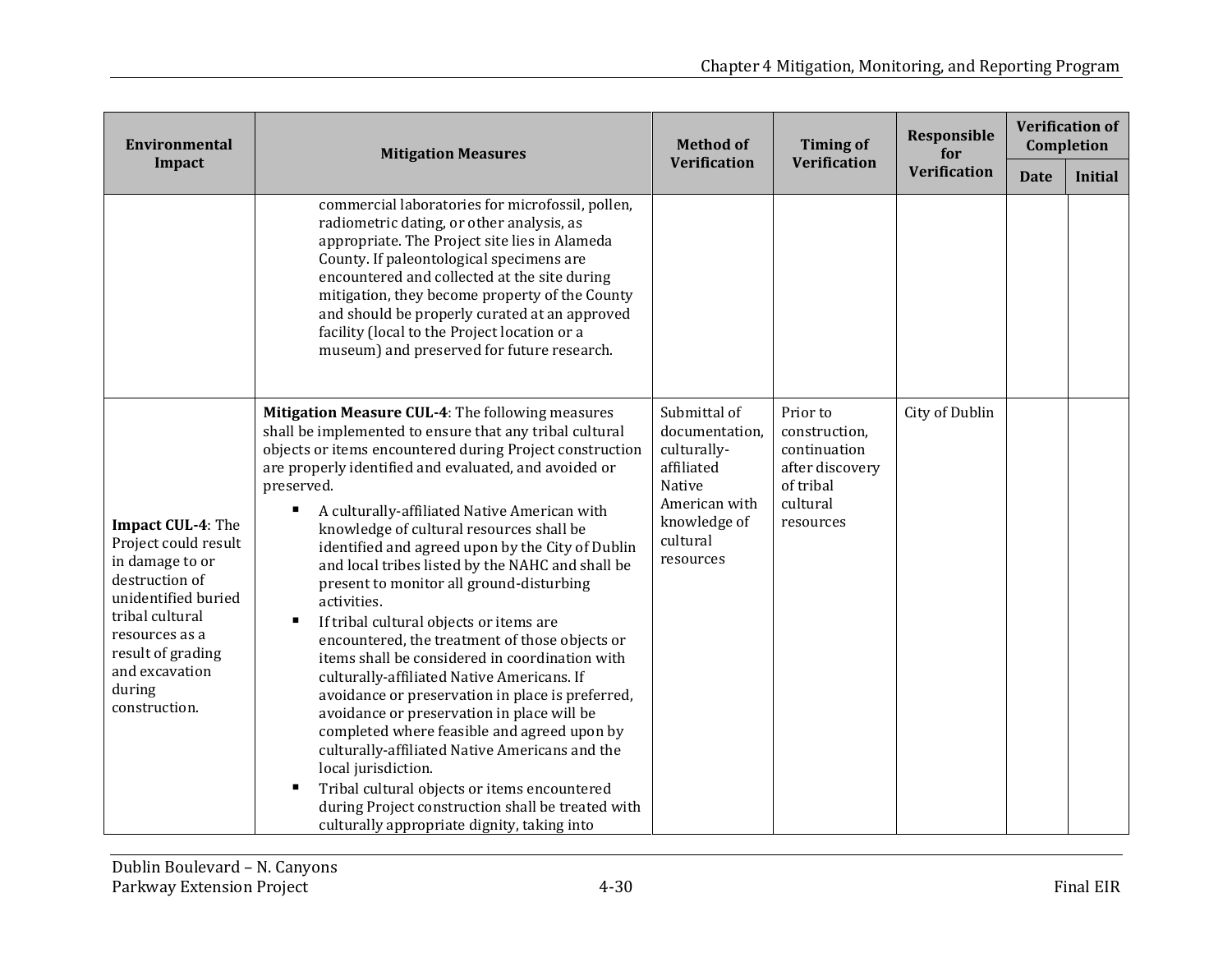| Environmental<br>Impact                                                                                                                                                                                  | <b>Mitigation Measures</b>                                                                                                                                                                                                                                                                                                                                                                                                                                                                                                                                                                                                                                                                                                                                                                                                                                                                                                                                                                                                                                                                                                                                                                                                                                                                                                                                                                                                                                                                                      | <b>Method of</b><br><b>Verification</b> | <b>Timing of</b><br><b>Verification</b> | <b>Responsible</b><br>for<br><b>Verification</b> | <b>Verification of</b><br>Completion |         |
|----------------------------------------------------------------------------------------------------------------------------------------------------------------------------------------------------------|-----------------------------------------------------------------------------------------------------------------------------------------------------------------------------------------------------------------------------------------------------------------------------------------------------------------------------------------------------------------------------------------------------------------------------------------------------------------------------------------------------------------------------------------------------------------------------------------------------------------------------------------------------------------------------------------------------------------------------------------------------------------------------------------------------------------------------------------------------------------------------------------------------------------------------------------------------------------------------------------------------------------------------------------------------------------------------------------------------------------------------------------------------------------------------------------------------------------------------------------------------------------------------------------------------------------------------------------------------------------------------------------------------------------------------------------------------------------------------------------------------------------|-----------------------------------------|-----------------------------------------|--------------------------------------------------|--------------------------------------|---------|
|                                                                                                                                                                                                          |                                                                                                                                                                                                                                                                                                                                                                                                                                                                                                                                                                                                                                                                                                                                                                                                                                                                                                                                                                                                                                                                                                                                                                                                                                                                                                                                                                                                                                                                                                                 |                                         |                                         |                                                  | <b>Date</b>                          | Initial |
| <b>Geology and Soils</b>                                                                                                                                                                                 | account the tribal cultural values and meaning of<br>the resource.<br>The disposition of recovered tribal cultural<br>items that are not burial-associated shall be<br>coordinated in consultation with culturally-<br>affiliated Native Americans.                                                                                                                                                                                                                                                                                                                                                                                                                                                                                                                                                                                                                                                                                                                                                                                                                                                                                                                                                                                                                                                                                                                                                                                                                                                             |                                         |                                         |                                                  |                                      |         |
| <b>Impact GEO-1:</b><br>People and<br>structures may be<br>exposed to risks<br>associated with<br>slope stability,<br>liquefaction, and<br>seismically-induced<br>settlement at or<br>near Project site. | Mitigation Measure GEO-1: As part of the final design<br>phase, preparation of a design-level geotechnical and<br>geologic report will be required and will include<br>subsurface field work and laboratory testing. Site specific<br>subsurface soil conditions and slope stabilities within the<br>Project site will be verified during the preparation of this<br>report to determine the appropriate final design for the<br>Project. Recommendations from the design-level report<br>will be incorporated into the Project design.<br>Future subsurface exploration will include soil borings at<br>approximate 500-foot intervals along the roadway<br>extension. Soil borings will determine the geologic<br>stability of soils underlying the Project site. In addition,<br>borings will specifically be performed for cut slopes over<br>8 feet, at retaining wall locations, at bridge support<br>locations, and at culvert crossing locations. Additional<br>borings may be necessary for other Project components,<br>at the discretion of the City of Dublin or the Responsible<br>Agency in their jurisdiction and on the recommendation<br>of professionally qualified specialists. The field<br>investigation will consider Project design details to<br>provide design recommendations. Key considerations<br>shall include the following:<br>Liquefaction. The design-level geotechnical<br>report shall evaluate liquefaction potential at the<br>Cottonwood Creek crossing to determine the | Submittal of<br>documentation           | <b>Final Design</b><br>Phase            | City of Dublin                                   |                                      |         |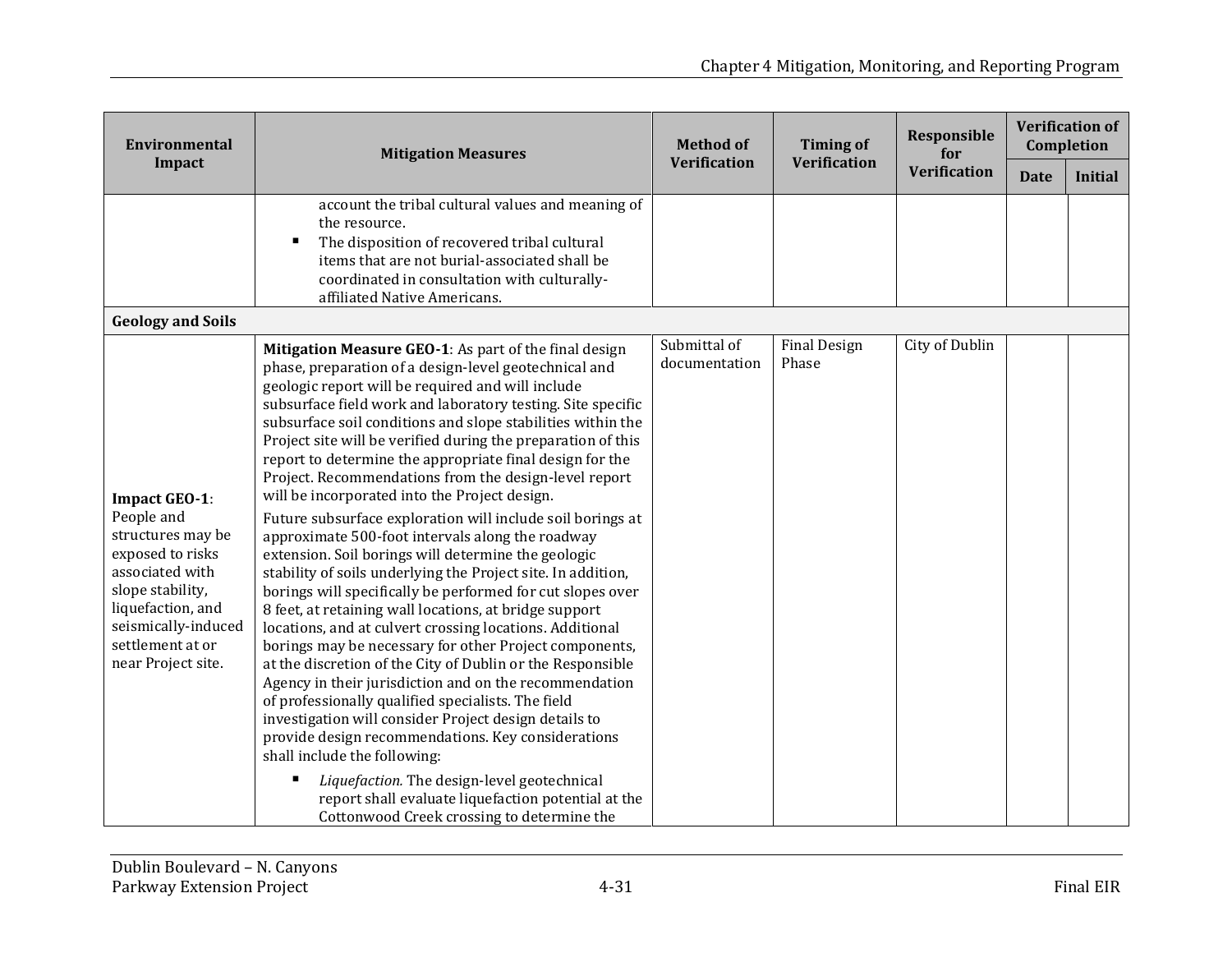| <b>Environmental</b><br>Impact | <b>Mitigation Measures</b>                                                                                                                                                                                                                                                                                                                                                                                                                                                                                                                                                                                                                                                                                                                                                                                                                                                                                                                                                                                                                                                                                                                                                                                                                                                                                                                                                                                                                                                                                                                                                                                                                                                | <b>Method of</b><br><b>Timing of</b><br><b>Verification</b><br><b>Verification</b> | Responsible<br>for | <b>Verification of</b><br>Completion |             |                |
|--------------------------------|---------------------------------------------------------------------------------------------------------------------------------------------------------------------------------------------------------------------------------------------------------------------------------------------------------------------------------------------------------------------------------------------------------------------------------------------------------------------------------------------------------------------------------------------------------------------------------------------------------------------------------------------------------------------------------------------------------------------------------------------------------------------------------------------------------------------------------------------------------------------------------------------------------------------------------------------------------------------------------------------------------------------------------------------------------------------------------------------------------------------------------------------------------------------------------------------------------------------------------------------------------------------------------------------------------------------------------------------------------------------------------------------------------------------------------------------------------------------------------------------------------------------------------------------------------------------------------------------------------------------------------------------------------------------------|------------------------------------------------------------------------------------|--------------------|--------------------------------------|-------------|----------------|
|                                |                                                                                                                                                                                                                                                                                                                                                                                                                                                                                                                                                                                                                                                                                                                                                                                                                                                                                                                                                                                                                                                                                                                                                                                                                                                                                                                                                                                                                                                                                                                                                                                                                                                                           |                                                                                    |                    | <b>Verification</b>                  | <b>Date</b> | <b>Initial</b> |
|                                | need for foundation elements deeper than those<br>required for structural loading purposes.<br>Slope Stability. The Project would include cuts<br>and fills throughout the Project site. Cut/fill<br>slopes will be addressed in the design-level<br>geotechnical report to evaluate the need for<br>selective grading provisions to mitigate the<br>potential for clayey materials in fill slopes, which<br>could create slope stability issues. Selective<br>grading provisions, if necessary, will avoid this<br>risk. In addition, the design-level geotechnical<br>report will also evaluate the suitability of<br>existing soils for re-use as fill material. If soils<br>are not suitable to use as fill material, imported<br>fill will be used where needed to ensure<br>stability.<br>Corrosive Soils. The design-level geotechnical<br>report will investigate for the presence of<br>corrosive soils within the Project site. If<br>corrosive soils are identified at locations where<br>new subsurface facilities are proposed (e.g.<br>bridge foundations, culverts, etc.) specially<br>coated rebar, or alternative pipe culverts will be<br>specified in the contract documents.<br>Expansive Soils. The design-level geotechnical<br>report will investigate for the presence of<br>expansive soils within the Project site.<br>Depending on the extent of expansive soils and<br>level of expansion potential, supplemental<br>design measures such as lime-treatment,<br>selective grading, or select import fill materials<br>may be necessary.<br>Erosion Potential. The design-level geotechnical<br>report will characterize the risk of increased |                                                                                    |                    |                                      |             |                |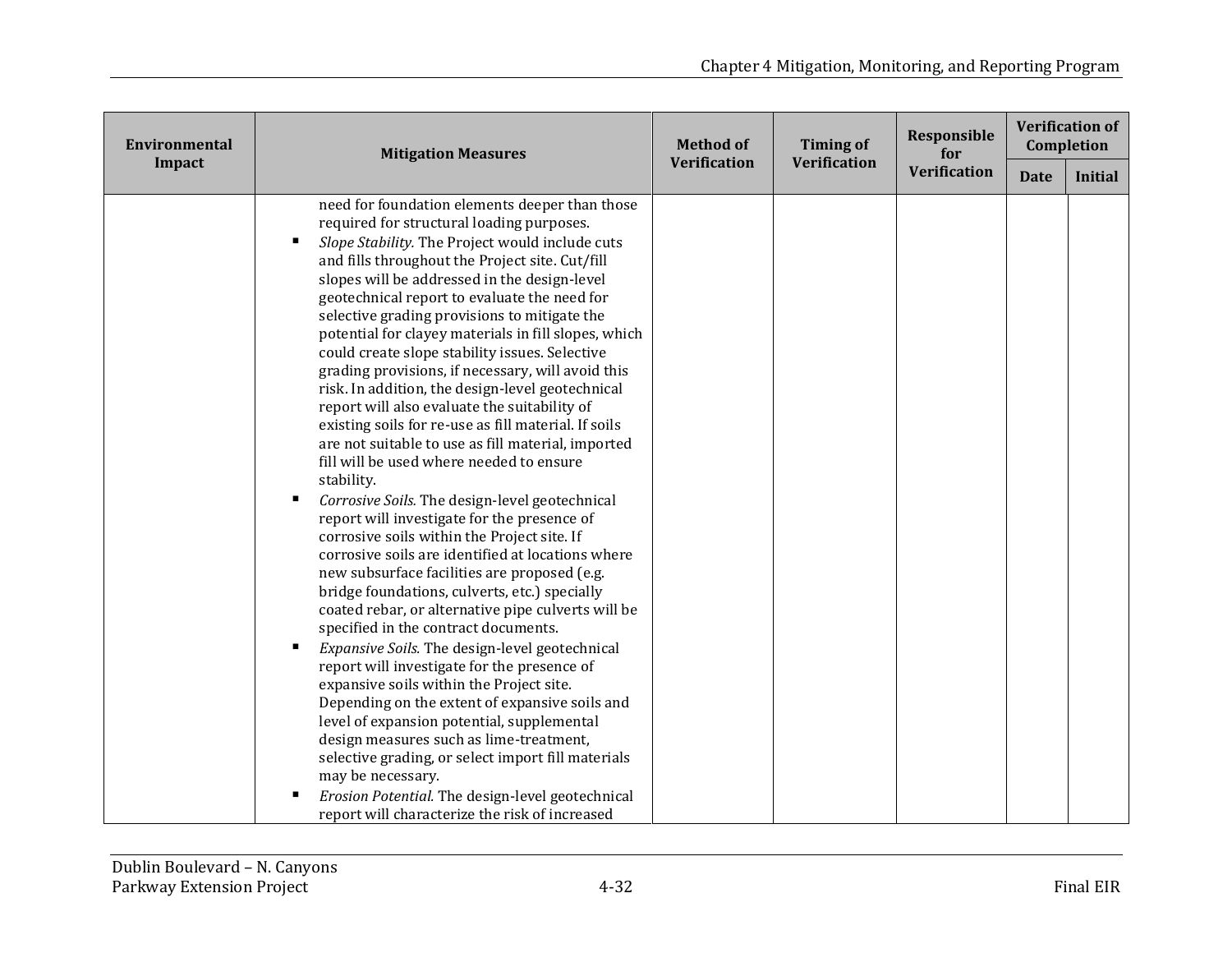| <b>Environmental</b>                                                                                                                                                                                                                    | <b>Mitigation Measures</b>                                                                                                                                                                                                                                                                                                                                                                                                                                                                                    | <b>Method of</b><br><b>Verification</b>                            | <b>Timing of</b><br><b>Verification</b>                            | Responsible<br>for<br><b>Verification</b>                              | <b>Verification of</b><br>Completion |                |
|-----------------------------------------------------------------------------------------------------------------------------------------------------------------------------------------------------------------------------------------|---------------------------------------------------------------------------------------------------------------------------------------------------------------------------------------------------------------------------------------------------------------------------------------------------------------------------------------------------------------------------------------------------------------------------------------------------------------------------------------------------------------|--------------------------------------------------------------------|--------------------------------------------------------------------|------------------------------------------------------------------------|--------------------------------------|----------------|
| Impact                                                                                                                                                                                                                                  |                                                                                                                                                                                                                                                                                                                                                                                                                                                                                                               |                                                                    |                                                                    |                                                                        | <b>Date</b>                          | <b>Initial</b> |
|                                                                                                                                                                                                                                         | erosion as a result of topography, soil<br>characteristics, and Project design.                                                                                                                                                                                                                                                                                                                                                                                                                               |                                                                    |                                                                    |                                                                        |                                      |                |
| Impact GEO-2: The<br>Project may result<br>in soil erosion or<br>loss of topsoil<br>during<br>construction.                                                                                                                             | Mitigation Measure GEO-1 (described above)                                                                                                                                                                                                                                                                                                                                                                                                                                                                    | <b>Mitigation</b><br><b>Measure GEO-</b><br>1 (described<br>above) | <b>Mitigation</b><br><b>Measure GEO-</b><br>1 (described<br>above) | <b>Mitigation</b><br><b>Measure</b><br>$GEO-1$<br>(described<br>above) |                                      |                |
| <b>Impact GEO-3:</b><br>With<br>implementation of<br>the Project,<br>roadway users and<br>the new<br>Cottonwood Creek<br>bridge may be<br>exposed to risks<br>associated with<br>corrosive,<br>expansive, or other<br>unsuitable soils. | Mitigation Measure GEO-1 (described above)                                                                                                                                                                                                                                                                                                                                                                                                                                                                    | <b>Mitigation</b><br><b>Measure GEO-</b><br>1 (described<br>above) | <b>Mitigation</b><br><b>Measure GEO-</b><br>1 (described<br>above) | <b>Mitigation</b><br><b>Measure</b><br>$GEO-1$<br>(described<br>above) |                                      |                |
| <b>Hazards and Hazardous Materials</b>                                                                                                                                                                                                  |                                                                                                                                                                                                                                                                                                                                                                                                                                                                                                               |                                                                    |                                                                    |                                                                        |                                      |                |
| <b>Impact HAZ-1:</b><br>Project<br>construction could<br>expose construction<br>workers and future<br>users to soil<br>contamination from<br>past uses of the<br>Project site and<br>surrounding areas,<br>including pesticides         | Mitigation Measure HAZ-1: If petroleum-impacted soils<br>or USTs are unexpectedly encountered during any<br>construction activities, work in the area shall be<br>temporarily halted and the corresponding jurisdiction<br>(City of Dublin, the County, or Livermore) shall<br>coordinate with the ACDEH to determine appropriate<br>treatment and removal of the UST and contaminated soil.<br>Mitigation Measure HAZ-2: Prior to issuance of any<br>demolition, grading, or building permit, a limited soil | Submittal of<br>documentation                                      | Prior to<br>construction,<br>during<br>construction                | City of Dublin                                                         |                                      |                |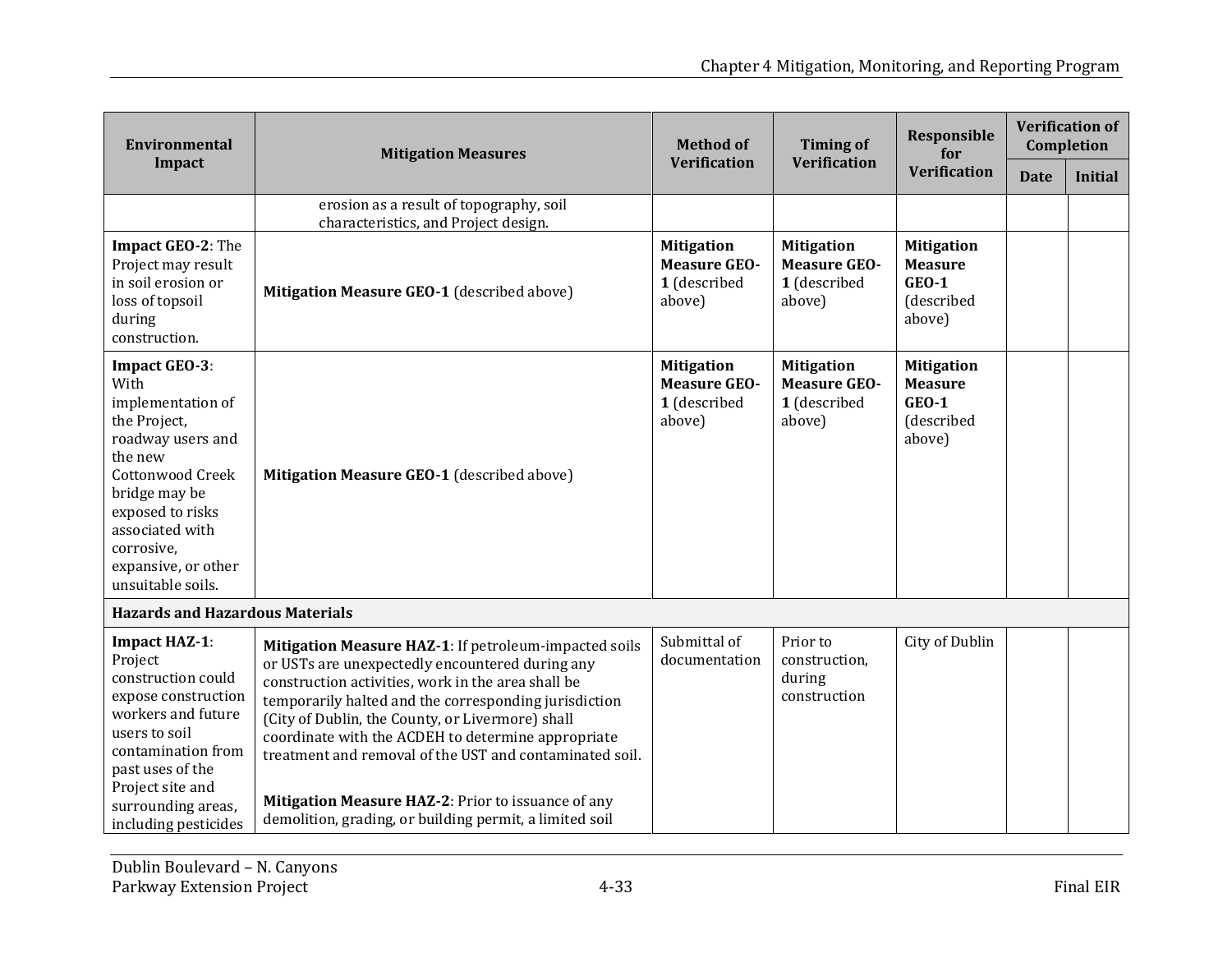| <b>Environmental</b><br>Impact         | <b>Mitigation Measures</b>                                                                                                                                                                                                                                                                                                                                                                                                                                                                                                                                                                                                                                                                                                                         | <b>Method of</b><br><b>Verification</b> | <b>Timing of</b>    | Responsible<br>for  | <b>Verification of</b><br>Completion |                |
|----------------------------------------|----------------------------------------------------------------------------------------------------------------------------------------------------------------------------------------------------------------------------------------------------------------------------------------------------------------------------------------------------------------------------------------------------------------------------------------------------------------------------------------------------------------------------------------------------------------------------------------------------------------------------------------------------------------------------------------------------------------------------------------------------|-----------------------------------------|---------------------|---------------------|--------------------------------------|----------------|
|                                        |                                                                                                                                                                                                                                                                                                                                                                                                                                                                                                                                                                                                                                                                                                                                                    |                                         | <b>Verification</b> | <b>Verification</b> | <b>Date</b>                          | <b>Initial</b> |
| and/or<br>petrochemicals<br>from fuel. | investigation will be completed within the construction<br>area to identify potential contamination from past<br>petroleum hydrocarbons and any agrichemical<br>contamination from agricultural use.<br>Soil samples will be collected and tested for<br>residual pesticides by a qualified professional.                                                                                                                                                                                                                                                                                                                                                                                                                                          |                                         |                     |                     |                                      |                |
|                                        | Concentrations of agricultural contaminants will<br>be compared to applicable State Water Quality<br>Control Board Environmental Screening Levels.<br>Dublin shall prepare and submit a<br>comprehensive report to the ACDEH, signed by a<br>qualified environmental professional,<br>documenting the presence or lack of petroleum<br>hydrocarbons, agrichemicals, or other<br>contaminants on the Project site.                                                                                                                                                                                                                                                                                                                                  |                                         |                     |                     |                                      |                |
|                                        | If the soil investigation finds contaminants are<br>present, Dublin, in cooperation with the County<br>if needed, shall create and implement a<br>remediation plan that ensures workers and<br>future users of the Project are not exposed to<br>concentrations in excess of screening levels or<br>other risks associated with soil contamination in<br>accordance with regulatory standards.<br>Potential safety measures could include soil<br>п<br>removal and treatment, or protective work attire<br>requirements for construction workers.<br>The remediation plan shall also include<br>provisions to outline safe transportation and<br>disposal techniques, and would prevent the<br>handling of hazardous materials <sup>1</sup> nearby |                                         |                     |                     |                                      |                |

<sup>1</sup> In this context, *hazardous materials* include a hazardous substance (as defined in California Public Resources Code Section 21151.4) or a mixture containing extremely hazardous substances in a quantity equal to or greater than the state threshold specified pursuant to subdivision (j) of Section 25532 of the Health and Safety Code.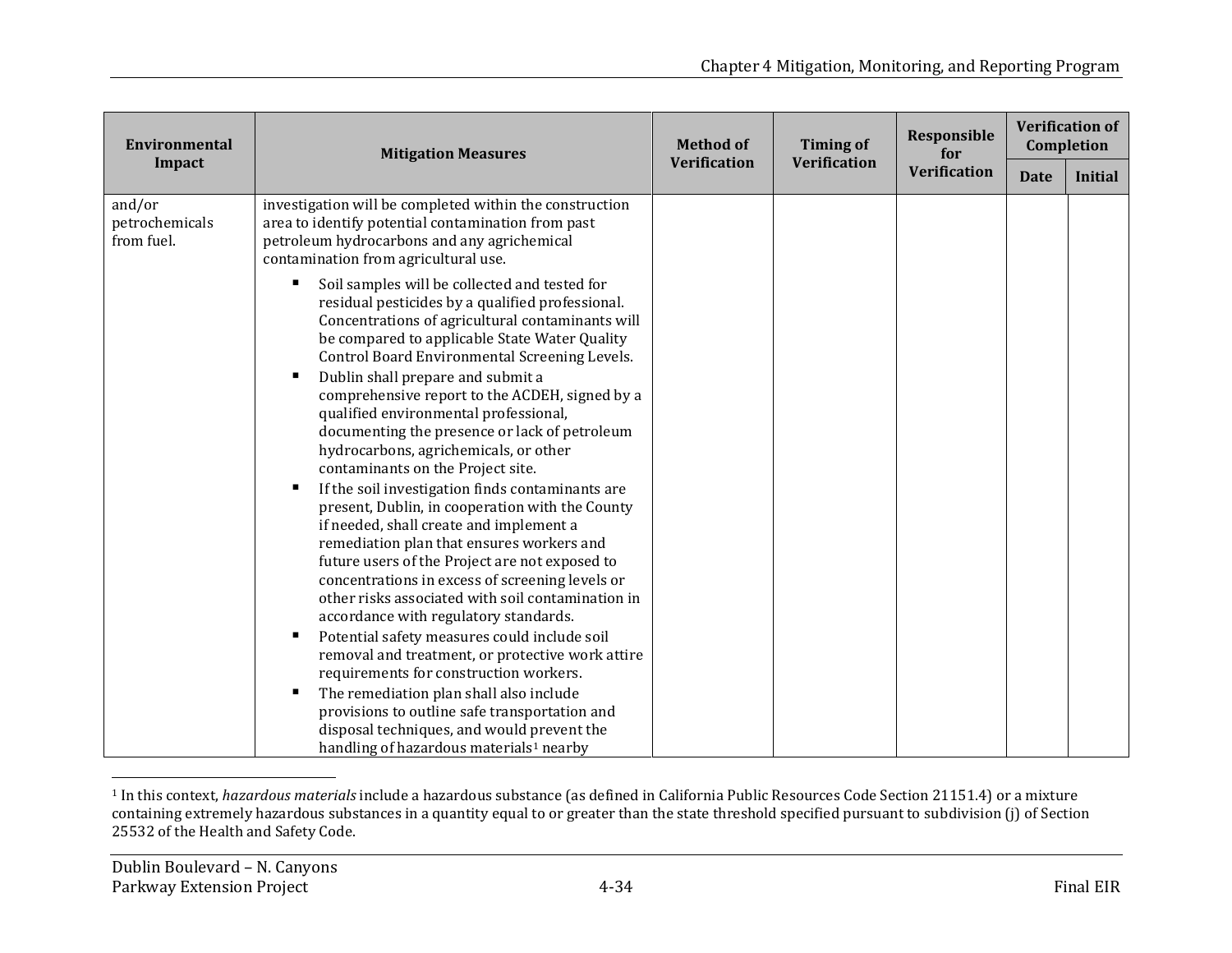| <b>Environmental</b><br><b>Impact</b>                                                                                                                                                                                                                                       | <b>Mitigation Measures</b>                                                                                                                                                                                                                                                                                                                                                                                                                                                                                                                                                                                                                                                                                                               | <b>Method of</b><br><b>Verification</b>                            | <b>Timing of</b><br><b>Verification</b>                            | <b>Responsible</b><br>for<br><b>Verification</b>                       | <b>Verification of</b><br>Completion |                |
|-----------------------------------------------------------------------------------------------------------------------------------------------------------------------------------------------------------------------------------------------------------------------------|------------------------------------------------------------------------------------------------------------------------------------------------------------------------------------------------------------------------------------------------------------------------------------------------------------------------------------------------------------------------------------------------------------------------------------------------------------------------------------------------------------------------------------------------------------------------------------------------------------------------------------------------------------------------------------------------------------------------------------------|--------------------------------------------------------------------|--------------------------------------------------------------------|------------------------------------------------------------------------|--------------------------------------|----------------|
|                                                                                                                                                                                                                                                                             |                                                                                                                                                                                                                                                                                                                                                                                                                                                                                                                                                                                                                                                                                                                                          |                                                                    |                                                                    |                                                                        | <b>Date</b>                          | <b>Initial</b> |
|                                                                                                                                                                                                                                                                             | sensitive educational facilities by delimiting<br>work areas and hauling routes within 0.25 mile<br>of a school.                                                                                                                                                                                                                                                                                                                                                                                                                                                                                                                                                                                                                         |                                                                    |                                                                    |                                                                        |                                      |                |
| <b>Impact HAZ-2:</b><br>Project<br>construction could<br>require<br>transportation of<br>contaminated soils<br>within one-quarter<br>mile of an existing<br>or proposed school,<br>if contaminated<br>soils are found and<br>removed from the<br>construction<br>footprint. | Mitigation Measure HAZ-2 (described above)                                                                                                                                                                                                                                                                                                                                                                                                                                                                                                                                                                                                                                                                                               | <b>Mitigation</b><br><b>Measure HAZ-</b><br>2 (described<br>above) | <b>Mitigation</b><br><b>Measure HAZ-</b><br>2 (described<br>above) | <b>Mitigation</b><br><b>Measure</b><br>$HAZ-2$<br>(described<br>above) |                                      |                |
| <b>Noise and Vibration</b>                                                                                                                                                                                                                                                  |                                                                                                                                                                                                                                                                                                                                                                                                                                                                                                                                                                                                                                                                                                                                          |                                                                    |                                                                    |                                                                        |                                      |                |
| Impact NOI-1: The<br>Project would<br>result in temporary<br>noise increases<br>during<br>construction, which<br>could exceed local<br>standards.                                                                                                                           | Mitigation Measure NOI-1: The following measures will<br>be implemented during Project construction.<br>The Project contractor shall submit a<br>п<br>Construction Noise Management Program that<br>identifies measures proposed to minimize<br>construction noise impacts on existing residents.<br>All construction equipment will conform to<br>Е<br>Section 14-8.02, Noise Control, of the latest<br><b>Standard Specifications.</b><br>In Dublin, all construction operations shall<br>п<br>comply with local noise standards and be limited<br>to normal daylight hours where feasible. All<br>stationary equipment shall be adequately<br>muffled and located away from sensitive<br>receptors. The construction contractor shall | Notes on plans;<br>site inspection                                 | During<br>construction                                             | City of Dublin                                                         |                                      |                |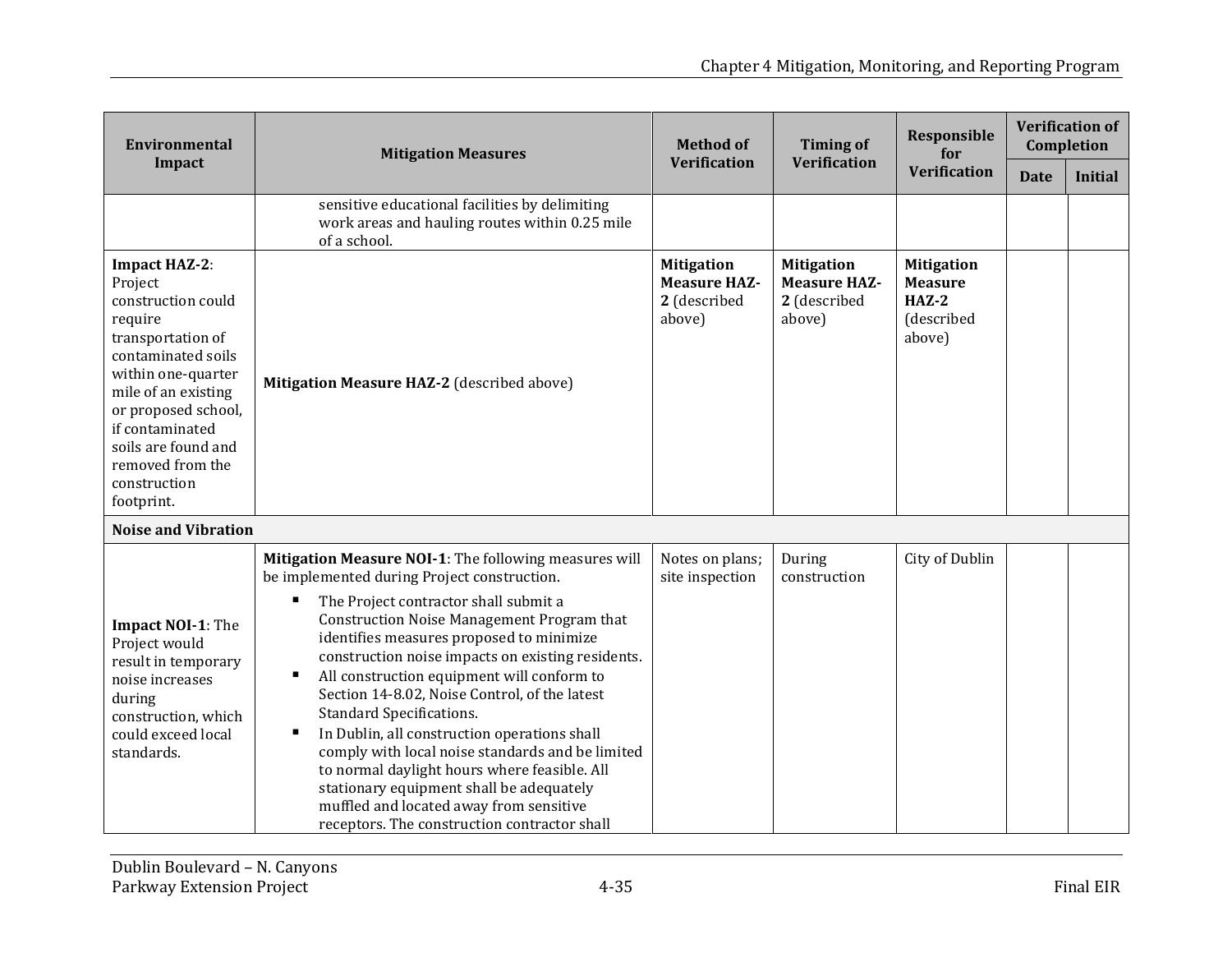| <b>Environmental</b> | <b>Method of</b><br><b>Mitigation Measures</b><br><b>Verification</b>                                                                                                                                                                                                                                                                                                                                                                                                                                                                                                                                                                                                                                                                                                                                                                                                                                                                                                                                                                                                                                                                                                                                                                                                                                                                                                                                                                                                                                                                                                                                                                                                                     | <b>Timing of</b> | Responsible<br>for  | <b>Verification of</b><br>Completion |             |                |
|----------------------|-------------------------------------------------------------------------------------------------------------------------------------------------------------------------------------------------------------------------------------------------------------------------------------------------------------------------------------------------------------------------------------------------------------------------------------------------------------------------------------------------------------------------------------------------------------------------------------------------------------------------------------------------------------------------------------------------------------------------------------------------------------------------------------------------------------------------------------------------------------------------------------------------------------------------------------------------------------------------------------------------------------------------------------------------------------------------------------------------------------------------------------------------------------------------------------------------------------------------------------------------------------------------------------------------------------------------------------------------------------------------------------------------------------------------------------------------------------------------------------------------------------------------------------------------------------------------------------------------------------------------------------------------------------------------------------------|------------------|---------------------|--------------------------------------|-------------|----------------|
| Impact               |                                                                                                                                                                                                                                                                                                                                                                                                                                                                                                                                                                                                                                                                                                                                                                                                                                                                                                                                                                                                                                                                                                                                                                                                                                                                                                                                                                                                                                                                                                                                                                                                                                                                                           |                  | <b>Verification</b> | <b>Verification</b>                  | <b>Date</b> | <b>Initial</b> |
|                      | limit all on-site noise-producing construction<br>activities, including deliveries and warming up<br>of equipment, to the daytime hours of 7:00 a.m.<br>to 7:00 p.m., daily, where feasible. If work is<br>necessary outside of these hours, the contractor<br>shall acquire appropriate permits from the local<br>jurisdiction and implement a construction noise<br>monitoring program, providing additional<br>mitigation where practical and feasible.<br>In the County and Livermore, construction<br>activities generating excessive noise will be<br>limited to the hours specified in the appropriate<br>local ordinance, where feasible. If work is<br>necessary outside of these hours, the contractor<br>shall acquire appropriate permits from the local<br>jurisdiction and implement a construction noise<br>monitoring program, providing additional<br>mitigation where practical and feasible.<br>Pile driving activities in all jurisdictions will be<br>limited to daytime hours only, when feasible. If<br>pile driving outside of typical construction hours<br>specified in this measure is required, the<br>contractor shall acquire appropriate permits<br>from the local jurisdiction and implement a<br>construction noise monitoring program,<br>providing additional mitigation where practical<br>and feasible.<br>Equip all internal combustion-engine driven<br>equipment with manufacturer recommended<br>intake and exhaust mufflers that are in good<br>condition and appropriate for the equipment.<br>Locate stationary noise generating equipment<br>and self-powered lighting systems as far as<br>possible from sensitive receptors when sensitive |                  |                     |                                      |             |                |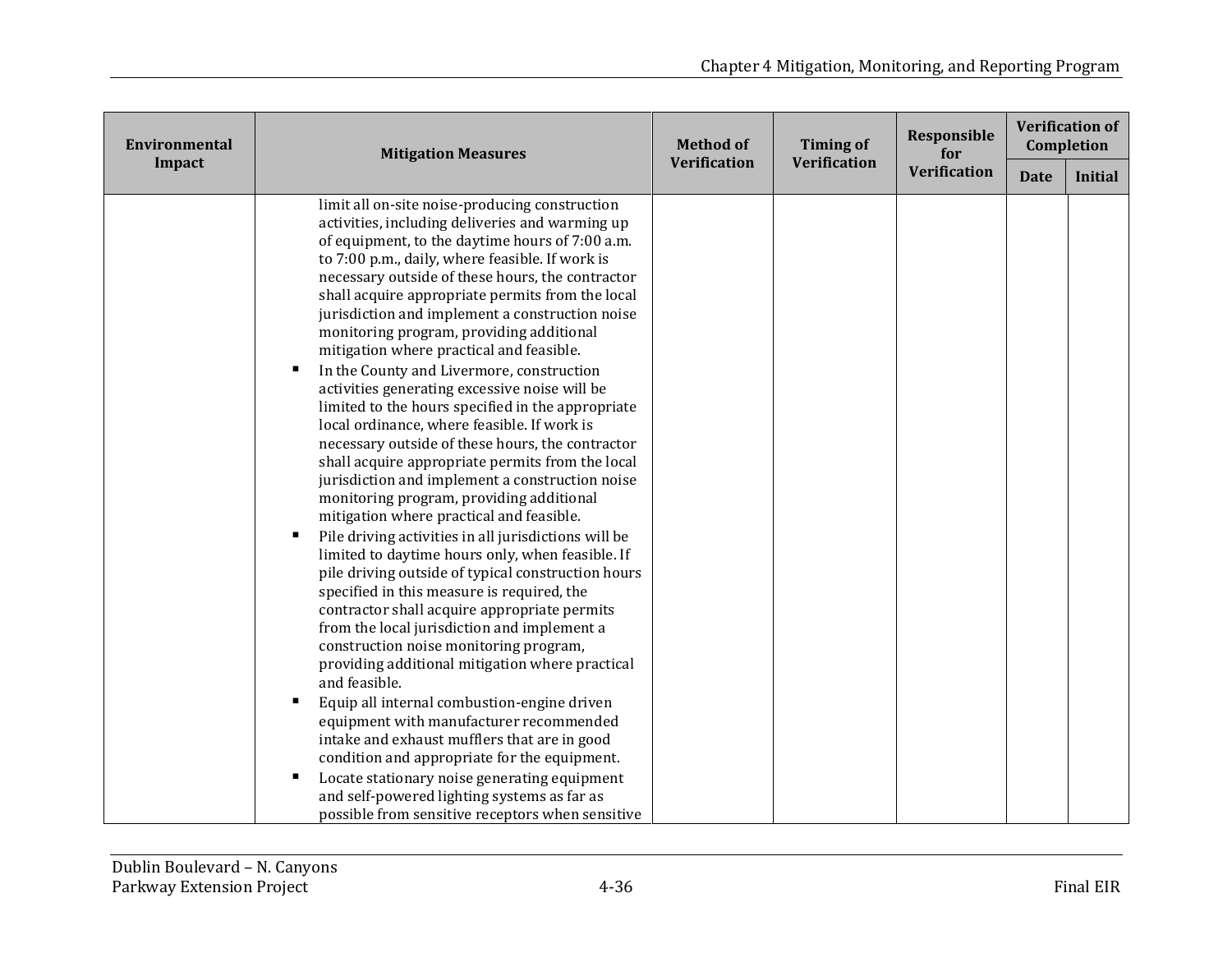| Environmental                                                                                                                                                                            | <b>Mitigation Measures</b>                                                                                                                                                                                                                                                                                                                                                                                                                                                                                                                                                                                                                                                                                                                                                                                                                                                                                                                                                                                                                                                                      | <b>Method of</b><br><b>Verification</b>                            |                                                                    | <b>Timing of</b><br><b>Verification</b>                                | Responsible<br>for |                | <b>Verification of</b><br>Completion |  |
|------------------------------------------------------------------------------------------------------------------------------------------------------------------------------------------|-------------------------------------------------------------------------------------------------------------------------------------------------------------------------------------------------------------------------------------------------------------------------------------------------------------------------------------------------------------------------------------------------------------------------------------------------------------------------------------------------------------------------------------------------------------------------------------------------------------------------------------------------------------------------------------------------------------------------------------------------------------------------------------------------------------------------------------------------------------------------------------------------------------------------------------------------------------------------------------------------------------------------------------------------------------------------------------------------|--------------------------------------------------------------------|--------------------------------------------------------------------|------------------------------------------------------------------------|--------------------|----------------|--------------------------------------|--|
| Impact                                                                                                                                                                                   |                                                                                                                                                                                                                                                                                                                                                                                                                                                                                                                                                                                                                                                                                                                                                                                                                                                                                                                                                                                                                                                                                                 |                                                                    |                                                                    | <b>Verification</b>                                                    | <b>Date</b>        | <b>Initial</b> |                                      |  |
|                                                                                                                                                                                          | receptors adjoin or are near the construction<br>footprint<br>Utilize "quiet" air compressors and other "quiet"<br>equipment where such technology exists.<br>Prohibit unnecessary idling of internal<br>combustion engines within 100 feet of<br>residences.<br>Avoid staging of construction equipment within<br>200 feet of noise-sensitive uses.<br>The construction contractor shall designate a<br>٠<br>noise disturbance coordinator who would be<br>responsible for responding to any local<br>complaints about construction noise. When a<br>complaint is received, the disturbance<br>coordinator shall notify Dublin within 24 hours<br>of the complaint and determine the cause of the<br>noise complaints (starting too early, bad muffler,<br>etc.) and institute reasonable measures<br>warranted to correct the problem, as deemed<br>acceptable by the City of Dublin Community<br>Development Department. The construction<br>contractor shall conspicuously post the contact<br>name and telephone number for the noise<br>disturbance coordinator at the construction site. |                                                                    |                                                                    |                                                                        |                    |                |                                      |  |
| <b>Impact NOI-2:</b><br>Project<br>construction<br>activities could<br>result in substantial<br>temporary and<br>periodic noise<br>increases as a result<br>of construction<br>equipment | Mitigation Measure NOI-1 (described above)                                                                                                                                                                                                                                                                                                                                                                                                                                                                                                                                                                                                                                                                                                                                                                                                                                                                                                                                                                                                                                                      | <b>Mitigation</b><br><b>Measure NOI-</b><br>1 (described<br>above) | <b>Mitigation</b><br><b>Measure NOI-</b><br>1 (described<br>above) | <b>Mitigation</b><br><b>Measure</b><br>$NOI-1$<br>(described<br>above) |                    |                |                                      |  |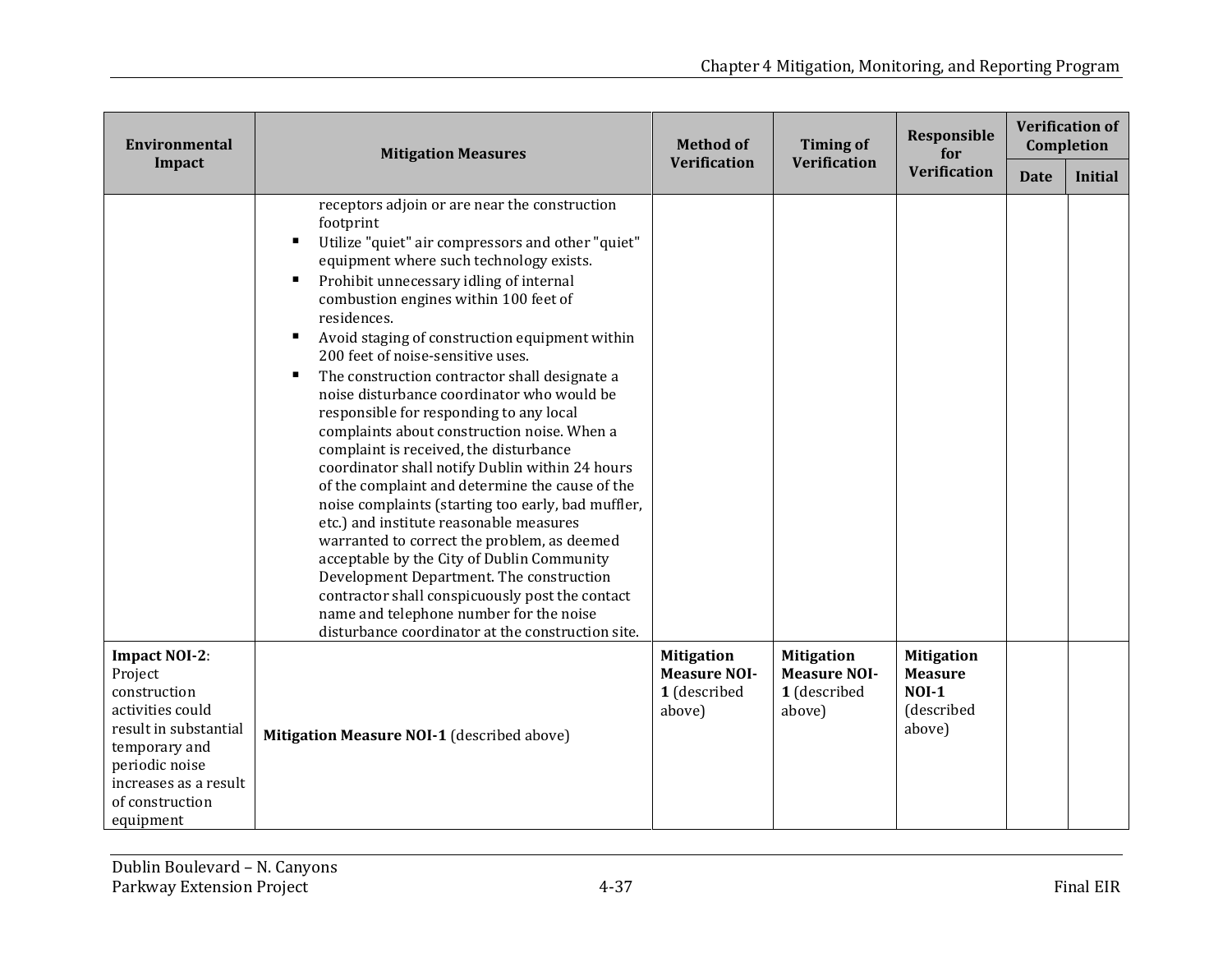| Environmental<br>Impact                                                                                                                                                                                                                                                                | <b>Mitigation Measures</b>                                                                                                                                                                                                                                                                                                                                                                                                                                                                                                                                                                                                                           | <b>Method of</b><br><b>Verification</b>                                      | <b>Timing of</b><br><b>Verification</b>                                       | Responsible<br>for<br><b>Verification</b>                                     | <b>Verification of</b><br>Completion |         |
|----------------------------------------------------------------------------------------------------------------------------------------------------------------------------------------------------------------------------------------------------------------------------------------|------------------------------------------------------------------------------------------------------------------------------------------------------------------------------------------------------------------------------------------------------------------------------------------------------------------------------------------------------------------------------------------------------------------------------------------------------------------------------------------------------------------------------------------------------------------------------------------------------------------------------------------------------|------------------------------------------------------------------------------|-------------------------------------------------------------------------------|-------------------------------------------------------------------------------|--------------------------------------|---------|
|                                                                                                                                                                                                                                                                                        |                                                                                                                                                                                                                                                                                                                                                                                                                                                                                                                                                                                                                                                      |                                                                              |                                                                               |                                                                               | <b>Date</b>                          | Initial |
| operation and<br>construction<br>activities in the<br>vicinity of sensitive<br>receptors.                                                                                                                                                                                              |                                                                                                                                                                                                                                                                                                                                                                                                                                                                                                                                                                                                                                                      |                                                                              |                                                                               |                                                                               |                                      |         |
| <b>Public Services</b>                                                                                                                                                                                                                                                                 |                                                                                                                                                                                                                                                                                                                                                                                                                                                                                                                                                                                                                                                      |                                                                              |                                                                               |                                                                               |                                      |         |
| <b>Impact SERV-1:</b><br>Project<br>construction could<br>temporarily result<br>in interference with<br>emergency services<br>access as a result of<br>construction work<br>at the intersections<br>of Dublin<br>Boulevard/Fallon<br>Road and Doolan<br>Road/North<br>Canyons Parkway. | Mitigation Measure TRAF-1 (described below)                                                                                                                                                                                                                                                                                                                                                                                                                                                                                                                                                                                                          | <b>Mitigation</b><br><b>Measure</b><br>TRAF-1<br><i>(described</i><br>below) | <b>Mitigation</b><br><b>Measure</b><br>TRAF-1<br><i>(described)</i><br>below) | <b>Mitigation</b><br><b>Measure</b><br>TRAF-1<br><i>(described)</i><br>below) |                                      |         |
| <b>Transportation and Traffic</b>                                                                                                                                                                                                                                                      |                                                                                                                                                                                                                                                                                                                                                                                                                                                                                                                                                                                                                                                      |                                                                              |                                                                               |                                                                               |                                      |         |
| <b>Impact TRAF-1.1:</b><br>Project<br>construction would<br>result in a<br>temporary increase<br>in construction<br>truck trips on local<br>streets designated<br>as truck routes and<br>construction<br>vehicle trips to and<br>from the Project                                      | Mitigation Measure TRAF-1: A TMP shall be prepared<br>during the design phase for the Project, in accordance<br>with all local requirements. The TMP should address<br>traffic impacts from staged construction, detours, and<br>specific traffic handling concerns during construction of<br>the Project, including multi-modal access. The objective<br>of the TMP is to minimize the impacts that construction<br>activities would have on the traveling public. Traffic<br>management strategies that require action by the<br>construction contractor should be presented in detail in<br>the technical specifications of the bid contract, and | Submittal of<br>documentation                                                | Prior to<br>completion of<br>Design Phase                                     | City of Dublin                                                                |                                      |         |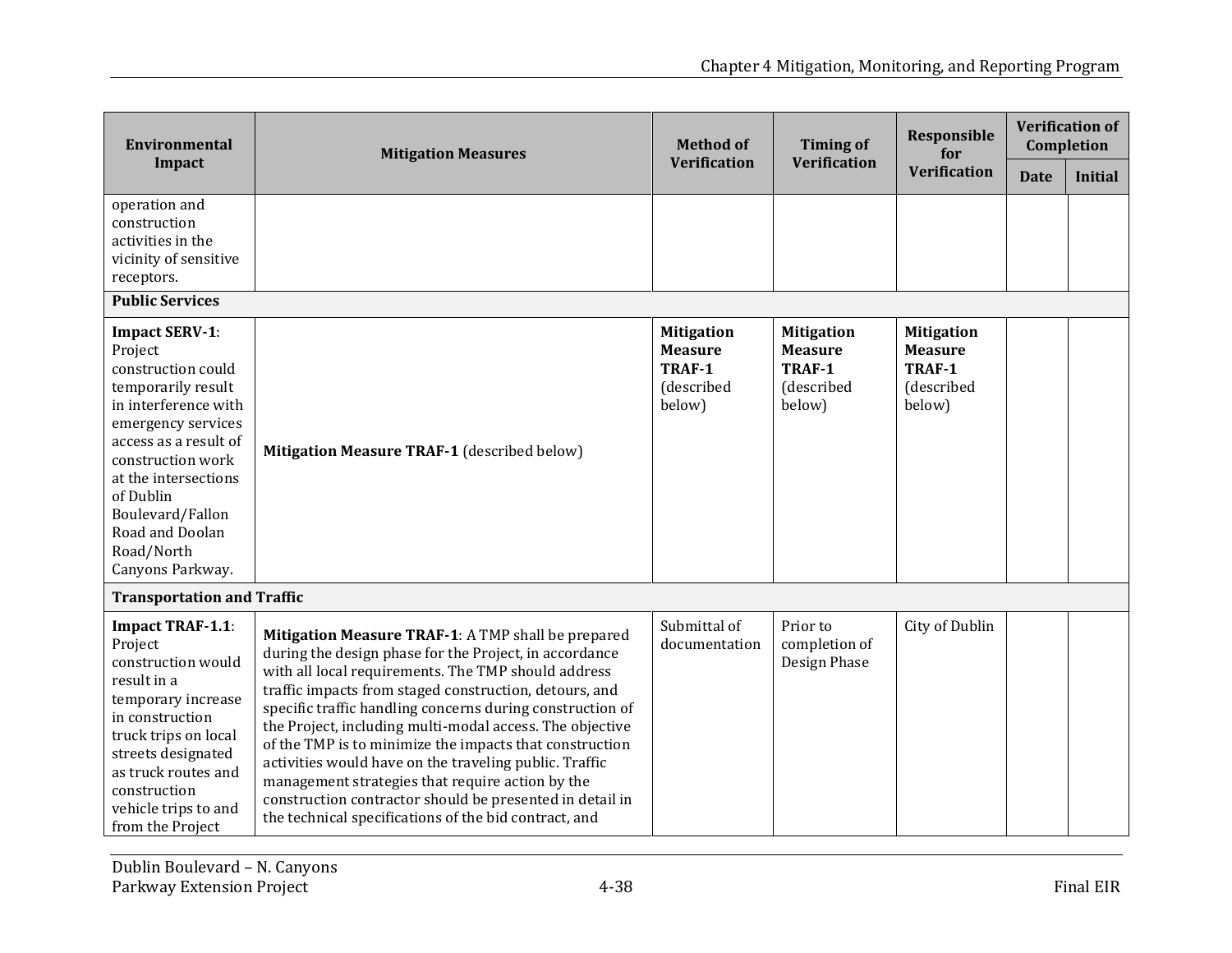| <b>Environmental</b><br>Impact                                                                                                                                                                                                                                                                                                                                                                                                                                                                                                        | <b>Mitigation Measures</b>                                                                                                                                                                                                                                                                                                                                                                                                                                                                                                                                                                                                                                                         | <b>Method of</b>              | <b>Timing of</b>               | <b>Responsible</b><br>for<br><b>Verification</b> | <b>Verification of</b><br>Completion |         |
|---------------------------------------------------------------------------------------------------------------------------------------------------------------------------------------------------------------------------------------------------------------------------------------------------------------------------------------------------------------------------------------------------------------------------------------------------------------------------------------------------------------------------------------|------------------------------------------------------------------------------------------------------------------------------------------------------------------------------------------------------------------------------------------------------------------------------------------------------------------------------------------------------------------------------------------------------------------------------------------------------------------------------------------------------------------------------------------------------------------------------------------------------------------------------------------------------------------------------------|-------------------------------|--------------------------------|--------------------------------------------------|--------------------------------------|---------|
|                                                                                                                                                                                                                                                                                                                                                                                                                                                                                                                                       |                                                                                                                                                                                                                                                                                                                                                                                                                                                                                                                                                                                                                                                                                    | <b>Verification</b>           | <b>Verification</b>            |                                                  | <b>Date</b>                          | Initial |
| site. Project<br>construction could<br>require temporary<br>closure of the<br>Dublin<br>Boulevard/Fallon<br>Road intersection<br>and the Doolan<br>Road/North<br>Canyons Parkway<br>intersection, and<br>temporary closure<br>of Croak Road while<br>a new intersection<br>is constructed,<br>necessitating<br>detours.<br>Construction truck,<br>equipment, and<br>vehicle trips, and<br>intersection<br>closures and<br>detours could result<br>in temporary<br>congestion at local<br>intersections in<br>Dublin and<br>Livermore. | should be considered part of the Project.<br>In implementing the TMP, each jurisdiction should<br>produce and disseminate press releases and other<br>documents, as necessary, to adequately notify and<br>inform motorists, pedestrians and cyclists, business<br>community groups, local entities, emergency services,<br>and elected officials of upcoming road closures and<br>detours. This responsibility includes advance notification<br>to local newspapers, television and radio stations, and<br>emergency response providers. If agreed upon by Dublin,<br>the County, and Livermore, Dublin as the lead agency<br>may lead preparation and implementation of the TMP. |                               |                                |                                                  |                                      |         |
| Impact TRAF-1.2:<br>The change in<br>travel patterns<br>resulting from the                                                                                                                                                                                                                                                                                                                                                                                                                                                            | Mitigation Measure TRAF-2: Dublin is to implement the<br>following geometric and signal timing improvements at<br>the intersection of Dublin Boulevard/Fallon Road prior<br>to the opening of the Dublin Boulevard Extension:                                                                                                                                                                                                                                                                                                                                                                                                                                                      | Submittal of<br>documentation | Prior to project<br>completion | City of Dublin                                   |                                      |         |
| Project would<br>result in                                                                                                                                                                                                                                                                                                                                                                                                                                                                                                            | Implement the mitigation measures described in<br>the Kaiser Environmental Impact Report (EIR)                                                                                                                                                                                                                                                                                                                                                                                                                                                                                                                                                                                     |                               |                                |                                                  |                                      |         |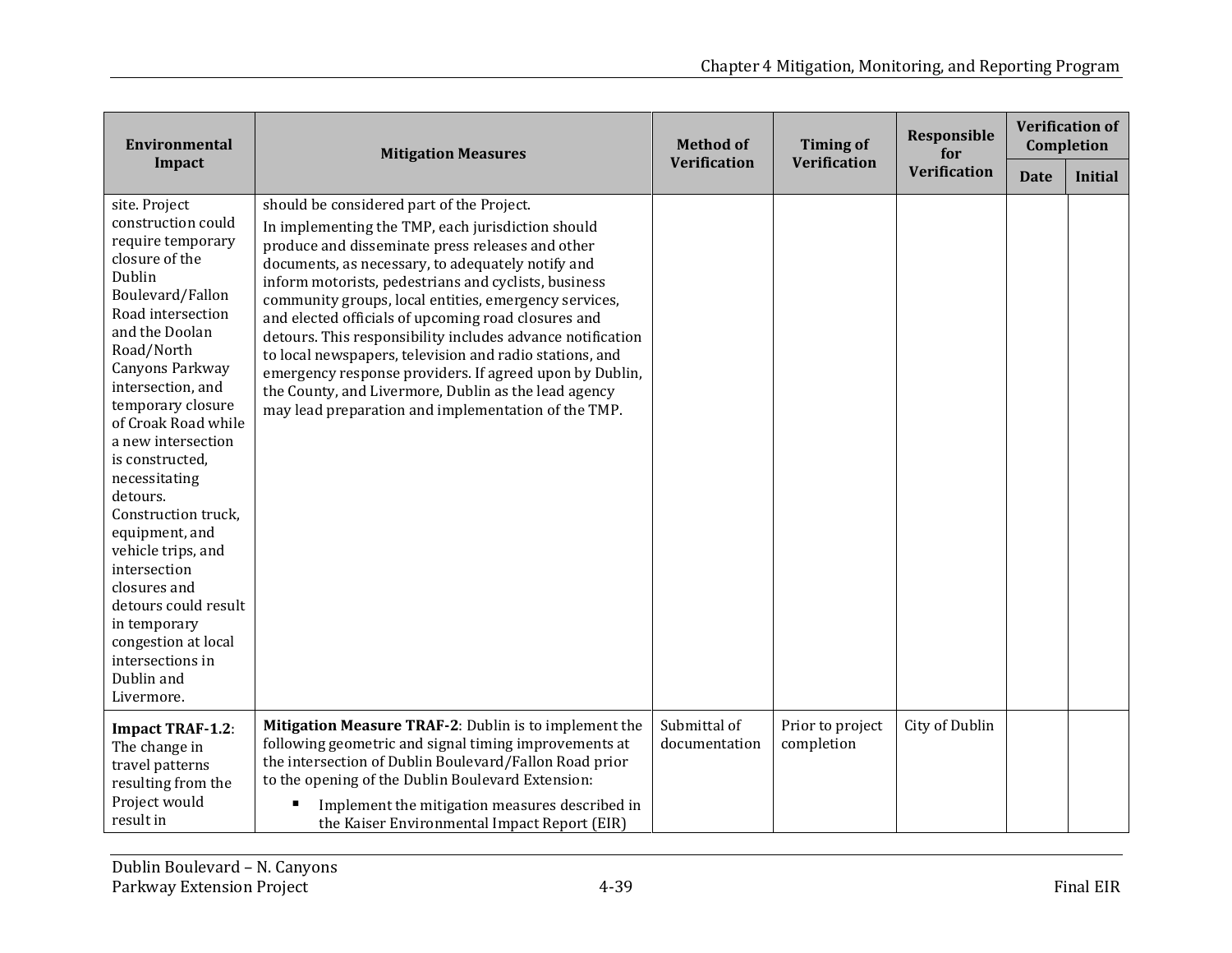| <b>Environmental</b><br>Impact                                                                                                                                                                                   | <b>Mitigation Measures</b>                                                                                                                                                                                                                                                                                                                                                                                                                                                                                                                                                                                                                                                                                                                                                                                                                                                                                                                                                                                                                 | <b>Method of</b><br><b>Verification</b> | <b>Timing of</b><br><b>Verification</b> | Responsible<br>for<br><b>Verification</b> | <b>Verification of</b><br>Completion |                |
|------------------------------------------------------------------------------------------------------------------------------------------------------------------------------------------------------------------|--------------------------------------------------------------------------------------------------------------------------------------------------------------------------------------------------------------------------------------------------------------------------------------------------------------------------------------------------------------------------------------------------------------------------------------------------------------------------------------------------------------------------------------------------------------------------------------------------------------------------------------------------------------------------------------------------------------------------------------------------------------------------------------------------------------------------------------------------------------------------------------------------------------------------------------------------------------------------------------------------------------------------------------------|-----------------------------------------|-----------------------------------------|-------------------------------------------|--------------------------------------|----------------|
|                                                                                                                                                                                                                  |                                                                                                                                                                                                                                                                                                                                                                                                                                                                                                                                                                                                                                                                                                                                                                                                                                                                                                                                                                                                                                            |                                         |                                         |                                           | <b>Date</b>                          | <b>Initial</b> |
| unacceptable<br>operations at the<br>intersection of<br>Fallon Road and<br>Dublin Boulevard<br>during the AM peak<br>hour over existing<br>conditions.                                                           | which includes the construction of an additional<br>left turn lane for both the northbound and<br>eastbound approaches. This improvement is the<br>obligation of Kaiser and the City shall build and<br>seek reimbursement from Kaiser if not built by<br>the time the Dublin Boulevard - North Canyons<br>Parkway Extension Project is built.<br>In addition to the mitigations proposed for the<br>٠<br>Kaiser EIR, Dublin shall implement the following<br>improvements:<br>Northbound - construct at least one northbound<br>п<br>right turn lane resulting in the following final<br>lane configuration: 2 left turns, 2 through, and<br>one right turn lane<br>Eastbound - construct at least one more through<br>lane resulting in the following final lane<br>configuration: 2 left turns, 2 through, and 2<br>rights<br>Westbound - construct at least two additional<br>through lanes resulting in the following lane<br>configuration: 1 left turn, 2 through, and a<br>shared through/right<br>Optimize the signal timing<br>п |                                         |                                         |                                           |                                      |                |
| <b>Impact TRAF-1.3:</b><br>The change in<br>travel patterns<br>resulting from the<br>Project would<br>result in<br>unacceptable<br>operations at the<br>intersection of<br>Airway Boulevard<br>and North Canyons | Mitigation Measure TRAF-3: The City of Livermore is to<br>implement the following geometric and signal timing<br>improvements at the intersection of Airway Boulevard<br>and North Canyons Parkway prior to Project completion:<br>Shift the median of Airway Boulevard one lane<br>ш<br>to the west reducing the southbound lanes from                                                                                                                                                                                                                                                                                                                                                                                                                                                                                                                                                                                                                                                                                                    | Submittal of<br>documentation           | Prior to project<br>completion          | City of Dublin                            |                                      |                |
|                                                                                                                                                                                                                  | three to two and increasing the northbound<br>lanes from three to four<br>With the extra northbound lane, convert the<br>northbound approach to Airway Boulevard and<br>North Canyons Parkway to have an exclusive                                                                                                                                                                                                                                                                                                                                                                                                                                                                                                                                                                                                                                                                                                                                                                                                                         |                                         |                                         |                                           |                                      |                |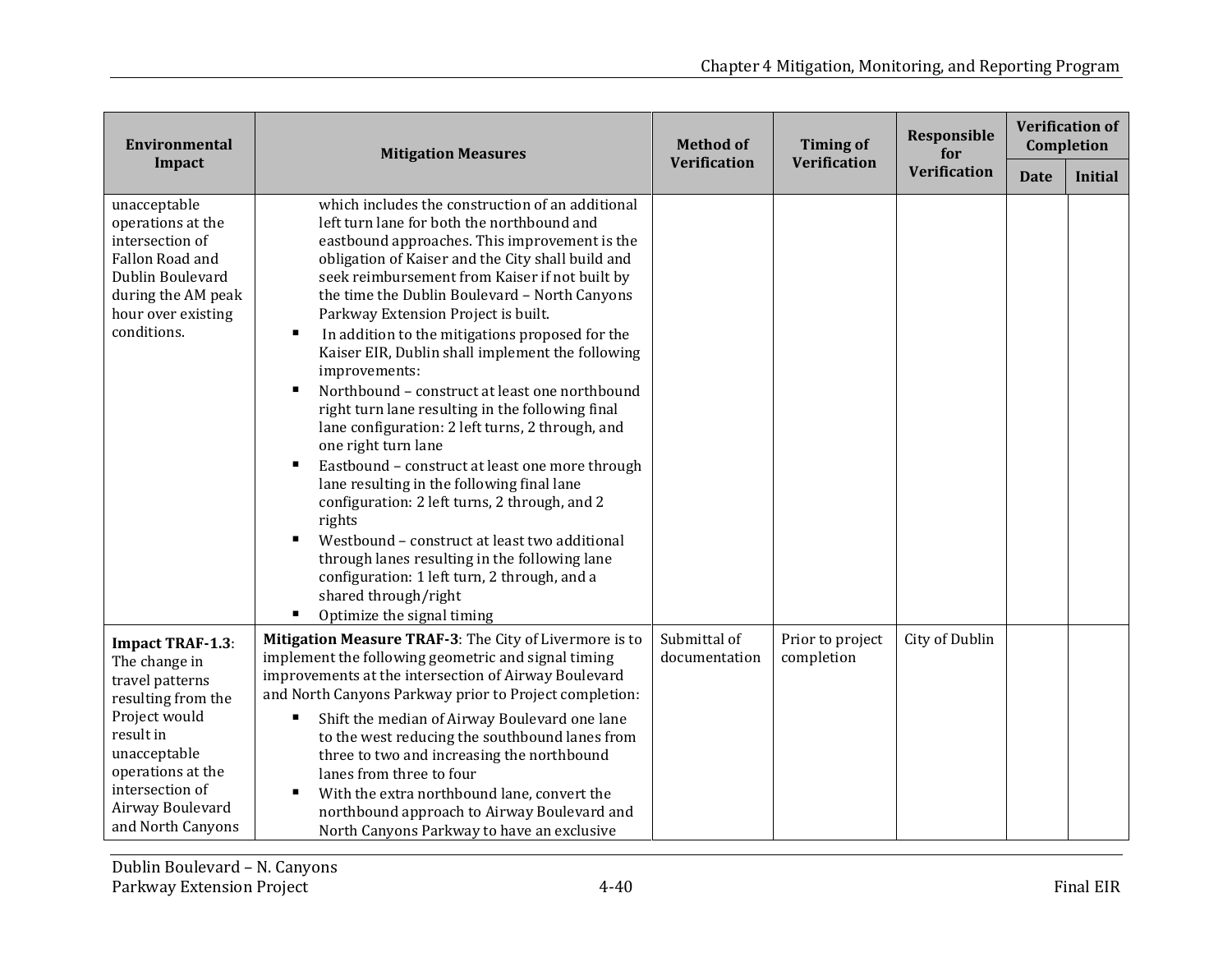| <b>Environmental</b><br><b>Impact</b>                                                                                                                                                                                                                                                  | <b>Mitigation Measures</b>                                                                                                                                                                                                      | <b>Method of</b>                                                      | <b>Timing of</b>                                                      | <b>Responsible</b><br>for<br><b>Verification</b>                      | <b>Verification of</b><br>Completion |         |
|----------------------------------------------------------------------------------------------------------------------------------------------------------------------------------------------------------------------------------------------------------------------------------------|---------------------------------------------------------------------------------------------------------------------------------------------------------------------------------------------------------------------------------|-----------------------------------------------------------------------|-----------------------------------------------------------------------|-----------------------------------------------------------------------|--------------------------------------|---------|
|                                                                                                                                                                                                                                                                                        |                                                                                                                                                                                                                                 | <b>Verification</b>                                                   | <b>Verification</b>                                                   |                                                                       | <b>Date</b>                          | Initial |
| Parkway in<br>Livermore during<br>the AM peak hour<br>over existing<br>conditions.                                                                                                                                                                                                     | left, shared left/through, and two right turn<br>lanes<br>п<br>Add an additional westbound through lane<br>resulting in two left turns, one exclusive<br>through, and a shared through/right<br>Optimize the signal timing<br>п |                                                                       |                                                                       |                                                                       |                                      |         |
| <b>Impact TRAF-1.4:</b><br>The change in<br>travel patterns<br>resulting from the<br>Project would<br>result in<br>unacceptable<br>operations at the<br>intersection of<br>Fallon Road and<br>Dublin Boulevard<br>during both the AM<br>and PM peak hours<br>under 2025<br>conditions. | Mitigation Measure TRAF-2 (described above)                                                                                                                                                                                     | <b>Mitigation</b><br><b>Measure</b><br>TRAF-2<br>(described<br>above) | <b>Mitigation</b><br><b>Measure</b><br>TRAF-2<br>(described<br>above) | <b>Mitigation</b><br><b>Measure</b><br>TRAF-2<br>(described<br>above) |                                      |         |
| <b>Impact TRAF-1.5:</b><br>The change in<br>travel patterns<br>resulting from the<br>Project would<br>result in<br>unacceptable<br>operations at the<br>intersection of<br>Airway Boulevard<br>and North Canyons<br>Parkway during the<br>AM peak hour                                 | Mitigation Measure TRAF-3 (described above)                                                                                                                                                                                     | <b>Mitigation</b><br><b>Measure</b><br>TRAF-3<br>(described<br>above) | <b>Mitigation</b><br><b>Measure</b><br>TRAF-3<br>(described<br>above) | <b>Mitigation</b><br><b>Measure</b><br>TRAF-3<br>(described<br>above) |                                      |         |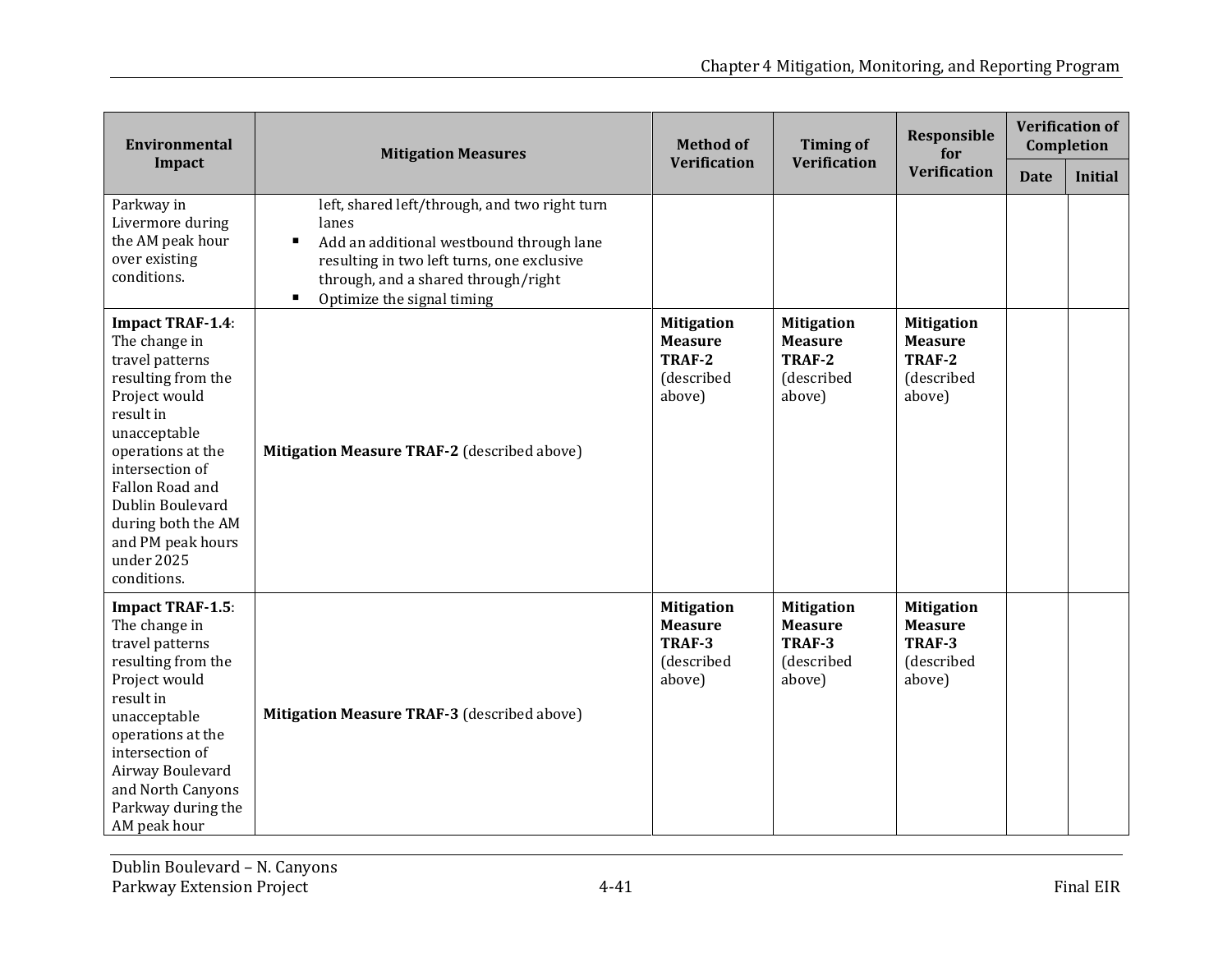| <b>Environmental</b><br>Impact                                                                                                                                                                                                                                                                                              | <b>Mitigation Measures</b>                  | <b>Method of</b>                                                      | <b>Timing of</b>                                                      | Responsible<br>for<br><b>Verification</b>                             | <b>Verification of</b><br>Completion |                |
|-----------------------------------------------------------------------------------------------------------------------------------------------------------------------------------------------------------------------------------------------------------------------------------------------------------------------------|---------------------------------------------|-----------------------------------------------------------------------|-----------------------------------------------------------------------|-----------------------------------------------------------------------|--------------------------------------|----------------|
|                                                                                                                                                                                                                                                                                                                             |                                             | <b>Verification</b>                                                   | <b>Verification</b>                                                   |                                                                       | <b>Date</b>                          | <b>Initial</b> |
| under 2025<br>conditions.                                                                                                                                                                                                                                                                                                   |                                             |                                                                       |                                                                       |                                                                       |                                      |                |
| <b>Impact TRAF-1.6:</b><br>The change in<br>travel patterns<br>resulting from the<br>Project would<br>result in<br>unacceptable<br>operations at the<br>intersection of<br>Airway Boulevard<br>and North Canyons<br>Parkway during the<br>AM and PM peak<br>hours under 2040<br>(cumulative)<br>conditions.                 | Mitigation Measure TRAF-3 (described above) | <b>Mitigation</b><br><b>Measure</b><br>TRAF-3<br>(described<br>above) | <b>Mitigation</b><br><b>Measure</b><br>TRAF-3<br>(described<br>above) | <b>Mitigation</b><br><b>Measure</b><br>TRAF-3<br>(described<br>above) |                                      |                |
| <b>Impact TRAF-2.1:</b><br>The Project would<br>result in the<br>northbound left<br>turn queue at the<br>intersection of<br>Fallon Road and<br>Dublin Boulevard<br>increasing in length<br>by more than 25<br>feet (389 feet)<br>during the AM peak<br>hour. This turn<br>queue already<br>exceeds the<br>available storage | Mitigation Measure TRAF-2 (described above) | <b>Mitigation</b><br><b>Measure</b><br>TRAF-2<br>(described<br>above) | <b>Mitigation</b><br><b>Measure</b><br>TRAF-2<br>(described<br>above) | <b>Mitigation</b><br><b>Measure</b><br>TRAF-2<br>(described<br>above) |                                      |                |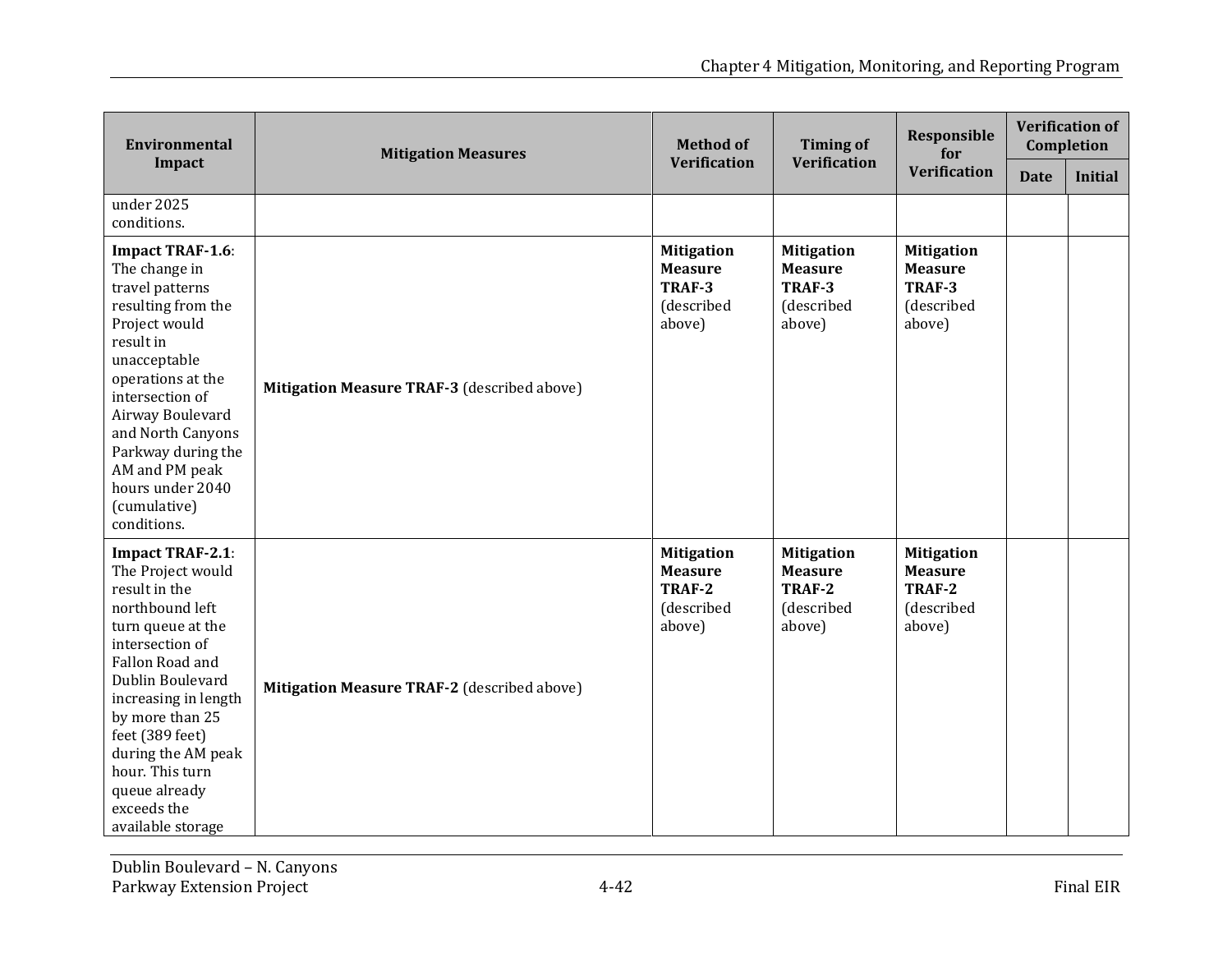| Environmental<br>Impact                                                                                                                                                                                                                                                                                           | <b>Mitigation Measures</b>                  | <b>Method of</b>                                                      | <b>Timing of</b>                                                      | Responsible<br>for<br><b>Verification</b>                             | <b>Verification of</b><br>Completion |                |
|-------------------------------------------------------------------------------------------------------------------------------------------------------------------------------------------------------------------------------------------------------------------------------------------------------------------|---------------------------------------------|-----------------------------------------------------------------------|-----------------------------------------------------------------------|-----------------------------------------------------------------------|--------------------------------------|----------------|
|                                                                                                                                                                                                                                                                                                                   |                                             | <b>Verification</b>                                                   | <b>Verification</b>                                                   |                                                                       | <b>Date</b>                          | <b>Initial</b> |
| under existing<br>conditions.                                                                                                                                                                                                                                                                                     |                                             |                                                                       |                                                                       |                                                                       |                                      |                |
| <b>Impact TRAF-2.2:</b><br>The Project would<br>result in the<br>southbound left<br>turn queue at the<br>intersection of<br>Fallon Road and<br>Dublin Boulevard<br>exceeding the<br>available turn<br>pocket storage by<br>more than 25 feet<br>(67 feet) during the<br>PM peak hour<br>under 2025<br>conditions. | Mitigation Measure TRAF-2 (described above) | <b>Mitigation</b><br><b>Measure</b><br>TRAF-2<br>(described<br>above) | <b>Mitigation</b><br><b>Measure</b><br>TRAF-2<br>(described<br>above) | <b>Mitigation</b><br><b>Measure</b><br>TRAF-2<br>(described<br>above) |                                      |                |
| <b>Impact TRAF-2.3:</b><br>The Project would<br>result in the<br>westbound queue<br>at Airway<br>Boulevard and<br>North Canyons<br>Parkway increasing<br>by more than 25<br>feet (29 feet) during<br>the PM peak hour<br>under 2040<br>conditions. This<br>turn queue already<br>exceeds the<br>available storage | Mitigation Measure TRAF-3 (described above) | <b>Mitigation</b><br><b>Measure</b><br>TRAF-3<br>(described<br>above) | <b>Mitigation</b><br><b>Measure</b><br>TRAF-3<br>(described<br>above) | <b>Mitigation</b><br><b>Measure</b><br>TRAF-3<br>(described<br>above) |                                      |                |